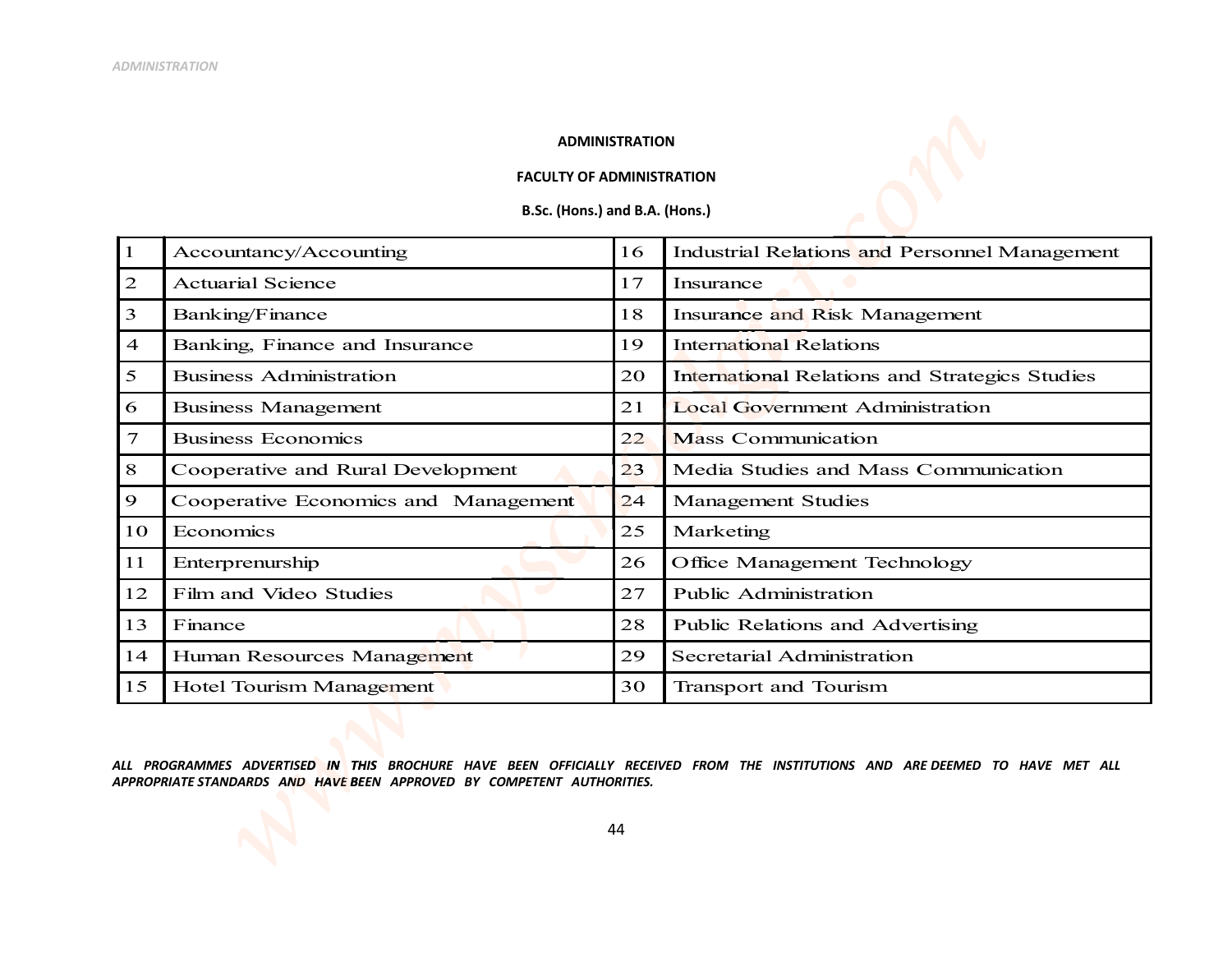| COURSE/                                  | <b>REQUIREMENTS</b>                                |                                                 |                                    | SPECIAL CONSIDERATION (WAIVER) REMARKS                                                |
|------------------------------------------|----------------------------------------------------|-------------------------------------------------|------------------------------------|---------------------------------------------------------------------------------------|
| <b>DEGREE AWARDING</b>                   | <b>DIRECT ENTRY</b>                                | <b>UTME</b>                                     | <b>UTME SUBJECTS</b>               |                                                                                       |
| <b>INSTITUTIONS</b><br><b>ACCOUNTING</b> |                                                    |                                                 |                                    | <b>DIRECT ENTRY</b>                                                                   |
|                                          | Two (2) 'A' Level passes<br>chosen from Economics, | Five (5) SSC credit<br>passes including English | Mathematics,<br>Economics plus any | ABU accepts Two (2) A level/IJMB passes in<br>(i)                                     |
| <b>AAUA</b>                              | Accounting, Business                               | Language,                                       | Social Science                     | Economics and Management & ii. A                                                      |
| <b>ABSU</b>                              | Management,                                        | Mathematics,                                    | subject.                           | minimum Merit pass in ABU Diploma in                                                  |
| ABU                                      | Government and                                     | Economics and<br>any                            |                                    | Accounting, Banking, Management, Islamic                                              |
| <b>ABUJA</b>                             | Geography.                                         | other two (2) other                             |                                    | Banking or Insurance.                                                                 |
| <b>ADUN</b>                              |                                                    | subjects.                                       |                                    | ABSU and DELSU accept holders of the<br>(ii)                                          |
| APU                                      |                                                    | For NBC holders, the                            |                                    | following qualifications:                                                             |
| ASPOL-DEG                                |                                                    | other two (2) relevant                          |                                    | a) Complete pass in the Intermediate ICAN                                             |
| AUN                                      |                                                    | subjects could be from                          |                                    | Examination or equivalents; and<br>Pass in final exams of the Chartered               |
| <b>AVE-MARIA</b>                         |                                                    | any of Principles of<br>Accounts, Commerce,     |                                    | b)<br>Institute of Secretaries (except UYO and                                        |
| <b>BASU</b>                              |                                                    | Office Practice and                             |                                    | DELSU) plus UTME requirements.                                                        |
| <b>BOUEDST</b>                           |                                                    | Secretarial Duties.                             |                                    | ABUJA accepts 'A' Level pass in Geology.<br>(iii)                                     |
| <b>BSU</b>                               |                                                    |                                                 |                                    | ADSU, UNIZIK, ABSU, MADONNA and COOU<br>(iv)                                          |
| <b>CARITAS</b>                           |                                                    |                                                 |                                    | accept ND/NCE in the relevant fields. UNIZIK                                          |
| COOU                                     |                                                    |                                                 |                                    | and ABSU also accept HND. UNIZIK and                                                  |
| <b>CRUTECH</b>                           |                                                    |                                                 |                                    | COOU accept ND/HND lower credit pass.                                                 |
| <b>CUN</b>                               |                                                    |                                                 |                                    | AUN same as in Finance<br>(v)<br>BSU accepts ND/NCE lower credit/merit plus<br>(vi)   |
| <b>DELSUT</b>                            |                                                    |                                                 |                                    | five (5) 'O' Level subjects requirements to                                           |
|                                          |                                                    |                                                 |                                    | include Economics at one (1) sitting.                                                 |
| <b>DOU</b>                               |                                                    |                                                 |                                    | COOU accepts ND/HND lower credit or<br>(vii)                                          |
| <b>EBSU</b>                              |                                                    |                                                 |                                    | equivalent in relevant programmes.                                                    |
| <b>EKSU</b>                              |                                                    |                                                 |                                    | EBSU accepts<br>(viii)                                                                |
| <b>ELIZADE</b>                           |                                                    |                                                 |                                    | a) NCE/ND with passes at Merit/Credit                                                 |
| KOMU                                     |                                                    |                                                 |                                    | level in relevant programmes.                                                         |
| <b>EVANGEL</b>                           |                                                    |                                                 |                                    | b) AAT, Intermediate ACCA or ICAN or ATS<br>final certificate provided such candidate |
| <b>FED-DUTSINMA</b>                      |                                                    |                                                 |                                    | possesses 'O' Level credit passes in                                                  |
| FED-KASHERE                              |                                                    |                                                 |                                    | English Language,<br>Economics and                                                    |
| FED-LAFIA                                |                                                    |                                                 |                                    | Mathematics.                                                                          |
| <b>FED-OYE EKITI</b>                     |                                                    |                                                 |                                    | EKSU, DELSU and UYO accept ND/HND in<br>(ix)                                          |
|                                          |                                                    | 45                                              |                                    |                                                                                       |
|                                          |                                                    |                                                 |                                    |                                                                                       |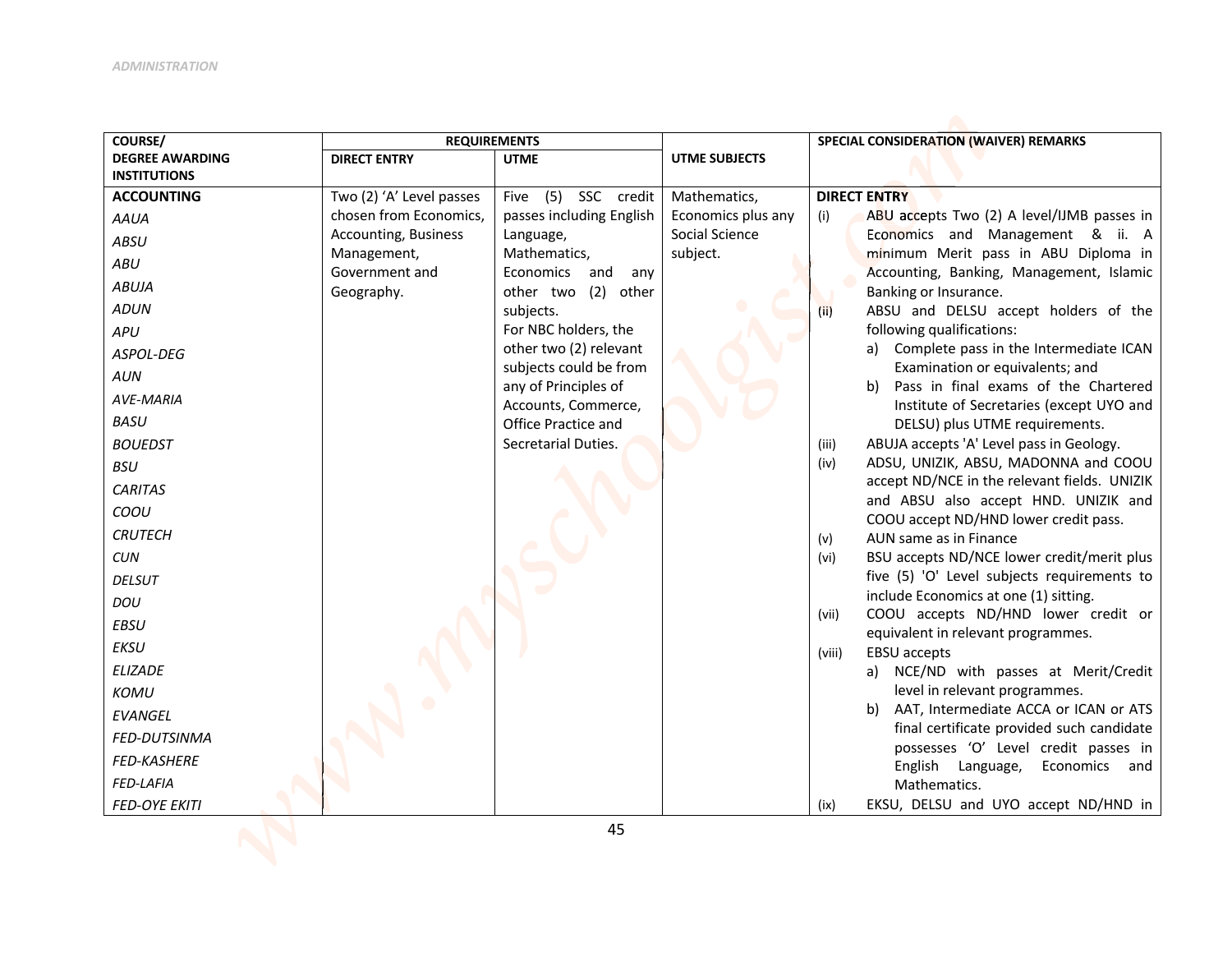| COURSE/                                       |                     | <b>REQUIREMENTS</b> |                      | SPECIAL CONSIDERATION (WAIVER) REMARKS                                                             |
|-----------------------------------------------|---------------------|---------------------|----------------------|----------------------------------------------------------------------------------------------------|
| <b>DEGREE AWARDING</b><br><b>INSTITUTIONS</b> | <b>DIRECT ENTRY</b> | <b>UTME</b>         | <b>UTME SUBJECTS</b> |                                                                                                    |
| <b>FED-WUKARI</b>                             |                     |                     |                      | relevant programmes not below upper credit                                                         |
| <b>HAVILLA</b>                                |                     |                     |                      | level. In addition, EKSU insists on 'A' level                                                      |
|                                               |                     |                     |                      | passes in Economics but does not accept                                                            |
| <b>IGBINEDION</b>                             |                     |                     |                      | IJMB.                                                                                              |
| <b>IMSU</b>                                   |                     |                     |                      | <b>ESUTECH</b><br><b>ND</b><br>relevant<br>accepts<br>in<br>(x)                                    |
| <b>ISTIQAMA</b>                               |                     |                     |                      | programmes within the Faculty into 200                                                             |
| JOS                                           |                     |                     |                      | Level in addition to the UTME requirements.                                                        |
| <b>KKU</b>                                    |                     |                     |                      | EVANGEL requires two (2) 'A' Level passes to<br>(xi)<br>include Economics or ND/NCE in addition to |
| <b>KWARARAFA</b>                              |                     |                     |                      | the UTME requirements.                                                                             |
| LAGOS                                         |                     |                     |                      | FED-DUTSINMA accepts Two 'A' level passes<br>(xii)                                                 |
| LASU                                          |                     |                     |                      | in Economics/Financial Accounting and                                                              |
| LCITY                                         |                     |                     |                      | Mathematics or any of Social/Management                                                            |
| <b>MADONNA</b>                                |                     |                     |                      | Sciences subject. ND/NCE with good grades                                                          |
| <b>MAIDUGURI</b>                              |                     |                     |                      | in Accounting or any related courses from a                                                        |
| <b>MAAUN</b>                                  |                     |                     |                      | recognized institution.                                                                            |
| <b>MARANATHA</b>                              |                     |                     |                      | IGBINEDION accepts ND at credit level in<br>(xiii)<br>related programmes.                          |
| <b>MAUTY</b>                                  |                     |                     |                      | IMSU and PHC - No Direct Entry.<br>(xiv)                                                           |
| <b>MCPHERSON</b>                              |                     |                     |                      | JOS accepts<br>(xv)                                                                                |
| <b>MEWAR</b>                                  |                     |                     |                      | a) passes at IJMB in at least two (2)                                                              |
| <b>MKAR</b>                                   |                     |                     |                      | subjects one (1) of which must be in                                                               |
| <b>MUDIAME</b>                                |                     |                     |                      | Accounting, Economics or Business                                                                  |
|                                               |                     |                     |                      | Management.                                                                                        |
| <b>NASARAWA</b>                               |                     |                     |                      | b) ND upper credit in Financial studies.                                                           |
| <b>NTNU</b>                                   |                     |                     |                      | LAGOS accepts very good passes in three (3)<br>(xvi)<br>JUPEB subjects: Economics and any two (2)  |
| <b>OAU</b>                                    |                     |                     |                      | Financial<br>of<br>Accounting,<br><b>Business</b>                                                  |
| PHC                                           |                     |                     |                      | Management, Government and Geography.                                                              |
| PLASU                                         |                     |                     |                      | MCPHERSON accepts NCE with passes at<br>(xvii)                                                     |
| <b>RSU</b>                                    |                     |                     |                      | merit level in relevant subjects, foundation                                                       |
| SAU                                           |                     |                     |                      | of professional examinations such as ICAN,                                                         |
| TAU                                           |                     |                     |                      | ACCA, ICMA or ND upper credit in relevant                                                          |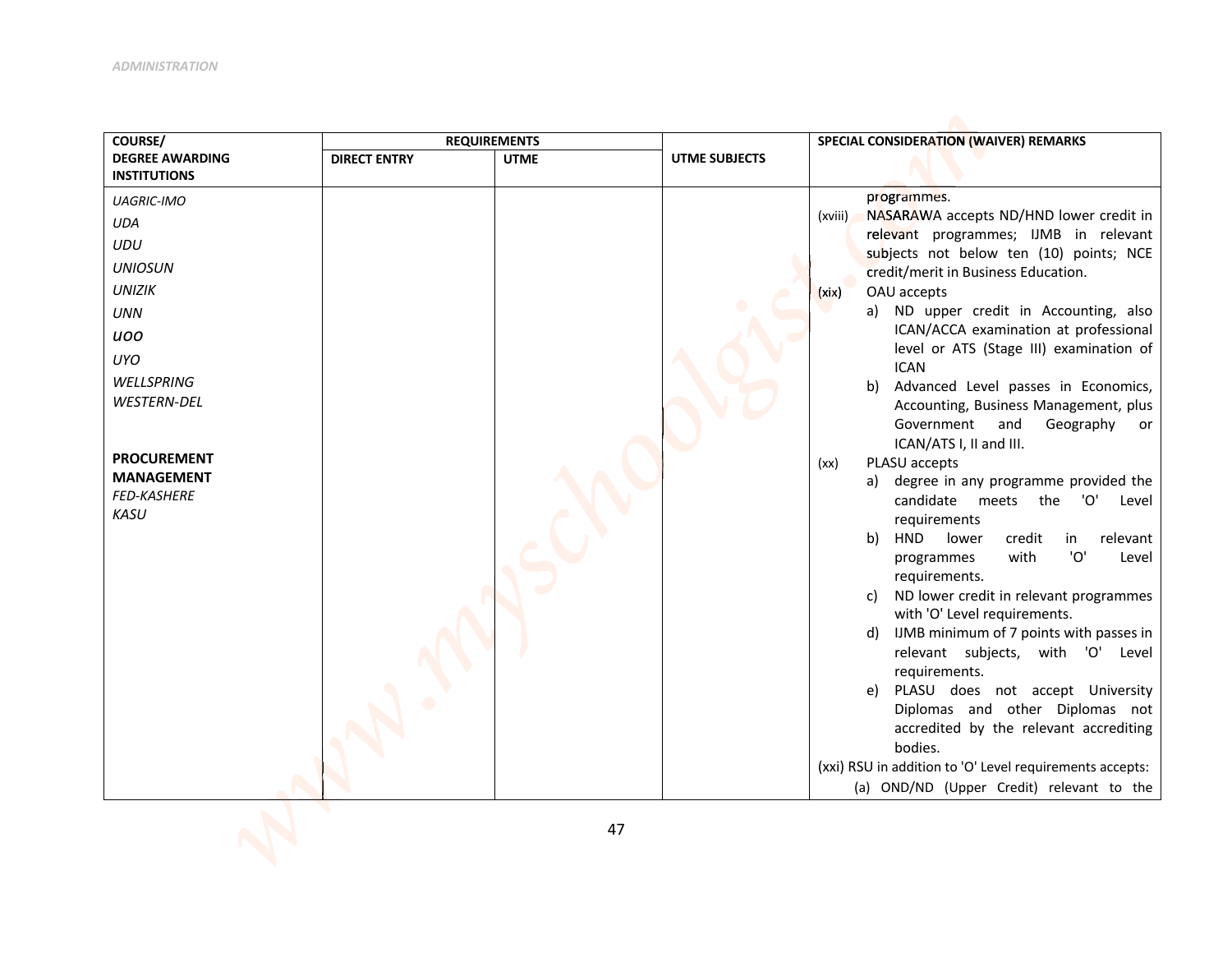| COURSE/                | <b>REQUIREMENTS</b> |             |               | SPECIAL CONSIDERATION (WAIVER) REMARKS                                                             |
|------------------------|---------------------|-------------|---------------|----------------------------------------------------------------------------------------------------|
| <b>DEGREE AWARDING</b> | <b>DIRECT ENTRY</b> | <b>UTME</b> | UTME SUBJECTS |                                                                                                    |
| <b>INSTITUTIONS</b>    |                     |             |               |                                                                                                    |
|                        |                     |             |               | discipline.                                                                                        |
|                        |                     |             |               | (b) HND (Lower Credit) relevant to the                                                             |
|                        |                     |             |               | programme.                                                                                         |
|                        |                     |             |               | Degree (Third Class) relevant to the<br>(c)                                                        |
|                        |                     |             |               | programme.                                                                                         |
|                        |                     |             |               | (d) At least two (2) 'A' level passes at GCE                                                       |
|                        |                     |             |               | preferably in the Arts and Social Sciences.                                                        |
|                        |                     |             |               | UDU accepts<br>(xxii)                                                                              |
|                        |                     |             |               | a) 'O' Level credit in Accounts In lieu of<br>Economics                                            |
|                        |                     |             |               | ND in relevant programmes not below<br>b)                                                          |
|                        |                     |             |               | lower credit                                                                                       |
|                        |                     |             |               | c) NCE (Business Education).                                                                       |
|                        |                     |             |               | UNIZIK does not accept Government or<br>(xxiii)                                                    |
|                        |                     |             |               | Geography. All Direct Entry candidates must                                                        |
|                        |                     |             |               | satisfy the UTME requirements.                                                                     |
|                        |                     |             |               | UNIZIK requires at least two (2) 'A' Level<br>(xxiv)<br>passes to include Accounting or Economics. |
|                        |                     |             |               | UNIZIK and ESUTECH require that Direct                                                             |
|                        |                     |             |               | <b>UTME</b><br>applicants<br>Entry<br>possess                                                      |
|                        |                     |             |               | requirements.                                                                                      |
|                        |                     |             |               | UNN accepts in addition to the UTME<br>(xxv)                                                       |
|                        |                     |             |               | requirements                                                                                       |
|                        |                     |             |               | a) HND/ND/NCE in relevant programmes.                                                              |
|                        |                     |             |               | Complete pass in Intermediate ICAN<br>b)                                                           |
|                        |                     |             |               | examination or equivalents.<br>Pass in the final exams of the Chartered<br>C)                      |
|                        |                     |             |               | Institute of Secretaries.                                                                          |
|                        |                     |             |               | UYO accepts ND/HND lower credit in<br>(xxvi)                                                       |
|                        |                     |             |               | relevant programmes. All Direct Entry                                                              |
|                        |                     |             |               | candidates must<br>satisfy<br>UTME<br>the                                                          |
|                        |                     |             |               | requirements.                                                                                      |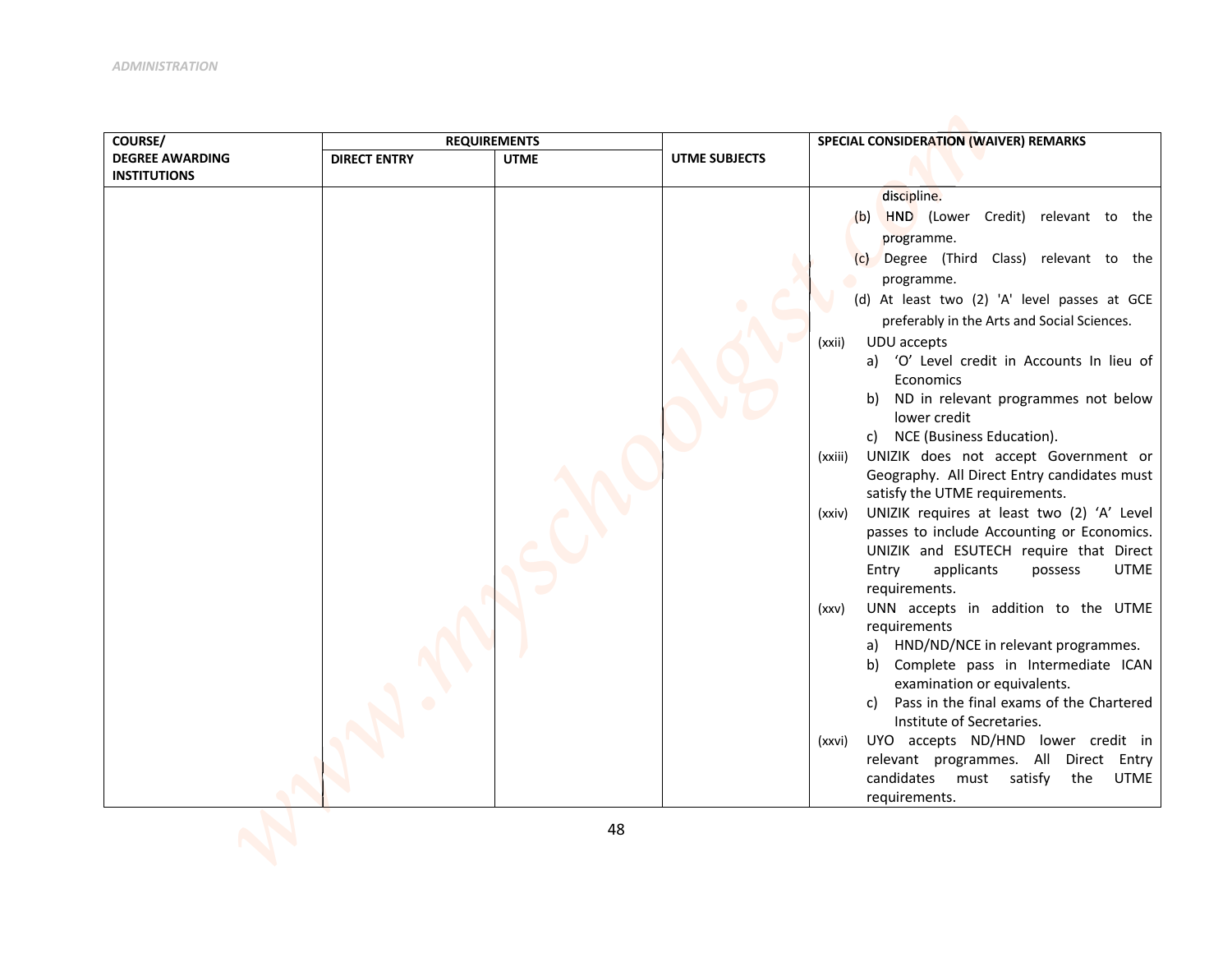| COURSE/                | <b>REQUIREMENTS</b> |             |                      | SPECIAL CONSIDERATION (WAIVER) REMARKS                                                                                                                                                                                                                                                                                                                                                                                                                                                                                                                                                                                                                                                                                                                                                                                                                                                                                                                                                                                                                                                                                                                                                                                                                     |
|------------------------|---------------------|-------------|----------------------|------------------------------------------------------------------------------------------------------------------------------------------------------------------------------------------------------------------------------------------------------------------------------------------------------------------------------------------------------------------------------------------------------------------------------------------------------------------------------------------------------------------------------------------------------------------------------------------------------------------------------------------------------------------------------------------------------------------------------------------------------------------------------------------------------------------------------------------------------------------------------------------------------------------------------------------------------------------------------------------------------------------------------------------------------------------------------------------------------------------------------------------------------------------------------------------------------------------------------------------------------------|
| <b>DEGREE AWARDING</b> | <b>DIRECT ENTRY</b> | <b>UTME</b> | <b>UTME SUBJECTS</b> |                                                                                                                                                                                                                                                                                                                                                                                                                                                                                                                                                                                                                                                                                                                                                                                                                                                                                                                                                                                                                                                                                                                                                                                                                                                            |
| <b>INSTITUTIONS</b>    |                     |             |                      | <b>UYO</b><br>ND/HND<br>relevant<br>accepts<br>in<br>(xxvii)<br>programmes. All Direct Entry candidates<br>must satisfy the UTME requirements.<br>PHC accepts Two (2) Advanced level GCE or<br>(xxviii)<br>HSC or JUPEB or IJMB passes in Mathematics<br>and at least one (1) of Economics, Statistics,<br>Accounts<br>including<br><b>UTME</b><br>entry<br>requirements. OND (upper credit) or HND<br>(Merit Pass) in either of Accounting, Banking<br>and Finance, Business Management from a<br>recognized institution including UTME entry<br>requirements.<br>WELSPRING accepts IJMB, NABTEB 'A' Level,<br>(xxix)<br>NCE, ND, HND, at merit/lower credit from<br>recognised institutions,<br>well<br>as<br>as<br>foundation/intermediate passes at ICAN,<br>ACCA and ICMA.<br><b>AAUA</b> requires:<br>(xxx)<br>a. two (2) 'A' Level passes in Accounting and at<br>least one of Economics, Government,<br>Geography and Business management, in<br>addition to the O/L requirements.<br>b. foundation of professional examination such<br>as ICAN/ATS, ACCA, ANAN<br>c. Pass in all stages of ATS<br>d. Diploma Upper credit level from recognized<br>Institution<br>e. HND Lower Credit<br>f. ND with a minimum pass of upper credit<br><b>UTME</b> |
|                        |                     | 49          |                      |                                                                                                                                                                                                                                                                                                                                                                                                                                                                                                                                                                                                                                                                                                                                                                                                                                                                                                                                                                                                                                                                                                                                                                                                                                                            |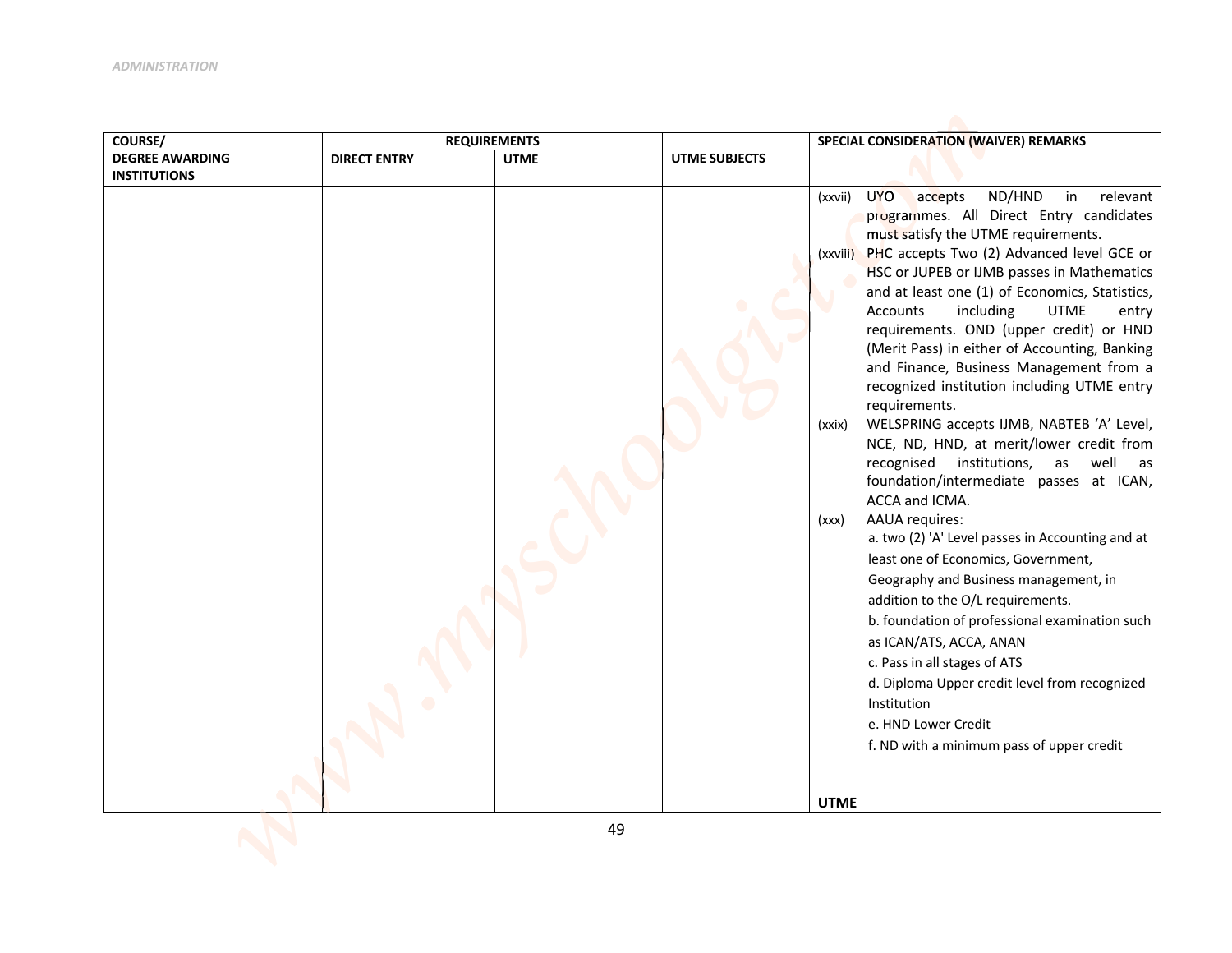| COURSE/                | <b>REQUIREMENTS</b> |             |                      | SPECIAL CONSIDERATION (WAIVER) REMARKS                      |
|------------------------|---------------------|-------------|----------------------|-------------------------------------------------------------|
| <b>DEGREE AWARDING</b> | <b>DIRECT ENTRY</b> | <b>UTME</b> | <b>UTME SUBJECTS</b> |                                                             |
| <b>INSTITUTIONS</b>    |                     |             |                      |                                                             |
|                        |                     |             |                      | AUN same as in Finance<br>(i)                               |
|                        |                     |             |                      | BIU accepts credit/merit in English Language<br>(ii)        |
|                        |                     |             |                      | and Mathematics at TC II as 'O' Level                       |
|                        |                     |             |                      | equivalent.                                                 |
|                        |                     |             |                      | EVANGEL- Economics is not compulsory but<br>(iii)           |
|                        |                     |             |                      | accepts any three (3) relevant subjects.                    |
|                        |                     |             |                      | FED-DUTSINMA requires Five 'O' level Credits<br>(iv)        |
|                        |                     |             |                      | to include: English Language, Mathematics,                  |
|                        |                     |             |                      | Economics/Financial Accounting and any other                |
|                        |                     |             |                      | two Management or Social Sciences subjects.                 |
|                        |                     |             |                      | FED-WUKARI - Same as in Economics.<br>(v)                   |
|                        |                     |             |                      | JOS in addition to the UTME requirements<br>(vi)            |
|                        |                     |             |                      | requires two (2) 'O' Level credit passes in any             |
|                        |                     |             |                      | of Business Studies, Commerce, Government,                  |
|                        |                     |             |                      | Principles of Accounts, Geography and                       |
|                        |                     |             |                      | Biology.<br>LAGOS requires five (5) 'O' Level credit passes |
|                        |                     |             |                      | (vii)<br>to include English Language, Mathematics,          |
|                        |                     |             |                      | Economics and any two (2) from Financial                    |
|                        |                     |             |                      | Accounting/Principles of Accounting, Further                |
|                        |                     |             |                      | Mathematics,<br>Literature<br>English,<br>in                |
|                        |                     |             |                      | Geography, Government, Biology, Business                    |
|                        |                     |             |                      | Management, and Data Processing/Computer                    |
|                        |                     |             |                      | Studies.                                                    |
|                        |                     |             |                      | PHC does not accept Commercial subjects<br>(viii)           |
|                        |                     |             |                      | except Financial Accounting or Business                     |
|                        |                     |             |                      | Methods/Management.                                         |
|                        |                     |             |                      | PHC requires Five (5) SSC credit passes to<br>(ix)          |
|                        |                     |             |                      | include English Language, Mathematics,                      |
|                        |                     |             |                      | Economics and any other two (2) subjects                    |
|                        |                     |             |                      | Government/History,<br>from<br>Geography,                   |
|                        |                     |             |                      | Commerce, Literature in English, CRK/IRK,                   |
|                        |                     |             |                      | (Financial/Business),<br>Accounting                         |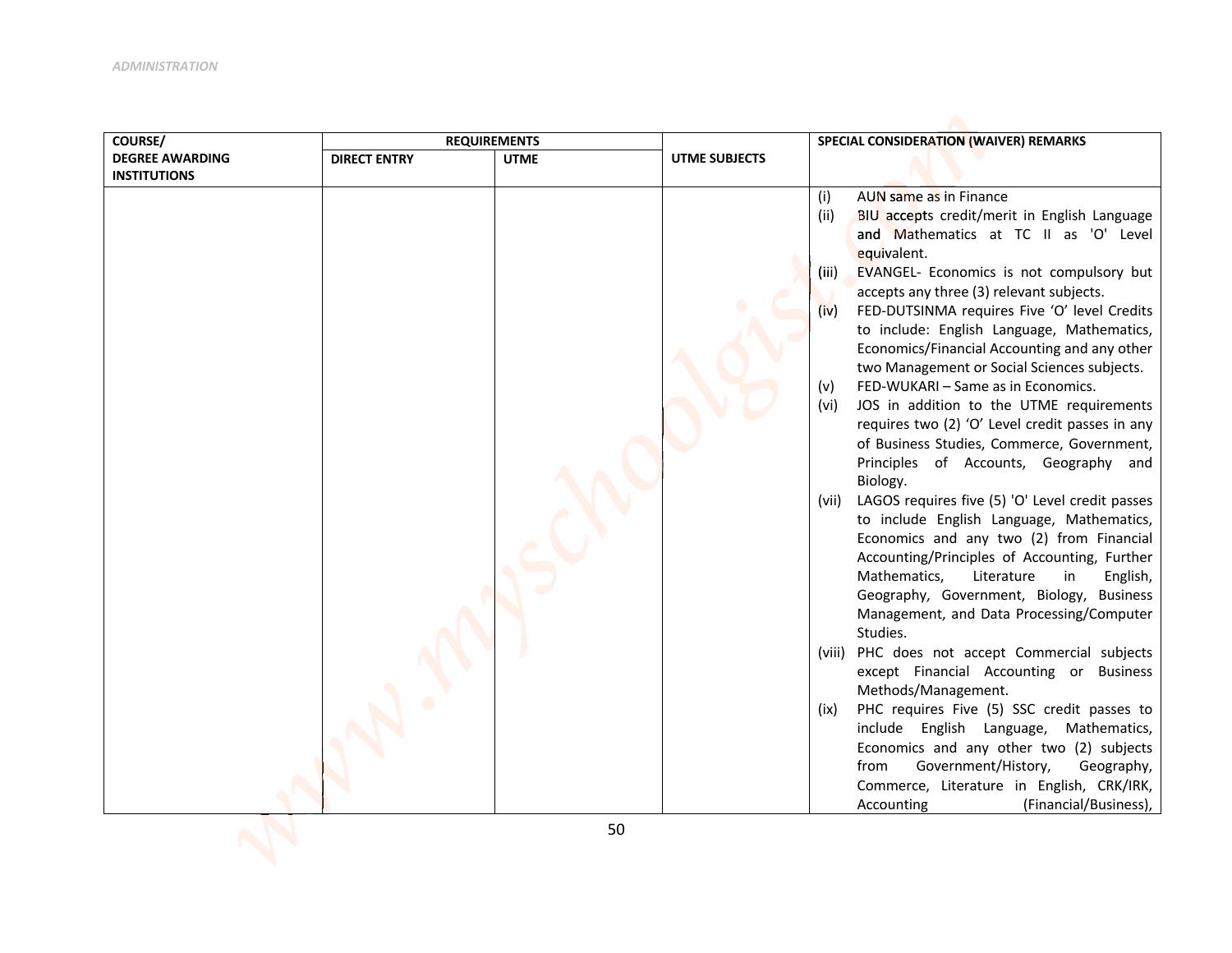| COURSE/                | <b>REQUIREMENTS</b> |             |               | SPECIAL CONSIDERATION (WAIVER) REMARKS                                                                                                                                                                                                                                                                                                                                                                                                                                                                                                                                                                                                                                                                                                                                                                                                                                                                                                                                                                                                                                                                                                                                                                                                                                                    |
|------------------------|---------------------|-------------|---------------|-------------------------------------------------------------------------------------------------------------------------------------------------------------------------------------------------------------------------------------------------------------------------------------------------------------------------------------------------------------------------------------------------------------------------------------------------------------------------------------------------------------------------------------------------------------------------------------------------------------------------------------------------------------------------------------------------------------------------------------------------------------------------------------------------------------------------------------------------------------------------------------------------------------------------------------------------------------------------------------------------------------------------------------------------------------------------------------------------------------------------------------------------------------------------------------------------------------------------------------------------------------------------------------------|
| <b>DEGREE AWARDING</b> | <b>DIRECT ENTRY</b> | <b>UTME</b> | UTME SUBJECTS |                                                                                                                                                                                                                                                                                                                                                                                                                                                                                                                                                                                                                                                                                                                                                                                                                                                                                                                                                                                                                                                                                                                                                                                                                                                                                           |
| <b>INSTITUTIONS</b>    |                     |             |               | Biology/Agricultural<br>Science,<br>Chemistry,<br>Physics.<br>PLASU accepts Commerce or Principles of<br>(x)<br>Accounting In lieu of Economics.<br>UNN requires five (5) O' Level credit passes to<br>(xi)<br>include English Language, Mathematics<br>Economics and any other two (2) relevant<br>subjects. For NBC holders, the other two (2)<br>relevant subjects could be from any of<br>Accounting,<br>Principles<br>of<br>Accounts,<br>Commerce, Office Practice and Secretarial<br>Duties.<br>UYO requires 'O' Level credit pass in<br>(xii)<br>Economics.<br>LCITY requires 'O' Level credit passes in<br>(xiii)<br>English<br>Language,<br>Mathematics,<br>Economics/Commerce and any other two (2)<br>subjects.<br>AAUA requires five (5) 'O' Level credit passes to<br>(xiv)<br>include<br>English Language, Mathematics,<br>Economics/Commerce, and two others from<br>Accounting/Bookkeeping,<br>Geography<br>and<br>Government.<br>ABU requires Five (5) SSC credit passes to<br>(xv)<br>include English Language, Mathematics,<br>Economics and any other two (2) other<br>subjects. For NBC holders, the other two (2)<br>relevant subjects could be from any of<br>Principles of Accounts, Commerce, Office<br>Practice and Secretarial Duties.<br><b>UTME SUBJECTS</b> |
|                        |                     |             |               |                                                                                                                                                                                                                                                                                                                                                                                                                                                                                                                                                                                                                                                                                                                                                                                                                                                                                                                                                                                                                                                                                                                                                                                                                                                                                           |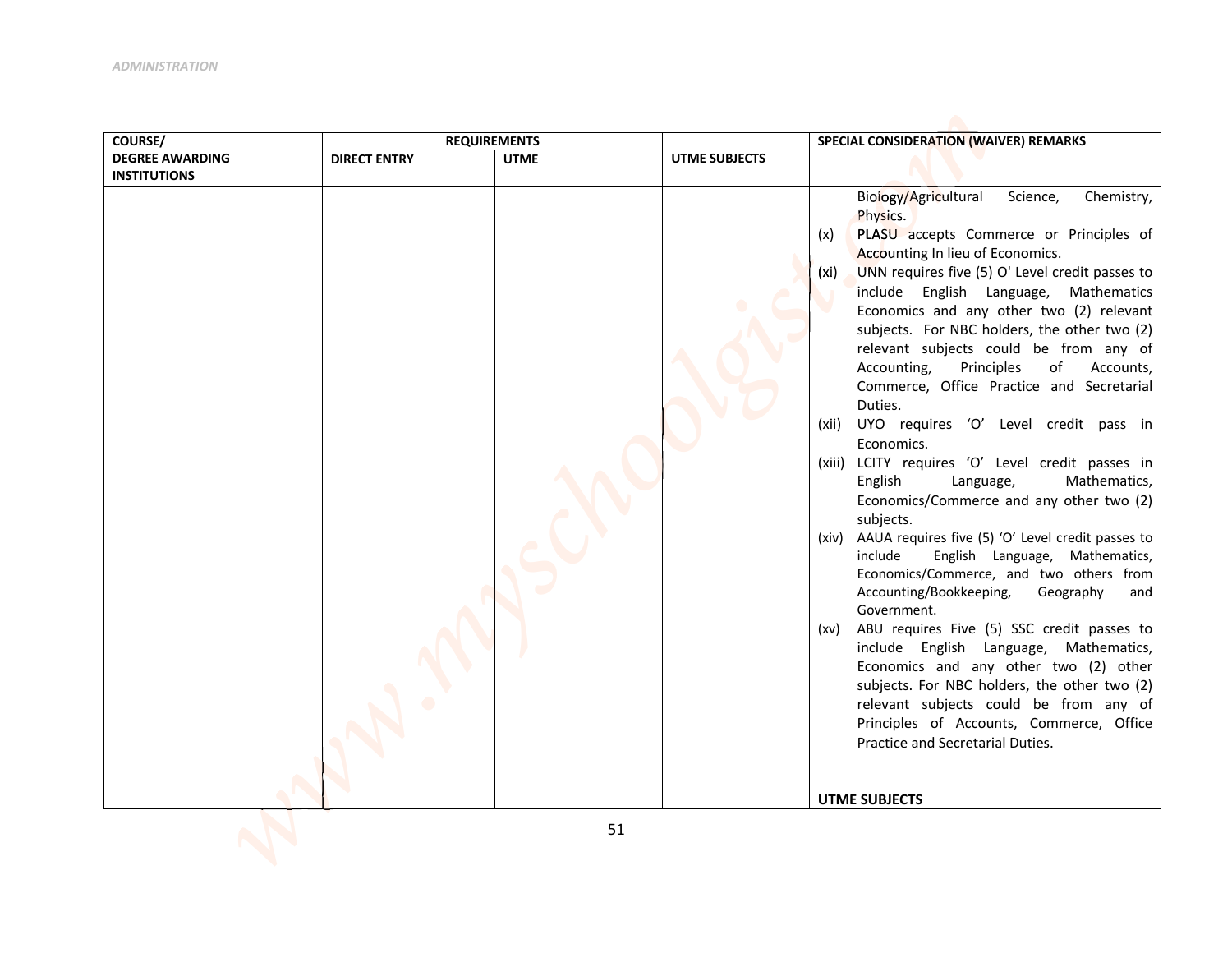| <b>DEGREE AWARDING</b><br><b>DIRECT ENTRY</b><br><b>UTME</b><br><b>UTME SUBJECTS</b><br><b>INSTITUTIONS</b><br>(i)<br>AUN same as in Finance.<br>(ii)<br><b>BSU requires Economics.</b><br>IGBINEDION accepts Commerce In lieu of<br>(iii)<br>Economics.<br>CARITAS requires Mathematics, Economics<br>(iv)<br>plus any Social Science or Arts subject.<br>EVANGEL accepts Principles of Accounts In lieu<br>(v)<br>of Mathematics.<br>FED-DUTSINMA requires Mathematics, English<br>(vi)<br>Language, Economics/Financial Accounting<br>and any other Social and Management Science<br>subject.<br>LAGOS accepts Mathematics, Economics, plus<br>(vii)<br>one (1) Subject from the following: Financial<br>Accounting, Further Mathematics, Geography,<br>Government, Literature in English and Biology.<br>(viii) OAU requires Principles of Accounts not<br>Commerce.<br>RSU accepts Mathematics, Economics and any<br>(ix)<br>other subject.<br>MAIDUGURI requires Mathematics, any of<br>(x)<br>Principles of accounting/Economics and any<br>other Social Science subject.<br>ABU requires Mathematics, Economics plus<br>(xi)<br>any Management or Social Science subject. | COURSE/ | <b>REQUIREMENTS</b> |  | SPECIAL CONSIDERATION (WAIVER) REMARKS            |
|-----------------------------------------------------------------------------------------------------------------------------------------------------------------------------------------------------------------------------------------------------------------------------------------------------------------------------------------------------------------------------------------------------------------------------------------------------------------------------------------------------------------------------------------------------------------------------------------------------------------------------------------------------------------------------------------------------------------------------------------------------------------------------------------------------------------------------------------------------------------------------------------------------------------------------------------------------------------------------------------------------------------------------------------------------------------------------------------------------------------------------------------------------------------------------------|---------|---------------------|--|---------------------------------------------------|
|                                                                                                                                                                                                                                                                                                                                                                                                                                                                                                                                                                                                                                                                                                                                                                                                                                                                                                                                                                                                                                                                                                                                                                                   |         |                     |  |                                                   |
|                                                                                                                                                                                                                                                                                                                                                                                                                                                                                                                                                                                                                                                                                                                                                                                                                                                                                                                                                                                                                                                                                                                                                                                   |         |                     |  |                                                   |
|                                                                                                                                                                                                                                                                                                                                                                                                                                                                                                                                                                                                                                                                                                                                                                                                                                                                                                                                                                                                                                                                                                                                                                                   |         |                     |  |                                                   |
|                                                                                                                                                                                                                                                                                                                                                                                                                                                                                                                                                                                                                                                                                                                                                                                                                                                                                                                                                                                                                                                                                                                                                                                   |         |                     |  |                                                   |
|                                                                                                                                                                                                                                                                                                                                                                                                                                                                                                                                                                                                                                                                                                                                                                                                                                                                                                                                                                                                                                                                                                                                                                                   |         |                     |  |                                                   |
|                                                                                                                                                                                                                                                                                                                                                                                                                                                                                                                                                                                                                                                                                                                                                                                                                                                                                                                                                                                                                                                                                                                                                                                   |         |                     |  |                                                   |
|                                                                                                                                                                                                                                                                                                                                                                                                                                                                                                                                                                                                                                                                                                                                                                                                                                                                                                                                                                                                                                                                                                                                                                                   |         |                     |  |                                                   |
|                                                                                                                                                                                                                                                                                                                                                                                                                                                                                                                                                                                                                                                                                                                                                                                                                                                                                                                                                                                                                                                                                                                                                                                   |         |                     |  |                                                   |
|                                                                                                                                                                                                                                                                                                                                                                                                                                                                                                                                                                                                                                                                                                                                                                                                                                                                                                                                                                                                                                                                                                                                                                                   |         |                     |  |                                                   |
|                                                                                                                                                                                                                                                                                                                                                                                                                                                                                                                                                                                                                                                                                                                                                                                                                                                                                                                                                                                                                                                                                                                                                                                   |         |                     |  |                                                   |
|                                                                                                                                                                                                                                                                                                                                                                                                                                                                                                                                                                                                                                                                                                                                                                                                                                                                                                                                                                                                                                                                                                                                                                                   |         |                     |  |                                                   |
|                                                                                                                                                                                                                                                                                                                                                                                                                                                                                                                                                                                                                                                                                                                                                                                                                                                                                                                                                                                                                                                                                                                                                                                   |         |                     |  |                                                   |
|                                                                                                                                                                                                                                                                                                                                                                                                                                                                                                                                                                                                                                                                                                                                                                                                                                                                                                                                                                                                                                                                                                                                                                                   |         |                     |  |                                                   |
|                                                                                                                                                                                                                                                                                                                                                                                                                                                                                                                                                                                                                                                                                                                                                                                                                                                                                                                                                                                                                                                                                                                                                                                   |         |                     |  |                                                   |
|                                                                                                                                                                                                                                                                                                                                                                                                                                                                                                                                                                                                                                                                                                                                                                                                                                                                                                                                                                                                                                                                                                                                                                                   |         |                     |  |                                                   |
|                                                                                                                                                                                                                                                                                                                                                                                                                                                                                                                                                                                                                                                                                                                                                                                                                                                                                                                                                                                                                                                                                                                                                                                   |         |                     |  |                                                   |
|                                                                                                                                                                                                                                                                                                                                                                                                                                                                                                                                                                                                                                                                                                                                                                                                                                                                                                                                                                                                                                                                                                                                                                                   |         |                     |  |                                                   |
|                                                                                                                                                                                                                                                                                                                                                                                                                                                                                                                                                                                                                                                                                                                                                                                                                                                                                                                                                                                                                                                                                                                                                                                   |         |                     |  |                                                   |
|                                                                                                                                                                                                                                                                                                                                                                                                                                                                                                                                                                                                                                                                                                                                                                                                                                                                                                                                                                                                                                                                                                                                                                                   |         |                     |  |                                                   |
|                                                                                                                                                                                                                                                                                                                                                                                                                                                                                                                                                                                                                                                                                                                                                                                                                                                                                                                                                                                                                                                                                                                                                                                   |         |                     |  |                                                   |
|                                                                                                                                                                                                                                                                                                                                                                                                                                                                                                                                                                                                                                                                                                                                                                                                                                                                                                                                                                                                                                                                                                                                                                                   |         |                     |  |                                                   |
|                                                                                                                                                                                                                                                                                                                                                                                                                                                                                                                                                                                                                                                                                                                                                                                                                                                                                                                                                                                                                                                                                                                                                                                   |         |                     |  |                                                   |
|                                                                                                                                                                                                                                                                                                                                                                                                                                                                                                                                                                                                                                                                                                                                                                                                                                                                                                                                                                                                                                                                                                                                                                                   |         |                     |  |                                                   |
|                                                                                                                                                                                                                                                                                                                                                                                                                                                                                                                                                                                                                                                                                                                                                                                                                                                                                                                                                                                                                                                                                                                                                                                   |         |                     |  |                                                   |
|                                                                                                                                                                                                                                                                                                                                                                                                                                                                                                                                                                                                                                                                                                                                                                                                                                                                                                                                                                                                                                                                                                                                                                                   |         |                     |  |                                                   |
|                                                                                                                                                                                                                                                                                                                                                                                                                                                                                                                                                                                                                                                                                                                                                                                                                                                                                                                                                                                                                                                                                                                                                                                   |         |                     |  |                                                   |
|                                                                                                                                                                                                                                                                                                                                                                                                                                                                                                                                                                                                                                                                                                                                                                                                                                                                                                                                                                                                                                                                                                                                                                                   |         |                     |  | PHC requires Mathematics, Economics plus<br>(xii) |
| any other subject from Government/History,                                                                                                                                                                                                                                                                                                                                                                                                                                                                                                                                                                                                                                                                                                                                                                                                                                                                                                                                                                                                                                                                                                                                        |         |                     |  |                                                   |
| Geography, Commerce, Literature in English,<br>CRK/IRK, Accounting (Financial/Business),                                                                                                                                                                                                                                                                                                                                                                                                                                                                                                                                                                                                                                                                                                                                                                                                                                                                                                                                                                                                                                                                                          |         |                     |  |                                                   |
| Biology/Agricultural<br>Science,<br>Chemistry,                                                                                                                                                                                                                                                                                                                                                                                                                                                                                                                                                                                                                                                                                                                                                                                                                                                                                                                                                                                                                                                                                                                                    |         |                     |  |                                                   |
| Physics.                                                                                                                                                                                                                                                                                                                                                                                                                                                                                                                                                                                                                                                                                                                                                                                                                                                                                                                                                                                                                                                                                                                                                                          |         |                     |  |                                                   |
| ABUJA<br>Mathematics,<br>(xiii)<br>requires                                                                                                                                                                                                                                                                                                                                                                                                                                                                                                                                                                                                                                                                                                                                                                                                                                                                                                                                                                                                                                                                                                                                       |         |                     |  |                                                   |
| Economics/Commerce<br>other<br>Social<br>plus                                                                                                                                                                                                                                                                                                                                                                                                                                                                                                                                                                                                                                                                                                                                                                                                                                                                                                                                                                                                                                                                                                                                     |         |                     |  |                                                   |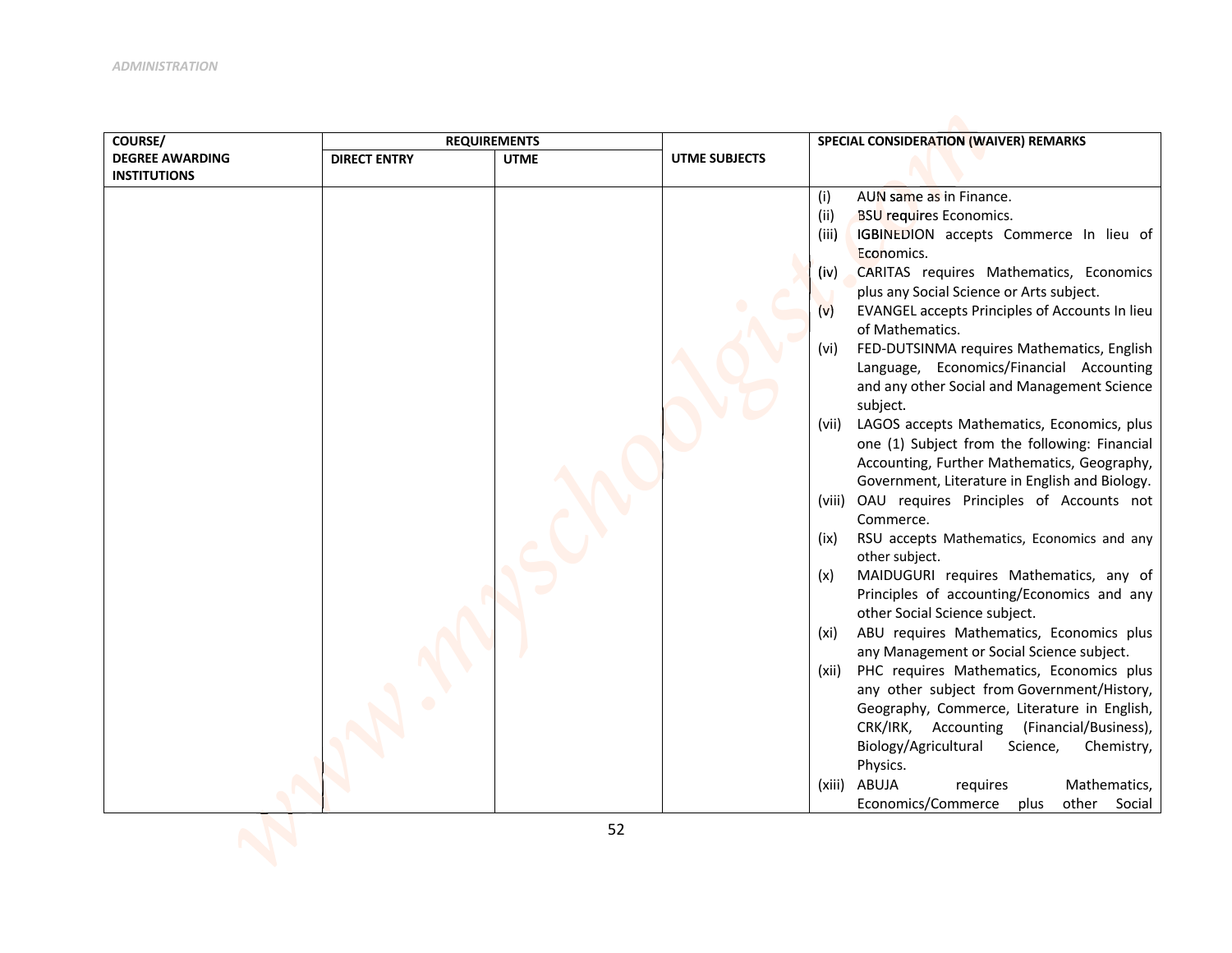| COURSE/                                       |                              | <b>REQUIREMENTS</b>                               |                      | SPECIAL CONSIDERATION (WAIVER) REMARKS                                                                |
|-----------------------------------------------|------------------------------|---------------------------------------------------|----------------------|-------------------------------------------------------------------------------------------------------|
| <b>DEGREE AWARDING</b><br><b>INSTITUTIONS</b> | <b>DIRECT ENTRY</b>          | <b>UTME</b>                                       | <b>UTME SUBJECTS</b> |                                                                                                       |
|                                               |                              |                                                   |                      | Science subject.                                                                                      |
|                                               |                              |                                                   |                      |                                                                                                       |
| <b>BANKING AND FINANCE</b>                    | Two (2) 'A' Level passes     | Five (5) SSC credit                               | Mathematics,         | <b>DIRECT ENTRY</b>                                                                                   |
| <b>AAUA</b>                                   | chosen from                  | passes to include:                                | Economics, plus any  | (i)<br>ABU accepts                                                                                    |
| <b>ABSU</b>                                   | Accounting, Economics,       | English Language,                                 | one $(1)$ of         | a) Two (2) 'A' Level passes in Accounting or                                                          |
| ASPOL-DEG                                     | Management,                  | Mathematics and any                               | Government and       | Economics and any one (1) other subject                                                               |
| <b>BAUCHI</b>                                 | Mathematics,                 | other subjects. For                               | Geography.           | NCE with passes at Merit level in relevant<br>b)<br>subjects.                                         |
| <b>CARITAS</b>                                | Geography and<br>Statistics. | NBC, the other two (2)<br>relevant subjects could |                      | ND at Credit level.<br>c)                                                                             |
| <b>DELSU</b>                                  |                              | be from any of the                                |                      | AAUA accepts<br>(ii)                                                                                  |
| <b>DELSUT</b>                                 |                              | following; Accounting,                            |                      | a) HND lower credit in Banking and Finance;                                                           |
| DOU                                           |                              | Principles of Accounts,                           |                      | b) ND at Credit levels in relevant disciplines.                                                       |
| <b>EBSU</b>                                   |                              | Commerce, Office                                  |                      | ABSU accept ND in Banking/Finance with a<br>(iii)                                                     |
| <b>EKSU</b>                                   |                              | Practice and                                      |                      | minimum of 'B' overall average.                                                                       |
| <b>ELIZADE</b>                                |                              | Economics.                                        |                      | EBSU accepts ACIB, ND, NCE or HND passed at<br>(iv)                                                   |
|                                               |                              |                                                   |                      | merit level in relevant programmes in addition<br>to the 'O' Level requirements.                      |
| KOMU                                          |                              |                                                   |                      | EKSU accepts ND upper credit in relevant<br>(v)                                                       |
| <b>ESUTECH</b>                                |                              |                                                   |                      | programmes.                                                                                           |
| <b>EVANGEL</b>                                |                              |                                                   |                      | ESUTECH accepts ND in Management,<br>(vi)                                                             |
| <b>FED-OYE EKITI</b>                          |                              |                                                   |                      | Marketing, Accounting and Finance. It also                                                            |
| <b>FED-WUKARI</b>                             |                              |                                                   |                      | accepts ND in relevant programmes within the                                                          |
| <b>IGBINEDION</b>                             |                              |                                                   |                      | Faculty into 200 level in addition to the UTME                                                        |
| <b>IMSU</b>                                   |                              |                                                   |                      | requirements.                                                                                         |
| JOS                                           |                              |                                                   |                      | EVANGEL requires two (2) 'A' Level passes in<br>(vii)<br>Economics and any of Science, Social Science |
| <b>MADONNA</b>                                |                              |                                                   |                      | or Management subjects plus 'O' Level                                                                 |
| <b>MAIDUGURI</b>                              |                              |                                                   |                      | requirements.                                                                                         |
| <b>MAAUN</b>                                  |                              |                                                   |                      | (viii) IGBINEDION as in Accounting.                                                                   |
| <b>MCPHERSON</b>                              |                              |                                                   |                      | IMSU and PHC - No Direct Entry<br>(ix)                                                                |
| <b>MEWAR</b>                                  |                              |                                                   |                      | LAGOS accepts very good passes in three (3)<br>(x)                                                    |
| NASARAWA                                      |                              |                                                   |                      | JUPEB/'A' Level subjects: Economics and any                                                           |
|                                               |                              |                                                   |                      | other two (2)<br>subjects from<br>Financial                                                           |
|                                               |                              | 53                                                |                      |                                                                                                       |
|                                               |                              |                                                   |                      |                                                                                                       |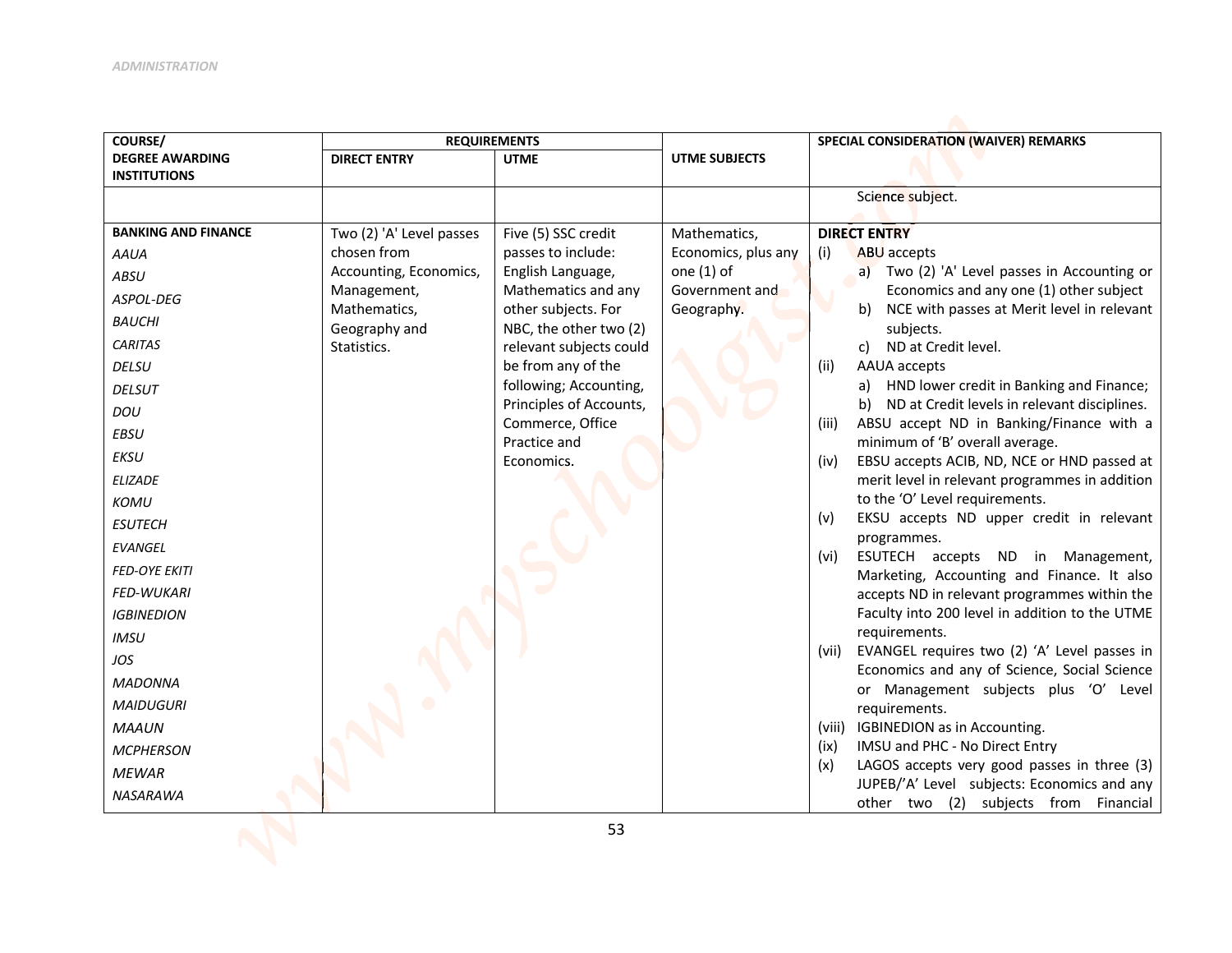| COURSE/                                                                                                                                                                                                                                                                                                                                                     | <b>REQUIREMENTS</b> |             |                      | SPECIAL CONSIDERATION (WAIVER) REMARKS                                                                                                                                                                                                                                                                                                                                                                                                                                                                                                                                                                                                                                                                                                                                                                                                                                                                                                                                                                                                                                                                                                                                                                                                                                                                                                                                                     |
|-------------------------------------------------------------------------------------------------------------------------------------------------------------------------------------------------------------------------------------------------------------------------------------------------------------------------------------------------------------|---------------------|-------------|----------------------|--------------------------------------------------------------------------------------------------------------------------------------------------------------------------------------------------------------------------------------------------------------------------------------------------------------------------------------------------------------------------------------------------------------------------------------------------------------------------------------------------------------------------------------------------------------------------------------------------------------------------------------------------------------------------------------------------------------------------------------------------------------------------------------------------------------------------------------------------------------------------------------------------------------------------------------------------------------------------------------------------------------------------------------------------------------------------------------------------------------------------------------------------------------------------------------------------------------------------------------------------------------------------------------------------------------------------------------------------------------------------------------------|
| <b>DEGREE AWARDING</b><br><b>INSTITUTIONS</b>                                                                                                                                                                                                                                                                                                               | <b>DIRECT ENTRY</b> | <b>UTME</b> | <b>UTME SUBJECTS</b> |                                                                                                                                                                                                                                                                                                                                                                                                                                                                                                                                                                                                                                                                                                                                                                                                                                                                                                                                                                                                                                                                                                                                                                                                                                                                                                                                                                                            |
| OOU<br>PAUL<br>PHC<br><b>RSU</b><br><b>TANSIAN</b><br><b>UDA</b><br><b>UDU</b><br><b>UNIOSUN</b><br><b>UNIZIK</b><br><b>UNN</b><br>UYO.<br>WELLSPRING<br>WESTERN-DEL<br><b>FINANCE</b><br><b>AUN</b><br><b>BSU</b><br><b>CRAWFORD</b><br>LAGOS<br><b>TAXATION</b><br><b>AVE-MARIA</b><br>APU<br><b>BAYERO</b><br><b>BSU</b><br><b>CUN</b><br><b>HAVILLA</b> |                     | 54          |                      | Accounting, Business Studies, Mathematics,<br>Geography and Government.<br><b>MCPHERSON</b> accepts<br>(xi)<br>a) ND upper credit in relevant programmes.<br>b) Foundation of professional examinations<br>such as ICAN, ACCA, ICMA& CIBN<br>c) JUPEB/IJMB 'A' Level or equivalent in<br>related programmes.<br>OOU accepts<br>(xii)<br>a) 'A' Level passes in Economics and other<br>subjects plus 'O' Level credit passes in<br><b>English Language and Mathematics;</b><br>b) 'A' Level passes in Economics and<br>Accounting.<br>ND/HND and NCE not below the<br>c)<br>equivalent of upper credit in relevant<br>subjects from recognized institutions as<br>well as Foundation/ Intermediate Passes<br>of the ICAN, ACCA, ICMA and CIPFA.<br>UNIZIK require Direct Entry applicants to<br>(xiii)<br>possess the UTME requirements.<br>(xiv) PHC accepts Two (2) Advanced level GCE or<br>HSC or JUPEB or IJMB passes in Mathematics<br>and at least one (1) of Economics, Statistics,<br>Accounts including UTME entry requirements.<br>OND (upper credit) or HND (Merit Pass) in<br>either of Accounting, Banking and Finance,<br>Actuarial<br>Science/Insurance,<br><b>Business</b><br>Management from a recognized institution<br>including UTME entry requirements.<br>RSU in addition to 'O' Level requirements<br>(xv)<br>accepts:<br>(a) OND/ND (Upper Credit) relevant to the |
|                                                                                                                                                                                                                                                                                                                                                             |                     |             |                      |                                                                                                                                                                                                                                                                                                                                                                                                                                                                                                                                                                                                                                                                                                                                                                                                                                                                                                                                                                                                                                                                                                                                                                                                                                                                                                                                                                                            |
|                                                                                                                                                                                                                                                                                                                                                             |                     |             |                      |                                                                                                                                                                                                                                                                                                                                                                                                                                                                                                                                                                                                                                                                                                                                                                                                                                                                                                                                                                                                                                                                                                                                                                                                                                                                                                                                                                                            |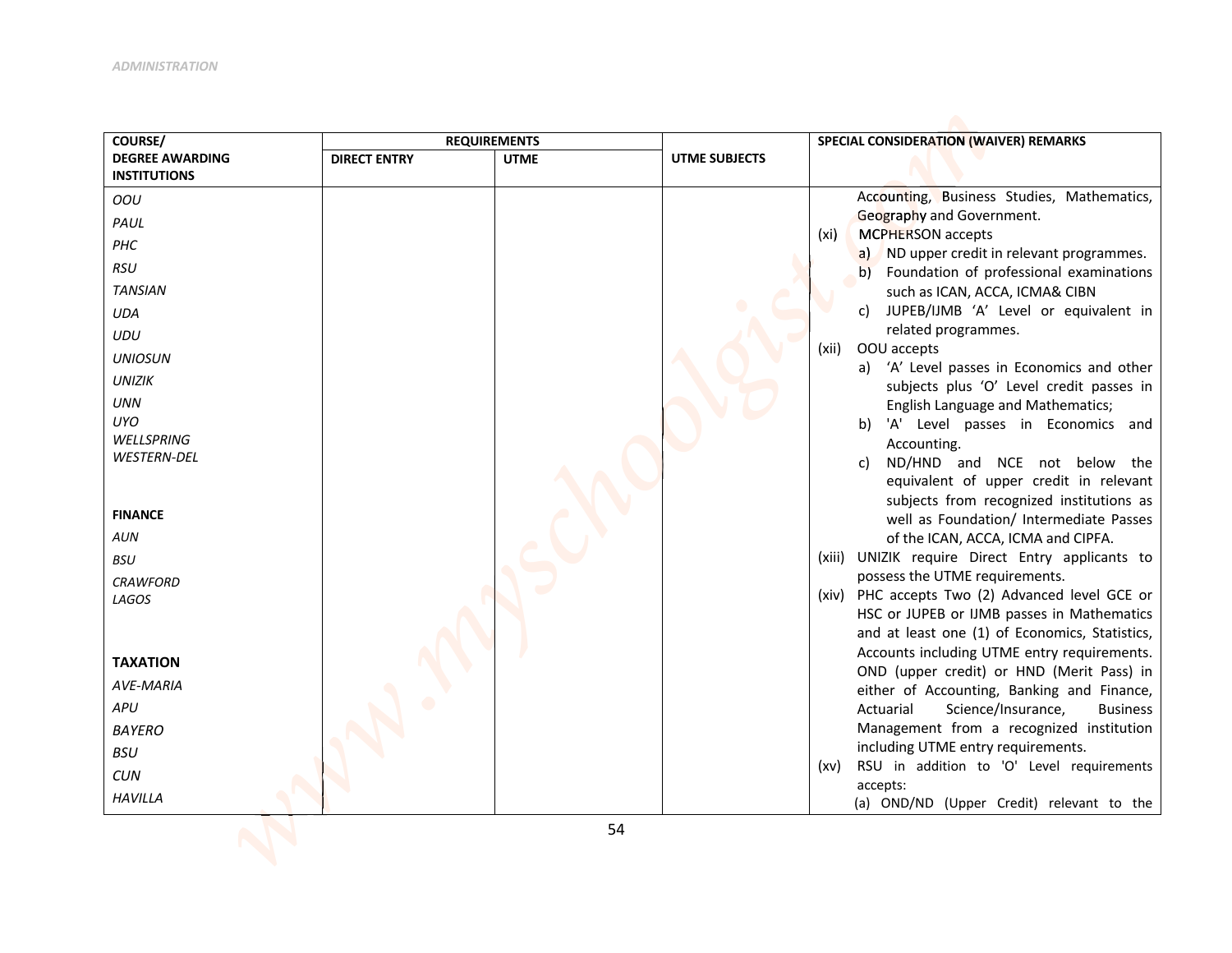| COURSE/                                                                                                                                                 | <b>REQUIREMENTS</b> |             |                      | SPECIAL CONSIDERATION (WAIVER) REMARKS                                                                                                                                                                                                                                                                                                                                                                                                                                                                                                                                                                                                                                                                                                                                                                                                                                                                                                                   |
|---------------------------------------------------------------------------------------------------------------------------------------------------------|---------------------|-------------|----------------------|----------------------------------------------------------------------------------------------------------------------------------------------------------------------------------------------------------------------------------------------------------------------------------------------------------------------------------------------------------------------------------------------------------------------------------------------------------------------------------------------------------------------------------------------------------------------------------------------------------------------------------------------------------------------------------------------------------------------------------------------------------------------------------------------------------------------------------------------------------------------------------------------------------------------------------------------------------|
| <b>DEGREE AWARDING</b>                                                                                                                                  | <b>DIRECT ENTRY</b> | <b>UTME</b> | <b>UTME SUBJECTS</b> |                                                                                                                                                                                                                                                                                                                                                                                                                                                                                                                                                                                                                                                                                                                                                                                                                                                                                                                                                          |
| <b>INSTITUTIONS</b><br><b>ISTIQAMA</b><br><b>UAGRIC-IMO</b><br>WELLSPRING<br><b>SECURITIES AND INVESTMENT</b><br><b>MOUNTAIN TOP</b><br><b>NASARAWA</b> |                     |             |                      | discipline.<br>(b) HND (Lower Credit) relevant to the<br>programme.<br>Degree (Third Class) relevant to the<br>(c)<br>programme.<br>(d) At least two (2) 'A' level passes at GCE<br>preferably in the Arts and Social Sciences.<br>(xvi) UNIZIK does not accept Geography.<br>(xvii) UNN accepts<br>a) AIB and other professional qualifications<br>or HND in relevant programmes plus the<br>UTME requirements.<br>b) As in Accountancy.<br>(xviii) UYO accepts ND/HND in relevant programmes<br>not below lower credit level. All Direct Entry<br>candidates<br><b>UTME</b><br>must satisfy<br>the<br>requirements.<br>(xix) DELSU requires<br>a) GCE 'A'Level or HSC passes in Accounts, or<br>Economics and at least one other Social<br>Science subject.<br>HND in upper credit obtained from<br>b)<br>approved polytechnics or colleges<br>of<br>technology.<br>Merit in DELSU Diploma obtained from<br>C)<br>approved polytechnics or colleges of |
|                                                                                                                                                         |                     |             |                      | technology with a grade not lower than<br>upper credit.<br>Foundation/Intermediate<br>Certificate<br>in<br>d)<br>relevant Professional Bodies such as.<br><b>UTME</b><br>(i)<br>AAUA requires five (5) 'O' Level credit passes                                                                                                                                                                                                                                                                                                                                                                                                                                                                                                                                                                                                                                                                                                                           |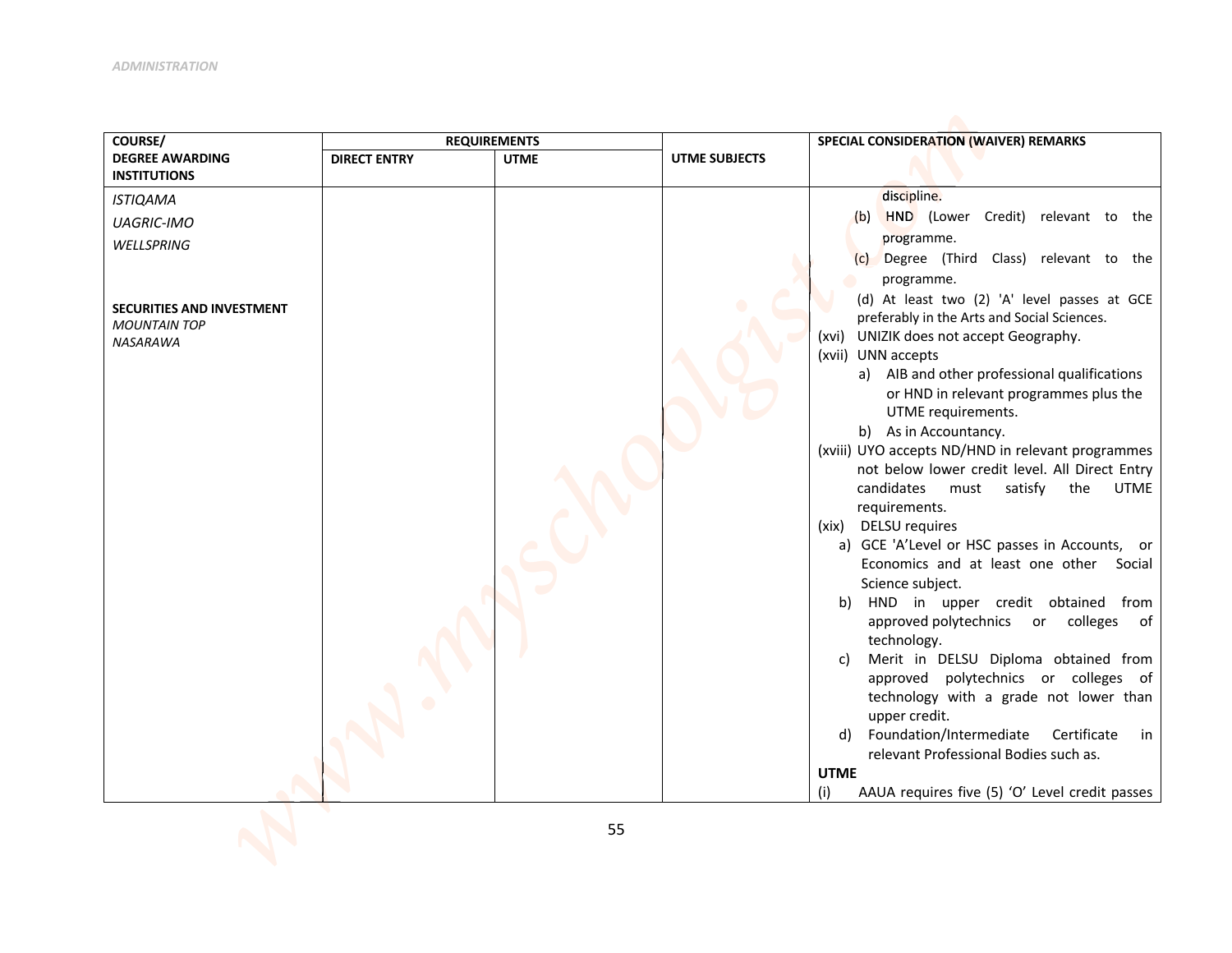| COURSE/                | <b>REQUIREMENTS</b> |             |                      | SPECIAL CONSIDERATION (WAIVER) REMARKS                                              |
|------------------------|---------------------|-------------|----------------------|-------------------------------------------------------------------------------------|
| <b>DEGREE AWARDING</b> | <b>DIRECT ENTRY</b> | <b>UTME</b> | <b>UTME SUBJECTS</b> |                                                                                     |
| <b>INSTITUTIONS</b>    |                     |             |                      |                                                                                     |
|                        |                     |             |                      | to include English Language, Mathematics,                                           |
|                        |                     |             |                      | Economics and one Social Science Subject and                                        |
|                        |                     |             |                      | any other Subject.                                                                  |
|                        |                     |             |                      | AUN does not accept 'O' Level credit passes in<br>(ii)                              |
|                        |                     |             |                      | the following; Agriculture, Food and Nutrition,                                     |
|                        |                     |             |                      | Home Economics, Home Craft, Home                                                    |
|                        |                     |             |                      | Management, Physical Education, Physical                                            |
|                        |                     |             |                      | and Health Education, Music, Commerce,<br>Financial Accounting, Book<br>Accounting, |
|                        |                     |             |                      | Keeping, Islamic Studies, History, Religious                                        |
|                        |                     |             |                      | Studies, Tajweed, Library Studies, Diction,                                         |
|                        |                     |             |                      | Kiswahili, Igbo, Hausa, Yoruba, Arabic, Turkish,                                    |
|                        |                     |             |                      | Study Skills.                                                                       |
|                        |                     |             |                      | AUN requires five (5) 'O' Level credit passes<br>(iii)                              |
|                        |                     |             |                      | including English Language, Mathematics, and                                        |
|                        |                     |             |                      | any other three (3) subjects from the                                               |
|                        |                     |             |                      | following:<br>Economics,<br>Geography,                                              |
|                        |                     |             |                      | Government, History, Literature in English,                                         |
|                        |                     |             |                      | Further Mathematics, Technical Drawing,                                             |
|                        |                     |             |                      | Visual Arts, Computer Studies, Information                                          |
|                        |                     |             |                      | Technology, Civics, Environmental Science,                                          |
|                        |                     |             |                      | Biology, Physics, Chemistry and French.                                             |
|                        |                     |             |                      | UYO, UNIZIK, ESUTECH, EKSU, IMSU and<br>(iv)                                        |
|                        |                     |             |                      | LAGOS require 'O' Level credit passes in                                            |
|                        |                     |             |                      | Economics and two (2) other subjects.<br>EKSU requires 'O' Level credit passes in   |
|                        |                     |             |                      | (v)<br>Economics plus other Social Science subjects.                                |
|                        |                     |             |                      | IMSU and BIU accept credit/merit in English<br>(vi)                                 |
|                        |                     |             |                      | Language in TC II.                                                                  |
|                        |                     |             |                      | LAGOS requires 'O' Level credit passes in<br>(vii)                                  |
|                        |                     |             |                      | English Language, Mathematics, Economics                                            |
|                        |                     |             |                      | and any two (2) of Government, Geography,                                           |
|                        |                     |             |                      | Commerce, Financial Accounting, Physics,                                            |
|                        |                     |             |                      |                                                                                     |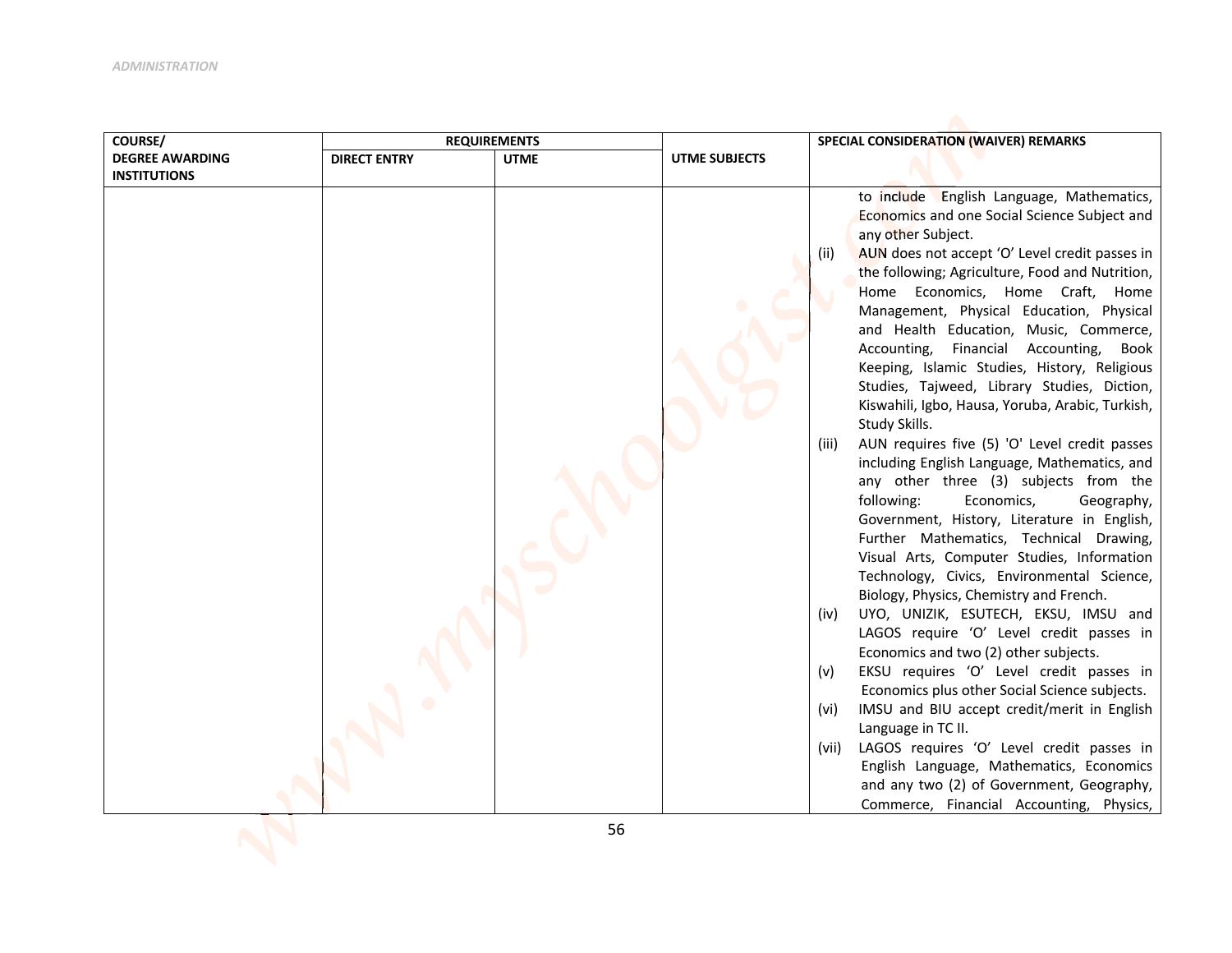| COURSE/                |                     | <b>REQUIREMENTS</b> | SPECIAL CONSIDERATION (WAIVER) REMARKS |                                                                                            |  |
|------------------------|---------------------|---------------------|----------------------------------------|--------------------------------------------------------------------------------------------|--|
| <b>DEGREE AWARDING</b> | <b>DIRECT ENTRY</b> | <b>UTME</b>         | UTME SUBJECTS                          |                                                                                            |  |
| <b>INSTITUTIONS</b>    |                     |                     |                                        |                                                                                            |  |
|                        |                     |                     |                                        | Chemistry, Biology, Business Management                                                    |  |
|                        |                     |                     |                                        | and Book Keeping.                                                                          |  |
|                        |                     |                     |                                        | EBSU - Same as in Accounting.<br>(viii)                                                    |  |
|                        |                     |                     |                                        | PHC requires Five (5) SSC credit passes to<br>(ix)                                         |  |
|                        |                     |                     |                                        | include English Language, Mathematics,                                                     |  |
|                        |                     |                     |                                        | Economics and any other two (2) subjects                                                   |  |
|                        |                     |                     |                                        | Government/History,<br>from<br>Geography,                                                  |  |
|                        |                     |                     |                                        | Commerce, Literature in English, CRK/IRK,<br>(Financial/Business),<br>Accounting           |  |
|                        |                     |                     |                                        | Biology/Agricultural<br>Science,<br>Chemistry,                                             |  |
|                        |                     |                     |                                        | Physics.                                                                                   |  |
|                        |                     |                     |                                        | UNN requires five (5) 'O' Level credit passes to<br>(x)                                    |  |
|                        |                     |                     |                                        | include: English Language, Mathematics and                                                 |  |
|                        |                     |                     |                                        | any other relevant subjects. For NBC the other                                             |  |
|                        |                     |                     |                                        | two (2) relevant subjects could be from any of                                             |  |
|                        |                     |                     |                                        | the following: Accounting, Principles of                                                   |  |
|                        |                     |                     |                                        | Accounts, Commerce, Office Practice and                                                    |  |
|                        |                     |                     |                                        | Economics.                                                                                 |  |
|                        |                     |                     |                                        | DELSU requires five (5) credits at SSC or its<br>(xi)                                      |  |
|                        |                     |                     |                                        | equivalent, obtained at not more than two (2)                                              |  |
|                        |                     |                     |                                        | sittings, which must include English Language,<br>Mathematics, Economics and any other two |  |
|                        |                     |                     |                                        | (2) Social Science subjects.                                                               |  |
|                        |                     |                     |                                        | RSU requires five (5) 'O' Level credit passes to<br>(xii)                                  |  |
|                        |                     |                     |                                        | include<br>English<br>Language,<br>Mathematics,                                            |  |
|                        |                     |                     |                                        | Economics and any two (2) other subjects.                                                  |  |
|                        |                     |                     |                                        | <b>UTME SUBJECTS</b>                                                                       |  |
|                        |                     |                     |                                        | AUN requires Mathematics, plus any other<br>(i)                                            |  |
|                        |                     |                     |                                        | subjects from the following: Economics,                                                    |  |
|                        |                     |                     |                                        | Geography, Government, History, Literature                                                 |  |
|                        |                     |                     |                                        | in English, Biology, Physics, Chemistry and                                                |  |
|                        |                     |                     |                                        | French.                                                                                    |  |
|                        |                     |                     |                                        |                                                                                            |  |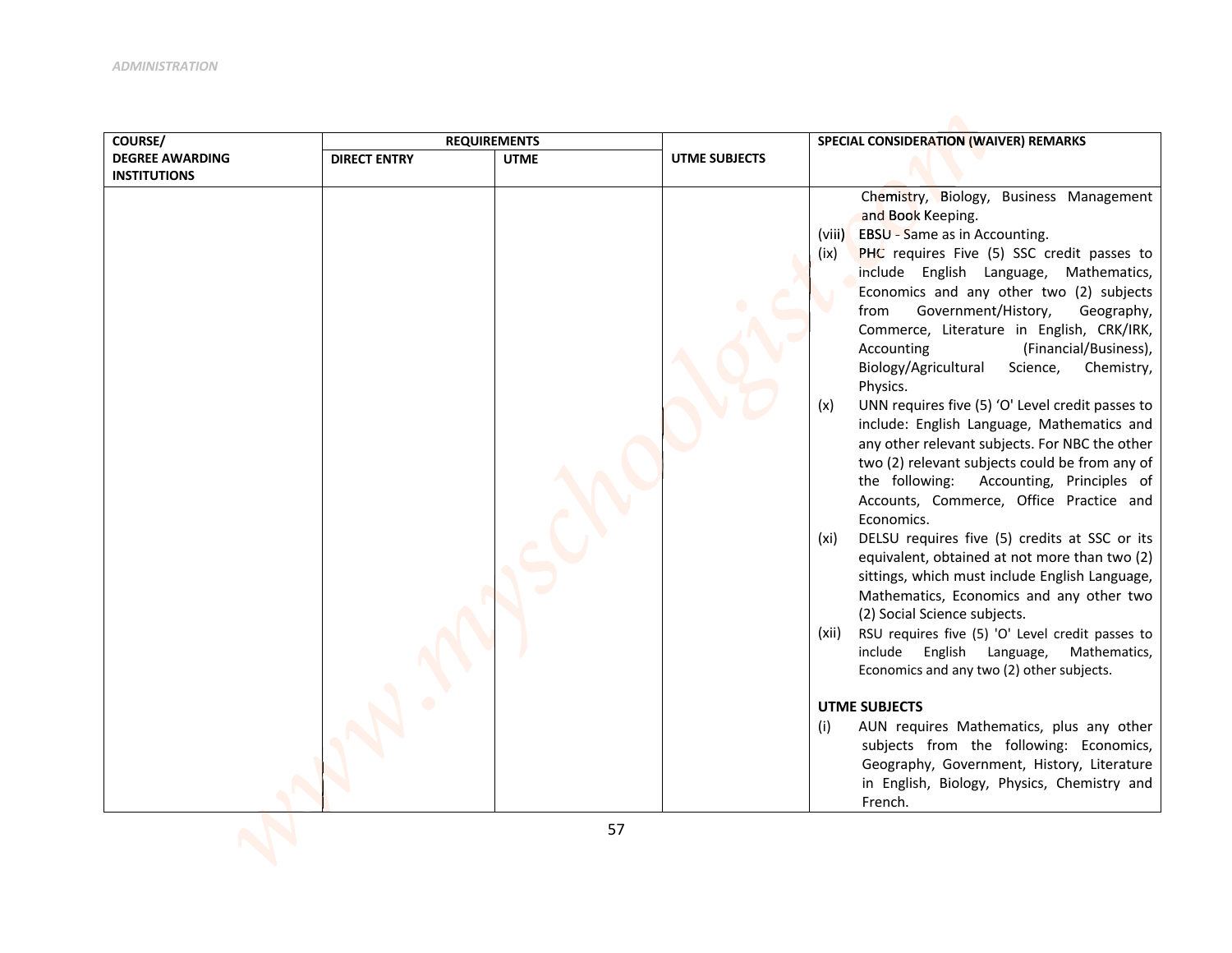| COURSE/                  | <b>REQUIREMENTS</b>      |                                               |                    | SPECIAL CONSIDERATION (WAIVER) REMARKS                                                                                                                                                                                                                                                                                                                                                                                                                                                                                                                                                                                                                                                                                                                                                                                                                                                                        |
|--------------------------|--------------------------|-----------------------------------------------|--------------------|---------------------------------------------------------------------------------------------------------------------------------------------------------------------------------------------------------------------------------------------------------------------------------------------------------------------------------------------------------------------------------------------------------------------------------------------------------------------------------------------------------------------------------------------------------------------------------------------------------------------------------------------------------------------------------------------------------------------------------------------------------------------------------------------------------------------------------------------------------------------------------------------------------------|
| <b>DEGREE AWARDING</b>   | <b>DIRECT ENTRY</b>      | <b>UTME</b>                                   | UTME SUBJECTS      |                                                                                                                                                                                                                                                                                                                                                                                                                                                                                                                                                                                                                                                                                                                                                                                                                                                                                                               |
| <b>INSTITUTIONS</b>      |                          |                                               |                    | EBSU and IGBINEDION - as in Accounting.<br>(ii)<br>(iii)<br>ESUTECH, UNN, OOU - Mathematics,<br>Economics, plus any Social Science subject.<br><b>EVANGEL requires Mathematics, Economics</b><br>(iv)<br>and any other subject.<br>LAGOS - Same as in Business Administration.<br>(v)<br>DELSU requires Mathematics, Economics and<br>(vi)<br>any other Social Science subject.<br>AAUA requires Mathematics, Economics and<br>(vii)<br>one other subject.<br>RSU accepts Mathematics, Economics and any<br>(viii)<br>other subject.<br>PHC requires Mathematics, Economics and<br>(ix)<br>any other subject from Government/History,<br>Geography, Commerce, Literature in English,<br>CRK/IRK, Accounting (Financial/Business),<br>Biology/Agricultural<br>Science,<br>Chemistry,<br>Physics.<br>MAIDUGURI requires Mathematics, any of<br>(x)<br>Principles<br>Ωf<br>Accounting/Commerce/Economics and any |
| <b>ACTUARIAL SCIENCE</b> | Two (2) 'A' Level passes | Five (5) SSC credit passes                    | Mathematics,       | other Social Science subject.<br><b>DIRECT ENTRY</b>                                                                                                                                                                                                                                                                                                                                                                                                                                                                                                                                                                                                                                                                                                                                                                                                                                                          |
| <b>CRAWFORD</b>          | to include Economics and | include<br>English<br>to                      | Economics and one  | JOS - Same as in Marketing.<br>(i)                                                                                                                                                                                                                                                                                                                                                                                                                                                                                                                                                                                                                                                                                                                                                                                                                                                                            |
| <b>EDWIN CLARK</b>       | Mathematics.             | Language, Mathematics                         | (1) other subject. | (ii)<br>LAGOS accepts very good passes in three (3)                                                                                                                                                                                                                                                                                                                                                                                                                                                                                                                                                                                                                                                                                                                                                                                                                                                           |
| <b>EKSU</b>              |                          | and Economics plus any<br>other<br>(2)<br>two |                    | JUPEB/'A' Level subjects: Mathematics and                                                                                                                                                                                                                                                                                                                                                                                                                                                                                                                                                                                                                                                                                                                                                                                                                                                                     |
| JOS                      |                          | relevant subjects.                            |                    | any two (2) of Financial Accounting,                                                                                                                                                                                                                                                                                                                                                                                                                                                                                                                                                                                                                                                                                                                                                                                                                                                                          |
| <b>KWASU</b>             |                          |                                               |                    | Geography, Government, Biology, Economics,<br>Business Studies, Chemistry, Physics.                                                                                                                                                                                                                                                                                                                                                                                                                                                                                                                                                                                                                                                                                                                                                                                                                           |
| LAGOS                    |                          |                                               |                    | ABU requires 'A' level Mathematics.<br>(iii)                                                                                                                                                                                                                                                                                                                                                                                                                                                                                                                                                                                                                                                                                                                                                                                                                                                                  |
| <b>REDEEMERS</b>         |                          |                                               |                    |                                                                                                                                                                                                                                                                                                                                                                                                                                                                                                                                                                                                                                                                                                                                                                                                                                                                                                               |
| RHEMA                    |                          |                                               |                    | <b>UTME</b>                                                                                                                                                                                                                                                                                                                                                                                                                                                                                                                                                                                                                                                                                                                                                                                                                                                                                                   |
|                          |                          | 58                                            |                    |                                                                                                                                                                                                                                                                                                                                                                                                                                                                                                                                                                                                                                                                                                                                                                                                                                                                                                               |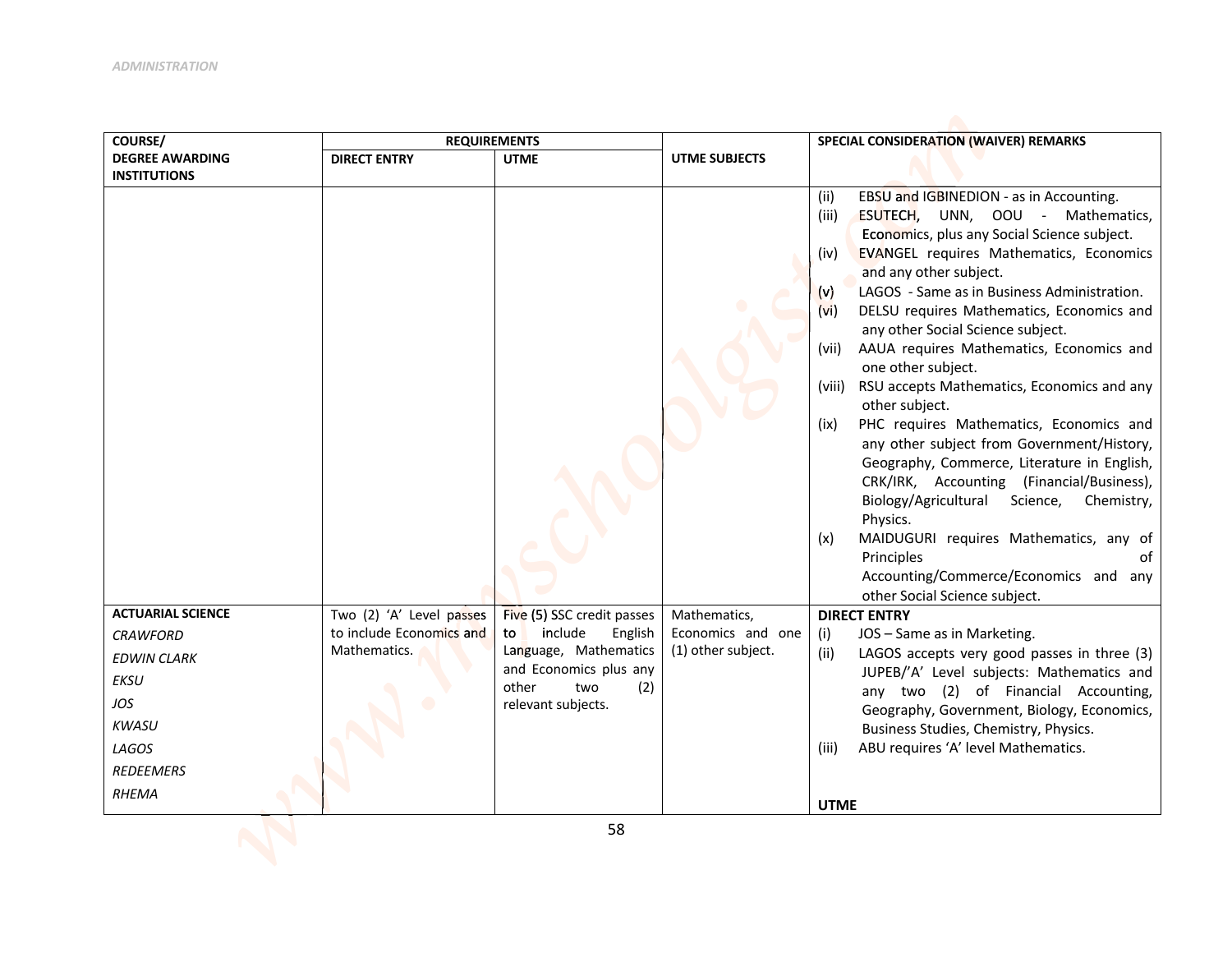| COURSE/                      | <b>REQUIREMENTS</b>               |                                                   |                    | SPECIAL CONSIDERATION (WAIVER) REMARKS                                                     |
|------------------------------|-----------------------------------|---------------------------------------------------|--------------------|--------------------------------------------------------------------------------------------|
| <b>DEGREE AWARDING</b>       | <b>DIRECT ENTRY</b>               | <b>UTME</b>                                       | UTME SUBJECTS      |                                                                                            |
| <b>INSTITUTIONS</b>          |                                   |                                                   |                    | JOS - Same as in Marketing                                                                 |
|                              |                                   |                                                   |                    | (i)<br>LAGOS requires 'O' Level credit passes in<br>(ii)                                   |
|                              |                                   |                                                   |                    | English Language, Mathematics, Economics,                                                  |
|                              |                                   |                                                   |                    | and any two (2) of Financial Accounting, Data                                              |
|                              |                                   |                                                   |                    | Processing, CRS/IS, Further Mathematics,                                                   |
|                              |                                   |                                                   |                    | Geography, Government, Biology, Chemistry,<br>Physics,<br>Commerce,<br>Civic<br>Education, |
|                              |                                   |                                                   |                    | Insurance.                                                                                 |
|                              |                                   |                                                   |                    |                                                                                            |
|                              |                                   |                                                   |                    | <b>UTME SUBJECTS</b>                                                                       |
|                              |                                   |                                                   |                    | (i)<br>JOS - Same as in Marketing.                                                         |
|                              |                                   |                                                   |                    | (ii)<br>LAGOS requires Mathematics, Economics and<br>any one (1) of Geography, Government, |
|                              |                                   |                                                   |                    | Biology, Chemistry, Physics, Commerce.                                                     |
| <b>BUSINESS MANAGEMENT</b>   | Two (2) 'A' Level passes          | Five (5) SSC credit passes                        | Mathematics,       | <b>DIRECT ENTRY</b>                                                                        |
| AUN(with options in Business | chosen from Economics,            | including English                                 | Economics and one  | AAUA accepts ND upper credit in relevant<br>(i)                                            |
| Economics, Management)       | Accounts, Business<br>Management, | Language, Mathematics,<br>Economics, plus any two | (1) other subject. | programmes or HND lower credit plus the                                                    |
| <b>BSU</b>                   | Government, Geography             | (2) of Accounting,                                |                    | UTME requirements.<br>AAUA requires 'A' Level pass in Economics or                         |
| DOU                          | or Statistics.                    | <b>Business Methods,</b>                          |                    | (ii)<br><b>Business Management.</b>                                                        |
| <b>EBSU</b>                  |                                   | Commerce,                                         |                    | (iii)<br>ABU accepts Two 'A' Level / IJMB passes in                                        |
| <b>EVANGEL</b>               |                                   | Government,<br>Geography, and                     |                    | Management/Social Science Subjects one of                                                  |
| <b>FED-DUTSINMA</b>          |                                   | Statistics.                                       |                    | which must be Economics. A Minimum Merit                                                   |
| <b>IGBINEDION</b>            |                                   |                                                   |                    | in ABU Diploma in Insurance, Management,<br>Banking or Accounting.                         |
| <b>MADONNA</b>               |                                   |                                                   |                    | FED-KASHERE accepts Two 'A' Level credit<br>(iv)                                           |
| <b>MKAR</b>                  |                                   |                                                   |                    | in<br>Economics,<br>Accounting,<br>passes                                                  |
| PHC                          |                                   |                                                   |                    | Management or ND/NCE with credit passes                                                    |
| <b>RSU</b>                   |                                   |                                                   |                    | in relevant subjects.                                                                      |
| <b>UNN</b>                   |                                   |                                                   |                    | ABUJA accepts two (2) 'A' Level passes in<br>(v)                                           |
| <b>UYO</b>                   |                                   |                                                   |                    | Economics, Commerce; NCE or ND at upper<br>credit level or ten (10) points in IJMB in      |
| <b>WESTERN-DEL</b>           |                                   |                                                   |                    | relevant subjects in addition to the 'O' Level                                             |
|                              |                                   |                                                   |                    |                                                                                            |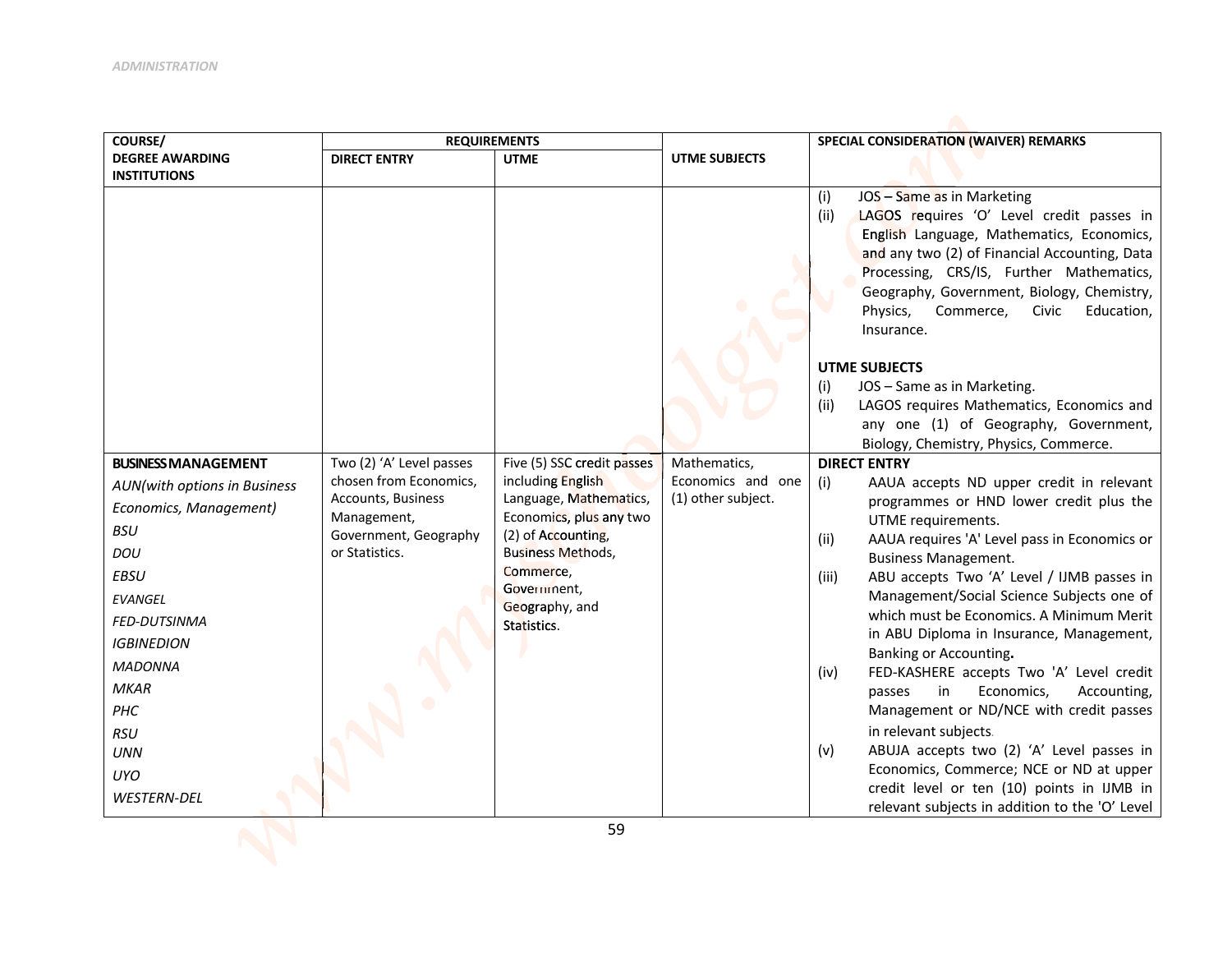| COURSE/                        | <b>REQUIREMENTS</b> |             |                      | SPECIAL CONSIDERATION (WAIVER) REMARKS                                                      |
|--------------------------------|---------------------|-------------|----------------------|---------------------------------------------------------------------------------------------|
| <b>DEGREE AWARDING</b>         | <b>DIRECT ENTRY</b> | <b>UTME</b> | <b>UTME SUBJECTS</b> |                                                                                             |
| <b>INSTITUTIONS</b>            |                     |             |                      |                                                                                             |
|                                |                     |             |                      | requirements.                                                                               |
|                                |                     |             |                      | ADSU - As in Public Administration.<br>(vi)                                                 |
| <b>MANAGEMENT STUDIES</b>      |                     |             |                      | (vii)<br>AUN same as in Finance                                                             |
| <b>IMSU</b>                    |                     |             |                      | EBSU accepts HND, NCE/ND pass at<br>(viii)                                                  |
| <b>PLASU</b>                   |                     |             |                      | merit/credit level in relevant programmes in<br>addition to 'O' Level requirements. ND must |
|                                |                     |             |                      | be at upper credit level.                                                                   |
|                                |                     |             |                      | <b>ESUTECH</b><br>accepts<br><b>ND</b><br>(ix)<br>in<br>relevant                            |
| <b>MANAGEMENT</b>              |                     |             |                      | programmes within the Faculty into 200                                                      |
| <b>AUN</b>                     |                     |             |                      | level in addition to the UTME requirements.                                                 |
| <b>DOU</b>                     |                     |             |                      | FED-DUTSINMA accepts Two 'A' level passes<br>(x)                                            |
| <b>EBSU</b>                    |                     |             |                      | in Economics/Marketing and Mathematics                                                      |
| GOUU                           |                     |             |                      | or any Social Sciences subject. ND/NCE with                                                 |
| <b>NDA</b>                     |                     |             |                      | good grades in Business Management from                                                     |
|                                |                     |             |                      | a recognized institution.                                                                   |
|                                |                     |             |                      | JOS accepts ND lower credit, DELSU and<br>(xi)                                              |
|                                |                     |             |                      | BAYERO<br>(upper credit)<br>$\mathsf{in}$<br>relevant                                       |
|                                |                     |             |                      | programmes.                                                                                 |
| <b>BUSINESS ADMINISTRATION</b> |                     |             |                      | LAGOS requires Very good passes in three<br>(xii)                                           |
| AAUA                           |                     |             |                      | (3) JUPEB/'A' Level subjects: Economics and                                                 |
| <b>ABSU</b>                    |                     |             |                      | any two (2) of Financial Accounting, Business                                               |
| <b>ABU</b>                     |                     |             |                      | Management, Government, Geography and<br>Mathematics.                                       |
| <b>ABUJA</b>                   |                     |             |                      | <b>MCPHERSON</b> accepts<br>(xiii)                                                          |
| ADSU                           |                     |             |                      | a) JUPEB/IJMB/ATS (Final) of ICAN or                                                        |
| <b>ADUN</b>                    |                     |             |                      | equivalent<br>related<br>approved<br>in                                                     |
| <b>BASU</b>                    |                     |             |                      | programmes.                                                                                 |
| <b>BAYERO</b>                  |                     |             |                      | b) AIB or other professional qualifications                                                 |
| <b>BENIN</b>                   |                     |             |                      | in relevant programmes.                                                                     |
| COOU                           |                     |             |                      | MADONNA, EBSU and COOU accept ND<br>(xiv)                                                   |
| <b>COVENANT</b>                |                     |             |                      | lower credit, AIB and Degree/HND in                                                         |
|                                |                     |             |                      | relevant programmes.<br>NASARAWA accepts HND at lower credit,                               |
| <b>CRESCENT</b>                |                     |             |                      | (xv)                                                                                        |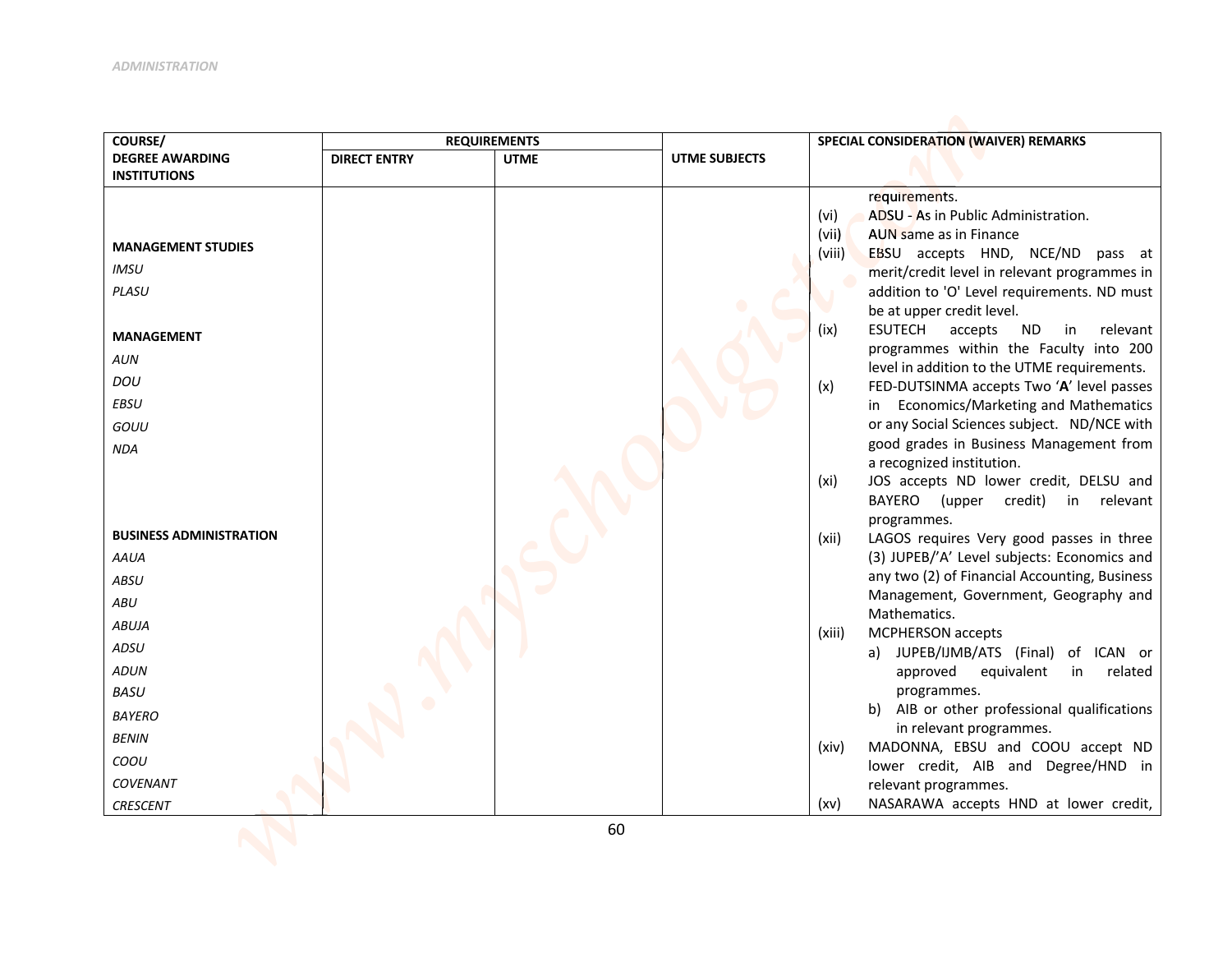| COURSE/                         | <b>REQUIREMENTS</b> |             |               | SPECIAL CONSIDERATION (WAIVER) REMARKS                                                          |
|---------------------------------|---------------------|-------------|---------------|-------------------------------------------------------------------------------------------------|
| <b>DEGREE AWARDING</b>          | <b>DIRECT ENTRY</b> | <b>UTME</b> | UTME SUBJECTS |                                                                                                 |
| <b>INSTITUTIONS</b>             |                     |             |               | AIB or other Professional qualifications in                                                     |
| <b>CRUTECH</b>                  |                     |             |               | relevant programmes or IJMB in relevant                                                         |
| <b>DELSU</b>                    |                     |             |               | subjects not below ten (10) points.                                                             |
| <b>DELSUT</b>                   |                     |             |               | OOU accepts NCE/ND/HND.<br>(xvi)                                                                |
| <b>EKSU</b>                     |                     |             |               | OOU, EVANGEL and UYO -Same as in<br>(xvii)                                                      |
| <b>ELIZADE</b>                  |                     |             |               | Banking and Finance.                                                                            |
| <b>ESUTECH</b>                  |                     |             |               | PHC accepts Two (2) Advanced level GCE or<br>(xviii)                                            |
| <b>FED-KASHERE</b>              |                     |             |               | HSC or JUPEB or IJMB passes in Mathematics                                                      |
| <b>FED-LAFIA</b>                |                     |             |               | and at least one (1) of Economics, Statistics,<br>Accounts<br>including<br><b>UTME</b><br>entry |
| <b>FED-OYE EKITI</b>            |                     |             |               | requirements. OND (upper credit) or HND                                                         |
| <b>FED-WUKARI</b>               |                     |             |               | (Merit Pass) in Business Education, Business                                                    |
| JOS                             |                     |             |               | Studies, Business Administration, Marketing,                                                    |
| <b>KWARARAFA</b>                |                     |             |               | Purchasing and Supply, Office Management,                                                       |
| LAGOS                           |                     |             |               | Secretarial Administration, Public Business<br>Studies or Business Studies from any             |
| <b>LCITY</b>                    |                     |             |               | recognised institution, including UTME entry                                                    |
| <b>MAIDUGURI</b>                |                     |             |               | requirements .NCE with at least credit                                                          |
| <b>MAAUN</b>                    |                     |             |               | passes in Business Education, Business                                                          |
| <b>MCPHERSON</b>                |                     |             |               | Studies, Business Administration, Marketing,                                                    |
| <b>MKAR</b>                     |                     |             |               | Purchasing and Supply, Office Management,                                                       |
| <b>NASARAWA</b>                 |                     |             |               | Secretarial Administration, Public Business                                                     |
| <b>OBONG</b>                    |                     |             |               | Studies or Business Studies from any<br>recognised institution including UTME entry             |
| OOU                             |                     |             |               | requirements                                                                                    |
| PAUL                            |                     |             |               | PLASU accepts<br>(xix)                                                                          |
| <b>UAGRIC-IMO</b>               |                     |             |               | a) degree in any programme provided the                                                         |
| <b>UDA</b>                      |                     |             |               | candidate meets the<br>'O'<br>Level<br>requirements                                             |
| <b>UDU</b>                      |                     |             |               | HND lower<br>credit<br>in relevant<br>b)                                                        |
| <b>UMUDIKE</b>                  |                     |             |               | with the 'O'<br>Level<br>programmes,                                                            |
| <b>UNIOSUN</b><br><b>UNIZIK</b> |                     |             |               | requirements,                                                                                   |
|                                 |                     |             |               | ND lower credit in relevant programmes,<br>C)                                                   |
|                                 |                     | 61          |               |                                                                                                 |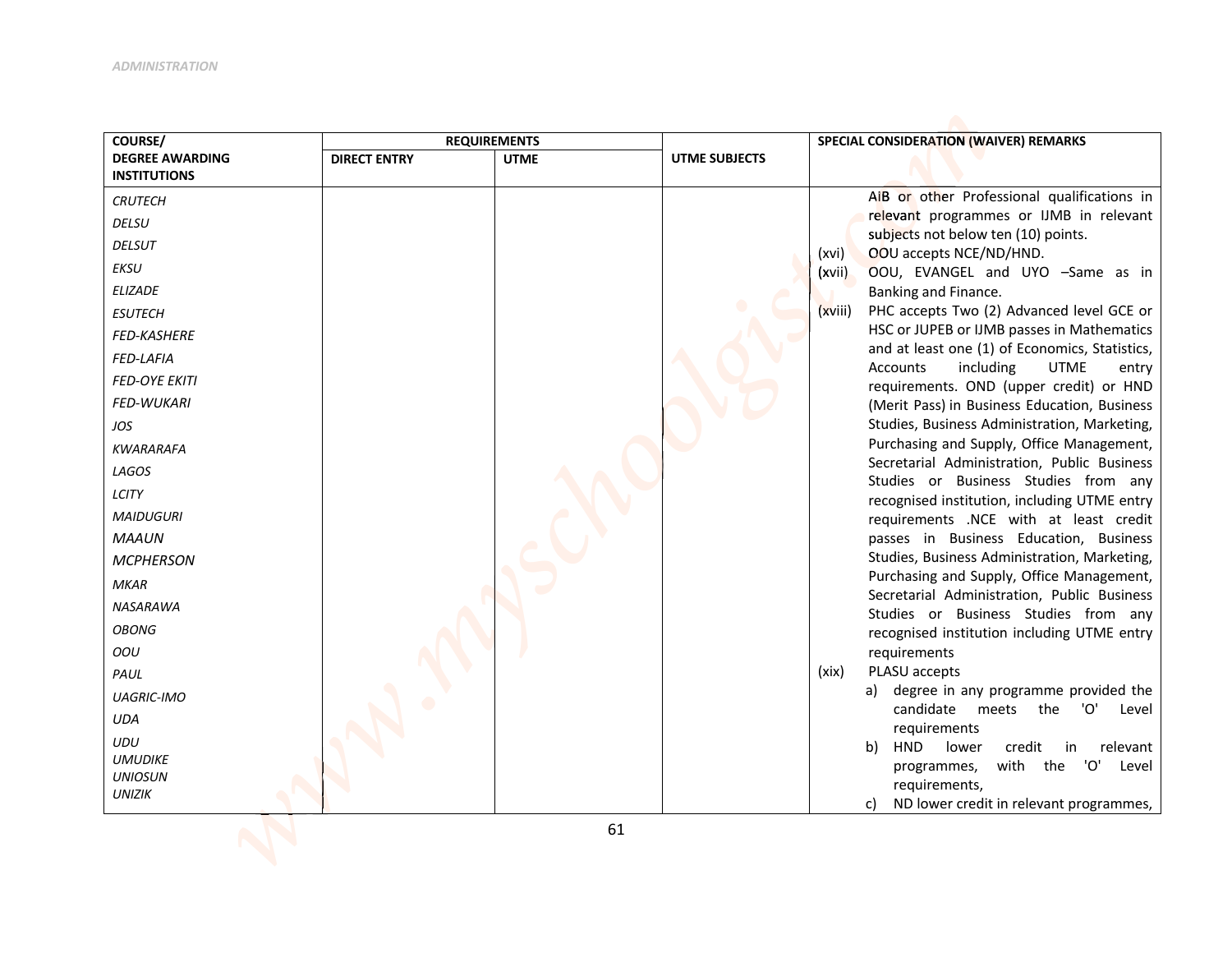| COURSE/                | <b>REQUIREMENTS</b> |             |                      | SPECIAL CONSIDERATION (WAIVER) REMARKS                                    |
|------------------------|---------------------|-------------|----------------------|---------------------------------------------------------------------------|
| <b>DEGREE AWARDING</b> | <b>DIRECT ENTRY</b> | <b>UTME</b> | <b>UTME SUBJECTS</b> |                                                                           |
| <b>INSTITUTIONS</b>    |                     |             |                      |                                                                           |
| WELLSPRING             |                     |             |                      | with the 'O' Level requirements.                                          |
|                        |                     |             |                      | IJMB minimum of seven (7) points with<br>d)                               |
|                        |                     |             |                      | passes in relevant subjects, with the 'O'                                 |
|                        |                     |             |                      | Level requirements.                                                       |
|                        |                     |             |                      | PLASU does not accept university<br>e)<br>diplomas and other diplomas not |
|                        |                     |             |                      | accredited by the relevant accrediting                                    |
|                        |                     |             |                      | bodies.                                                                   |
|                        |                     |             |                      | RSU, IGBINEDION, EKSU and BSU - as in<br>(xx)                             |
|                        |                     |             |                      | Accountancy.                                                              |
|                        |                     |             |                      | UDU - as applicable to Accounting.<br>(xxi)                               |
|                        |                     |             |                      | UNIZIK accepts Mathematics but not<br>(xxii)                              |
|                        |                     |             |                      | Geography. Requires applicants to possess                                 |
|                        |                     |             |                      | the UTME requirements.                                                    |
|                        |                     |             |                      | UNN accepts<br>(xxiii)<br>a) AIB or other Professional qualifications     |
|                        |                     |             |                      | and HND in relevant programmes.                                           |
|                        |                     |             |                      | b) NCE/ND                                                                 |
|                        |                     |             |                      | UNN requires two (2) 'A' Level passes in<br>(xxiv)                        |
|                        |                     |             |                      | Economics and any other subject.                                          |
|                        |                     |             |                      | UYO accepts HND lower credit, ND upper<br>(xxv)                           |
|                        |                     |             |                      | credit in relevant programmes.                                            |
|                        |                     |             |                      | WELLSPRING accepts ND, NCE, IJMB,<br>(xxvi)                               |
|                        |                     |             |                      | NABTEB 'A' Level, HND<br>passes at                                        |
|                        |                     |             |                      | credit/lower credit level in relevant                                     |
|                        |                     |             |                      | subjects/programmes in addition to the 'O'                                |
|                        |                     |             |                      | Level requirements.<br><b>DELSU</b> requires                              |
|                        |                     |             |                      | (xxvii)<br>a) GCE 'A' Level or HSC pass in Management,                    |
|                        |                     |             |                      | Economics and at least one other subject.                                 |
|                        |                     |             |                      | b) HND or ND with a grade not lower than                                  |
|                        |                     |             |                      | upper credit.                                                             |
|                        |                     |             |                      | Foundation/Intermediate<br>Examination<br>c)                              |
|                        |                     | $\epsilon$  |                      |                                                                           |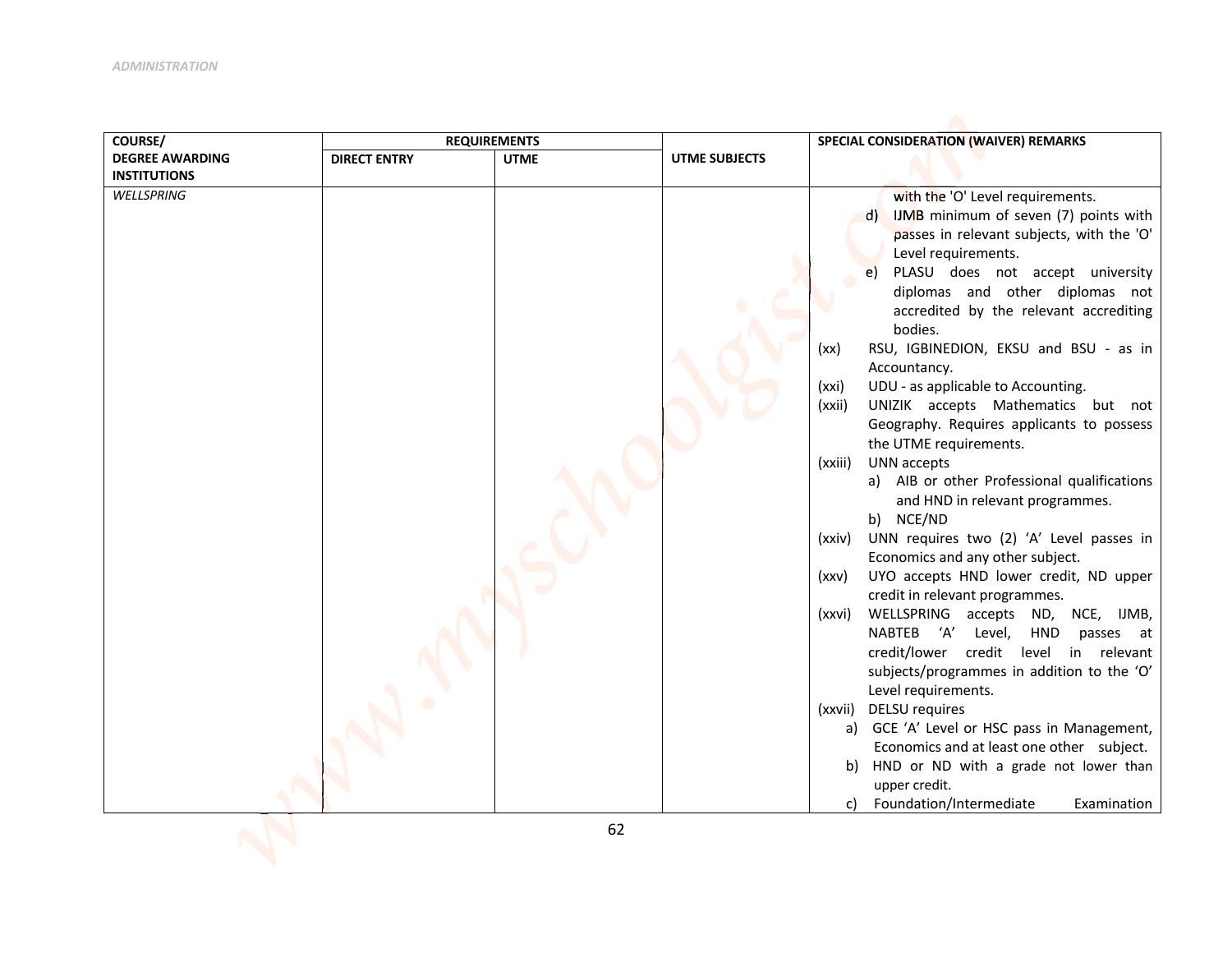| COURSE/                | <b>REQUIREMENTS</b> |             | SPECIAL CONSIDERATION (WAIVER) REMARKS |                                                                                                    |  |
|------------------------|---------------------|-------------|----------------------------------------|----------------------------------------------------------------------------------------------------|--|
| <b>DEGREE AWARDING</b> | <b>DIRECT ENTRY</b> | <b>UTME</b> | <b>UTME SUBJECTS</b>                   |                                                                                                    |  |
| <b>INSTITUTIONS</b>    |                     |             |                                        |                                                                                                    |  |
|                        |                     |             |                                        | passes of recognized professional<br>bodies<br>such as Chartered Institute                         |  |
|                        |                     |             |                                        | Management<br>of Nigeria (CIMN),<br>Chartered Institute                                            |  |
|                        |                     |             |                                        | Marketing of Nigeria<br>(CIMN).                                                                    |  |
|                        |                     |             |                                        | FED-OYE EKITI requires two (2) 'A' Level<br>(xxvii)                                                |  |
|                        |                     |             |                                        | passes chosen from Economics, Accounts,                                                            |  |
|                        |                     |             |                                        | <b>Business</b><br>Management,<br>Government,                                                      |  |
|                        |                     |             |                                        | Geography or Statistics.                                                                           |  |
|                        |                     |             |                                        |                                                                                                    |  |
|                        |                     |             |                                        | <b>UTME</b>                                                                                        |  |
|                        |                     |             |                                        | (i)<br>AAUA requires five (5) 'O' Level credit passes<br>to include English Language, Mathematics, |  |
|                        |                     |             |                                        | Economics and any other two from                                                                   |  |
|                        |                     |             |                                        | Commerce, Accounting, Geography, and                                                               |  |
|                        |                     |             |                                        | Government.                                                                                        |  |
|                        |                     |             |                                        | ABU requires Five 'O' level credit passes<br>(ii)                                                  |  |
|                        |                     |             |                                        | including English Language, Economics,                                                             |  |
|                        |                     |             |                                        | Mathematics and any other two (2) Subjects.                                                        |  |
|                        |                     |             |                                        | ABUJA and COOU accept Commerce In lieu of<br>(iii)<br>Economics                                    |  |
|                        |                     |             |                                        | AUN same as in Finance.<br>(iv)                                                                    |  |
|                        |                     |             |                                        | EBSU and RSU -Same as in Accountancy.<br>(v)                                                       |  |
|                        |                     |             |                                        | FED-DUTSINMA requires Five 'O' level Credits<br>(vi)                                               |  |
|                        |                     |             |                                        | to include: English Language, Mathematics                                                          |  |
|                        |                     |             |                                        | Economics/Entrepreneurship/Commerce/Ma                                                             |  |
|                        |                     |             |                                        | rketing and any two subjects.                                                                      |  |
|                        |                     |             |                                        | LAGOS requires 'O' Level credit passes in<br>(vii)<br>English Language, Mathematics, Economics,    |  |
|                        |                     |             |                                        | and any two (2) of Financial Accounting,                                                           |  |
|                        |                     |             |                                        | Government, Geography, CRS/IS, Business                                                            |  |
|                        |                     |             |                                        | Management.                                                                                        |  |
|                        |                     |             |                                        | PHC requires Five (5) SSC credit passes to<br>(viii)                                               |  |
|                        |                     |             |                                        | include English Language, Mathematics,                                                             |  |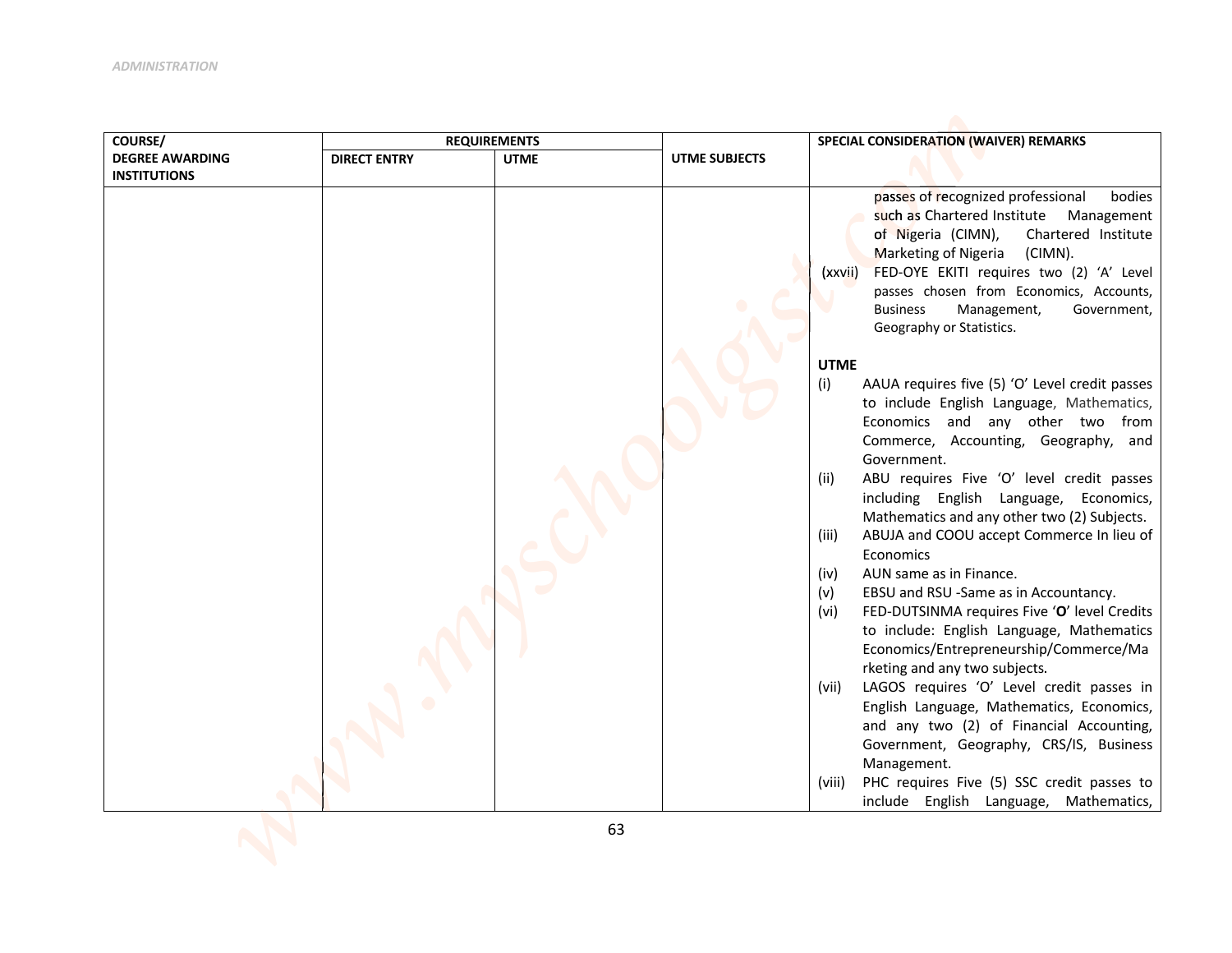| COURSE/                | <b>REQUIREMENTS</b> |             | SPECIAL CONSIDERATION (WAIVER) REMARKS |                                                                                       |  |
|------------------------|---------------------|-------------|----------------------------------------|---------------------------------------------------------------------------------------|--|
| <b>DEGREE AWARDING</b> | <b>DIRECT ENTRY</b> | <b>UTME</b> | <b>UTME SUBJECTS</b>                   |                                                                                       |  |
| <b>INSTITUTIONS</b>    |                     |             |                                        |                                                                                       |  |
|                        |                     |             |                                        | Economics and any other two (2) subjects<br>Government/History,<br>from<br>Geography, |  |
|                        |                     |             |                                        | Commerce, Literature in English, CRK/IRK,                                             |  |
|                        |                     |             |                                        | (Financial/Business),<br>Accounting                                                   |  |
|                        |                     |             |                                        | Biology/Agricultural<br>Science, Chemistry,                                           |  |
|                        |                     |             |                                        | Physics.                                                                              |  |
|                        |                     |             |                                        | PLASU - Same as in Accounting.<br>(ix)                                                |  |
|                        |                     |             |                                        | PLASU accepts Commerce or Principles of<br>(x)                                        |  |
|                        |                     |             |                                        | Accounts In lieu of Economics.                                                        |  |
|                        |                     |             |                                        | (x <sub>i</sub> )<br>UNIZIK accepts a pass in Economics                               |  |
|                        |                     |             |                                        | <b>UNIZIK</b><br>(xii)<br>accepts<br>English<br>Language,                             |  |
|                        |                     |             |                                        | Mathematics and any three (3) relevant<br>subjects.                                   |  |
|                        |                     |             |                                        | UNN - As in Banking and Finance.<br>(xiii)                                            |  |
|                        |                     |             |                                        | LCITY requires 'O' Level credit passes in<br>(xiv)                                    |  |
|                        |                     |             |                                        | English<br>Language,<br>Mathematics,                                                  |  |
|                        |                     |             |                                        | Economics/Commerce and other two (2)                                                  |  |
|                        |                     |             |                                        | subjects.                                                                             |  |
|                        |                     |             |                                        | FED-KASHERE requires Five credit passes at<br>(xv)                                    |  |
|                        |                     |             |                                        | SSCE( or its equivalent) in English,                                                  |  |
|                        |                     |             |                                        | Mathematics, Economics and any other two                                              |  |
|                        |                     |             |                                        | from Commerce, Accounting, Office Practice,                                           |  |
|                        |                     |             |                                        | Marketing, ICT, Civic Education, Government<br>and Geography.                         |  |
|                        |                     |             |                                        | DELSU requires five (5) credits at SSC 'O'<br>(xvi)                                   |  |
|                        |                     |             |                                        | Level or its equivalent obtained at not more                                          |  |
|                        |                     |             |                                        | than two (2) sittings which must include                                              |  |
|                        |                     |             |                                        | English<br>Mathematics,<br>Language,                                                  |  |
|                        |                     |             |                                        | Economics/Commerce, one Social Science                                                |  |
|                        |                     |             |                                        | subject and any other subject in Arts, Science                                        |  |
|                        |                     |             |                                        | and Social Science.                                                                   |  |
|                        |                     |             |                                        | FED-OYE EKITI requires five (5) SSC credit<br>(xvii)                                  |  |
|                        |                     |             |                                        | including English, Mathematics, Economics, plus                                       |  |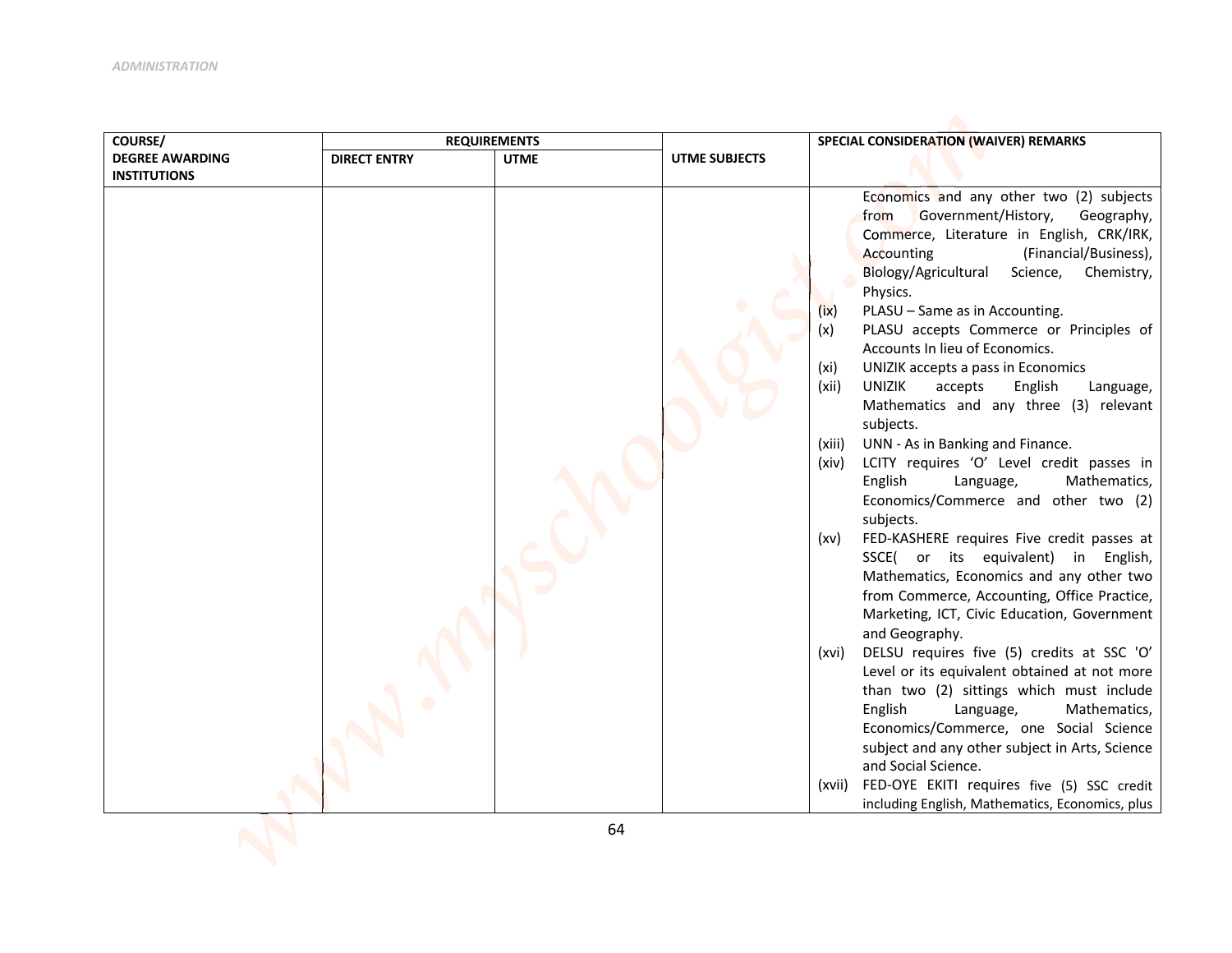| COURSE/                | <b>REQUIREMENTS</b> |             | SPECIAL CONSIDERATION (WAIVER) REMARKS |                                                                                             |  |
|------------------------|---------------------|-------------|----------------------------------------|---------------------------------------------------------------------------------------------|--|
| <b>DEGREE AWARDING</b> | <b>DIRECT ENTRY</b> | <b>UTME</b> | <b>UTME SUBJECTS</b>                   |                                                                                             |  |
| <b>INSTITUTIONS</b>    |                     |             |                                        | any two (2) of Accounting, Business Methods,<br>Commerce, Government, Geog, and Statistics. |  |
|                        |                     |             |                                        |                                                                                             |  |
|                        |                     |             |                                        | <b>UTME SUBJECTS</b>                                                                        |  |
|                        |                     |             |                                        | ABU requires Use of English, Economics,<br>(i)                                              |  |
|                        |                     |             |                                        | mathematics and any Management or Social<br>Science Subject.                                |  |
|                        |                     |             |                                        | AUN same as in Finance<br>(ii)                                                              |  |
|                        |                     |             |                                        | (iii)<br>EBSU and RSU: Same as in Accountancy.                                              |  |
|                        |                     |             |                                        | <b>EVANGEL accepts Mathematics or Economics</b><br>(iv)                                     |  |
|                        |                     |             |                                        | plus any two (2) relevant Arts or Social                                                    |  |
|                        |                     |             |                                        | Science subjects.                                                                           |  |
|                        |                     |             |                                        | FED-DUTSINMA requires Five 'O' level Credits<br>(v)                                         |  |
|                        |                     |             |                                        | to include: English Language, Mathematics                                                   |  |
|                        |                     |             |                                        | Economics/Entrepreneurship/Commerce/Ma                                                      |  |
|                        |                     |             |                                        | rketing and any two subjects.<br>LAGOS requires Mathematics, Economics and<br>(vi)          |  |
|                        |                     |             |                                        | any one (1) subject from Science, Social                                                    |  |
|                        |                     |             |                                        | Science or Arts.                                                                            |  |
|                        |                     |             |                                        | OOU - the third $(3^{rd})$ subject should be a<br>(vii)                                     |  |
|                        |                     |             |                                        | Social Science subject.                                                                     |  |
|                        |                     |             |                                        | UNIZIK- Economics is not compulsory.<br>(viii)                                              |  |
|                        |                     |             |                                        | UNN, COOU and UYO -Same as in Banking<br>(ix)<br>and Finance.                               |  |
|                        |                     |             |                                        | DELSU requires Mathematics, Economics and<br>(x)                                            |  |
|                        |                     |             |                                        | any other Social Science subject.                                                           |  |
|                        |                     |             |                                        | (xi)<br>MAIDUGURI requires Mathematics, any of                                              |  |
|                        |                     |             |                                        | Principles                                                                                  |  |
|                        |                     |             |                                        | Accounting/Commerce/Economics and any                                                       |  |
|                        |                     |             |                                        | other Social Science subject.                                                               |  |
|                        |                     |             |                                        | PHC requires Mathematics, Economics and<br>(xii)                                            |  |
|                        |                     |             |                                        | any other subject from Government/History,<br>Geography, Commerce, Literature in English,   |  |
|                        |                     |             |                                        |                                                                                             |  |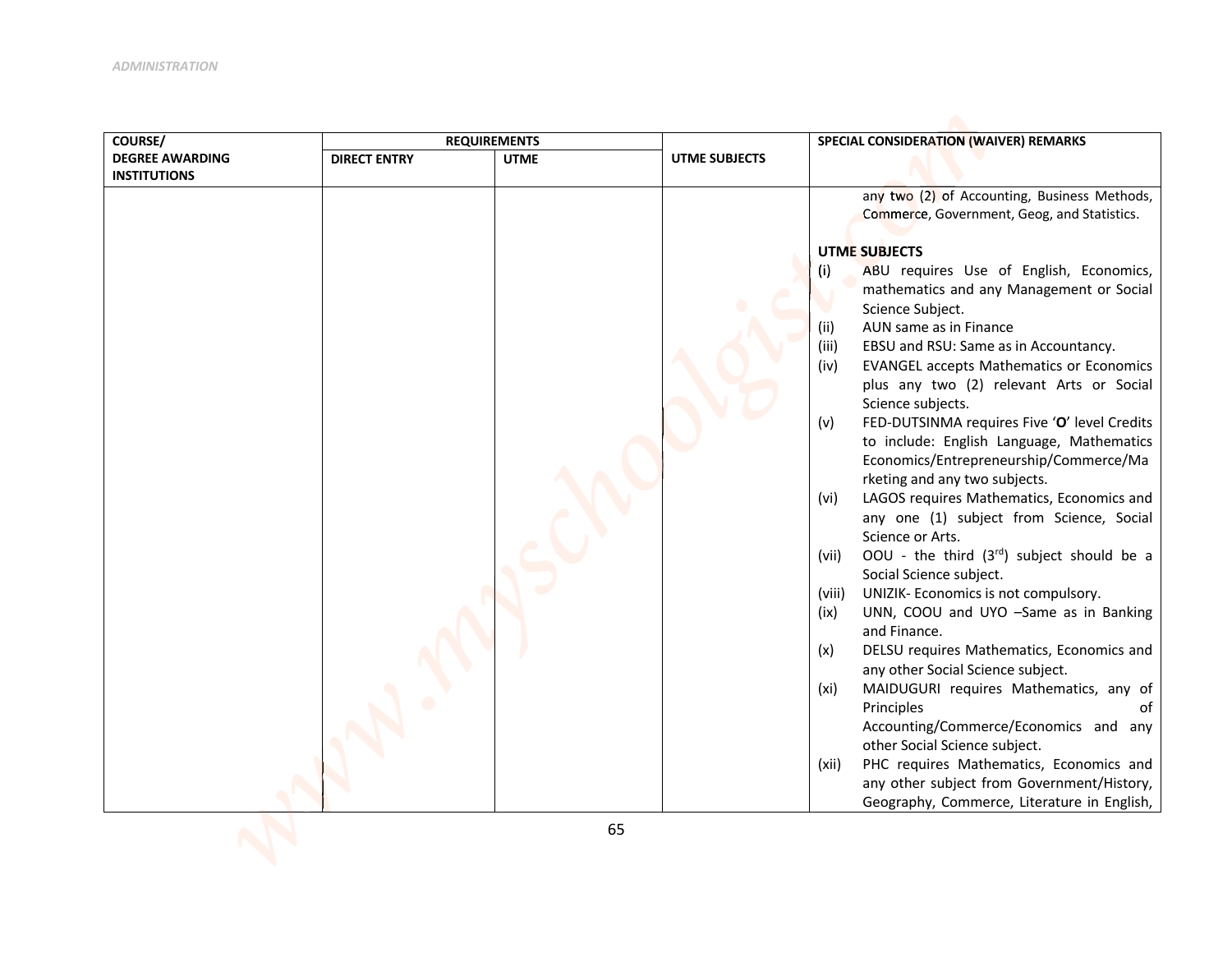| COURSE/                                                                   | <b>REQUIREMENTS</b>                                                                                           |                                                                                                                                                                                                                                                                           |                                                          | SPECIAL CONSIDERATION (WAIVER) REMARKS                                                                                                                                                                                                                                                                                                                                                                                           |
|---------------------------------------------------------------------------|---------------------------------------------------------------------------------------------------------------|---------------------------------------------------------------------------------------------------------------------------------------------------------------------------------------------------------------------------------------------------------------------------|----------------------------------------------------------|----------------------------------------------------------------------------------------------------------------------------------------------------------------------------------------------------------------------------------------------------------------------------------------------------------------------------------------------------------------------------------------------------------------------------------|
| <b>DEGREE AWARDING</b>                                                    | <b>DIRECT ENTRY</b>                                                                                           | <b>UTME</b>                                                                                                                                                                                                                                                               | UTME SUBJECTS                                            |                                                                                                                                                                                                                                                                                                                                                                                                                                  |
| <b>INSTITUTIONS</b><br><b>COOPERATIVE AND RURAL</b><br><b>DEVELOPMENT</b> | Two (2) 'A' Level<br>(i)                                                                                      | Five (5) SSC credit passes                                                                                                                                                                                                                                                | Mathematics,                                             | CRK/IRK,<br>Accounting<br>(Financial/Business),<br>Chemistry,<br>Biology/Agricultural<br>Science,<br>Physics.<br>FED-OYE EKITI requires Mathematics,<br>(xiii)<br>Economics and one other subject.<br>FED-KASHERE requires Mathematics<br>(xiv)<br>Economics/Commerce and any of<br>Accounting, Government and Geography.<br>ABUJA requires Mathematics,<br>(xv)<br>Economics/Commerce plus any other Social<br>Science subject. |
| EKSU                                                                      | passes.<br>HND in relevant<br>(ii)                                                                            | including<br><b>English</b><br>Language and Economics                                                                                                                                                                                                                     | Economics plus one<br>(1) other subject.                 |                                                                                                                                                                                                                                                                                                                                                                                                                                  |
| <b>UAGRIC-IMO</b>                                                         | programmes.                                                                                                   |                                                                                                                                                                                                                                                                           |                                                          |                                                                                                                                                                                                                                                                                                                                                                                                                                  |
| <b>COOPERATIVE MANAGEMENT</b><br><b>NOUN</b>                              |                                                                                                               |                                                                                                                                                                                                                                                                           |                                                          |                                                                                                                                                                                                                                                                                                                                                                                                                                  |
| COOPERATIVE ECONOMICS AND<br><b>MANAGEMENT</b><br><b>UNIZIK</b>           | Two (2) 'A' Level passes<br>chosen<br>from<br>Mathematics, Economics<br>and<br><b>Business</b><br>Management. | Five (5) SSC credit passes<br>including<br>English<br>Language, Mathematics,<br>Economics<br>plus any<br>other two (2) subjects.<br>For NBC Holders, the<br>other subjects could be<br>from the<br>following:<br>Principles of Accounts,<br>Commerce,<br>and<br>Accounts. | Mathematics,<br>Economics plus one<br>(1) other subject. | <b>DIRECT ENTRY</b><br>UNIZIK: candidates must satisfy the UTME<br>(i)<br>requirements in addition to 'A' level passes in the<br>specified subjects.<br><b>UTME</b><br>(i)<br>UNIZIK accepts Mathematics, English Language<br>and any other three (3) subjects                                                                                                                                                                   |
|                                                                           |                                                                                                               | 66                                                                                                                                                                                                                                                                        |                                                          |                                                                                                                                                                                                                                                                                                                                                                                                                                  |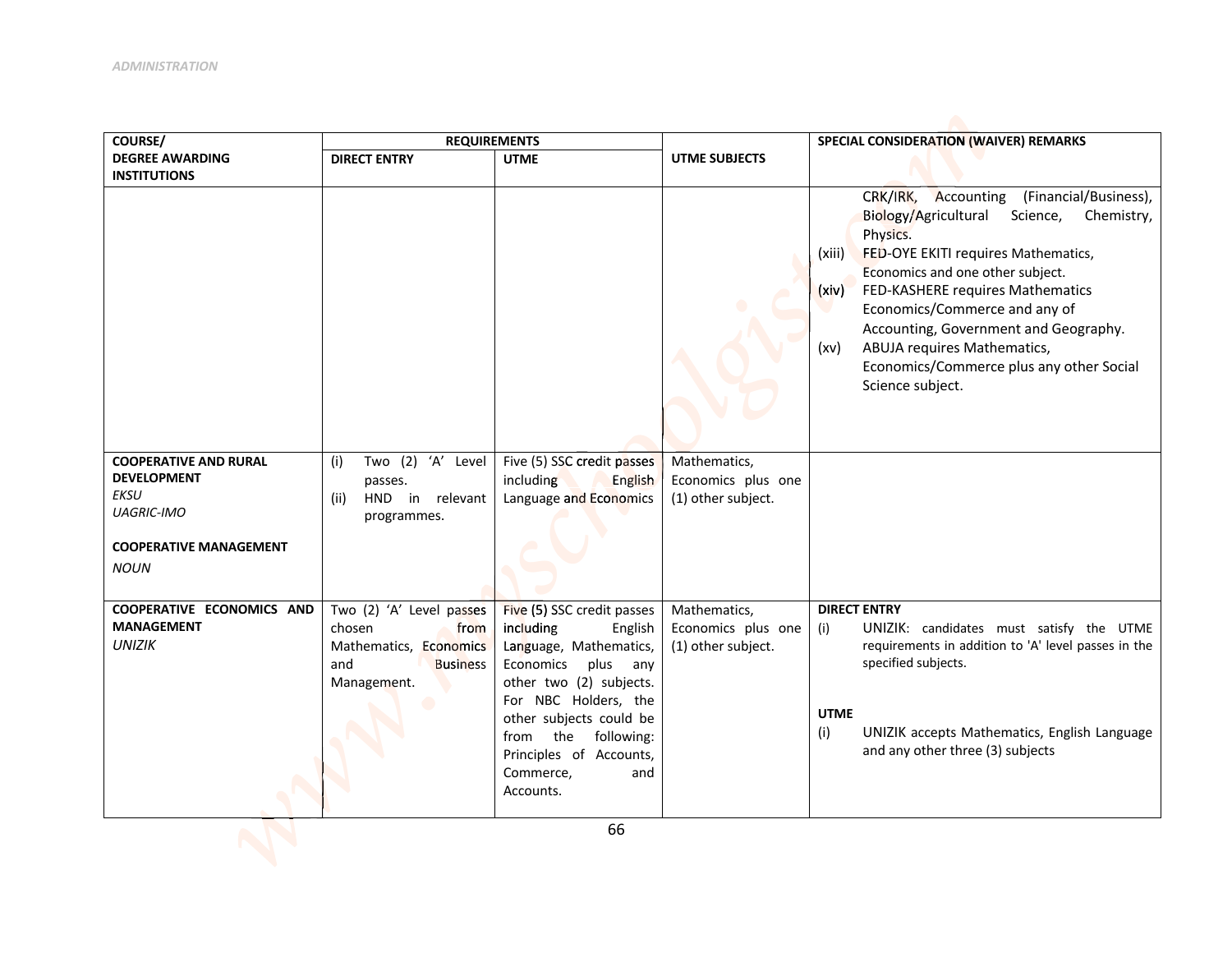| COURSE/                                                                                          | <b>REQUIREMENTS</b>                                                                                                                                                                                                                           |                                                                                                                                                    |                                                                                                                               | SPECIAL CONSIDERATION (WAIVER) REMARKS                                                                                                                                                                                                                                                                                                                                                                                                                                                                                                                                                                                                                                                                                                                                                                                                                                                                                                                                                                                                                                                                                                                                         |
|--------------------------------------------------------------------------------------------------|-----------------------------------------------------------------------------------------------------------------------------------------------------------------------------------------------------------------------------------------------|----------------------------------------------------------------------------------------------------------------------------------------------------|-------------------------------------------------------------------------------------------------------------------------------|--------------------------------------------------------------------------------------------------------------------------------------------------------------------------------------------------------------------------------------------------------------------------------------------------------------------------------------------------------------------------------------------------------------------------------------------------------------------------------------------------------------------------------------------------------------------------------------------------------------------------------------------------------------------------------------------------------------------------------------------------------------------------------------------------------------------------------------------------------------------------------------------------------------------------------------------------------------------------------------------------------------------------------------------------------------------------------------------------------------------------------------------------------------------------------|
| <b>DEGREE AWARDING</b>                                                                           | <b>DIRECT ENTRY</b>                                                                                                                                                                                                                           | <b>UTME</b>                                                                                                                                        | <b>UTME SUBJECTS</b>                                                                                                          |                                                                                                                                                                                                                                                                                                                                                                                                                                                                                                                                                                                                                                                                                                                                                                                                                                                                                                                                                                                                                                                                                                                                                                                |
| <b>INSTITUTIONS</b>                                                                              |                                                                                                                                                                                                                                               |                                                                                                                                                    |                                                                                                                               |                                                                                                                                                                                                                                                                                                                                                                                                                                                                                                                                                                                                                                                                                                                                                                                                                                                                                                                                                                                                                                                                                                                                                                                |
| <b>ECONOMICS</b><br>ABSU<br>AUN<br><b>IMSU</b><br><b>MCPHERSON</b><br><b>PLASU</b><br>WELLSPRING | Two (2) 'A' Level passes<br>in Economics and any<br>one (1) of Mathematics,<br>Statistics,<br>Geography,<br>Physics,<br>Chemistry,<br>Agricultural<br>Science,<br>Accounting,<br><b>Business</b><br>Management,<br>History<br>and Government. | Five (5) SSC credit passes<br>English Language,<br>in<br>Mathematics, Economics<br>and any two (2) of Arts<br>Social<br>or<br>Science<br>subjects. | Economics,<br>Mathematics and any<br>Government,<br>of<br>History, Geography,<br>Literature in English,<br>French and CRS/IS. | <b>UTME</b><br>AUN does not offer admissions direct to 200<br>(i)<br>level programs.<br>AUN accepts<br>(ii)<br>a) 'A' Level passes chosen from Mathematics,<br>Economics,<br>Geography,<br>Government,<br>History, Literature in English, Technical<br>Drawing, Visual Arts, Computer Studies,<br>Information Technology, Civics, Biology,<br>Physics, Chemistry and French.<br>ND/HND<br>b)<br>ICGSE and 'A' Level Cambridge<br>c)<br>AUN does not accept credit passes in the<br>(iii)<br>following; Agriculture, Food and Nutrition,<br>Home Economics, Home Craft, Home<br>Management, Physical Education, Physical<br>and Health Education, Music, Commerce,<br>Accounting, Financial Accounting,<br>Book<br>Keeping, Islamic Studies, History, Religious<br>Studies, Tajweed, Library Studies, Diction,<br>Kiswahili, Igbo, Hausa, Yoruba, Arabic,<br>Turkish, Study Skills and may transfer credits<br>relevant to its major at the discretion of the<br>Dean of school.<br>ABSU requires five (5) O' Level credit passes<br>(iv)<br>in English Language, Mathematics, Economics<br>and any two (2) subjects<br>MCPHERSON and PLASU - Same as in<br>(v)<br>Accountancy. |
| <b>ENTREPRENEURSHIP</b>                                                                          | Two (2) 'A' Level passes                                                                                                                                                                                                                      | Five (5) SSC credit passes                                                                                                                         | Economics,                                                                                                                    |                                                                                                                                                                                                                                                                                                                                                                                                                                                                                                                                                                                                                                                                                                                                                                                                                                                                                                                                                                                                                                                                                                                                                                                |
| <b>AVE-MARIA</b>                                                                                 | to include Economics and                                                                                                                                                                                                                      | include<br>English<br>to                                                                                                                           | Mathematics and                                                                                                               |                                                                                                                                                                                                                                                                                                                                                                                                                                                                                                                                                                                                                                                                                                                                                                                                                                                                                                                                                                                                                                                                                                                                                                                |
| <b>APU</b>                                                                                       | one (1) of, Accounts,                                                                                                                                                                                                                         | Language, Mathematics,                                                                                                                             | one (1) other Social                                                                                                          |                                                                                                                                                                                                                                                                                                                                                                                                                                                                                                                                                                                                                                                                                                                                                                                                                                                                                                                                                                                                                                                                                                                                                                                |
|                                                                                                  |                                                                                                                                                                                                                                               | 67                                                                                                                                                 |                                                                                                                               |                                                                                                                                                                                                                                                                                                                                                                                                                                                                                                                                                                                                                                                                                                                                                                                                                                                                                                                                                                                                                                                                                                                                                                                |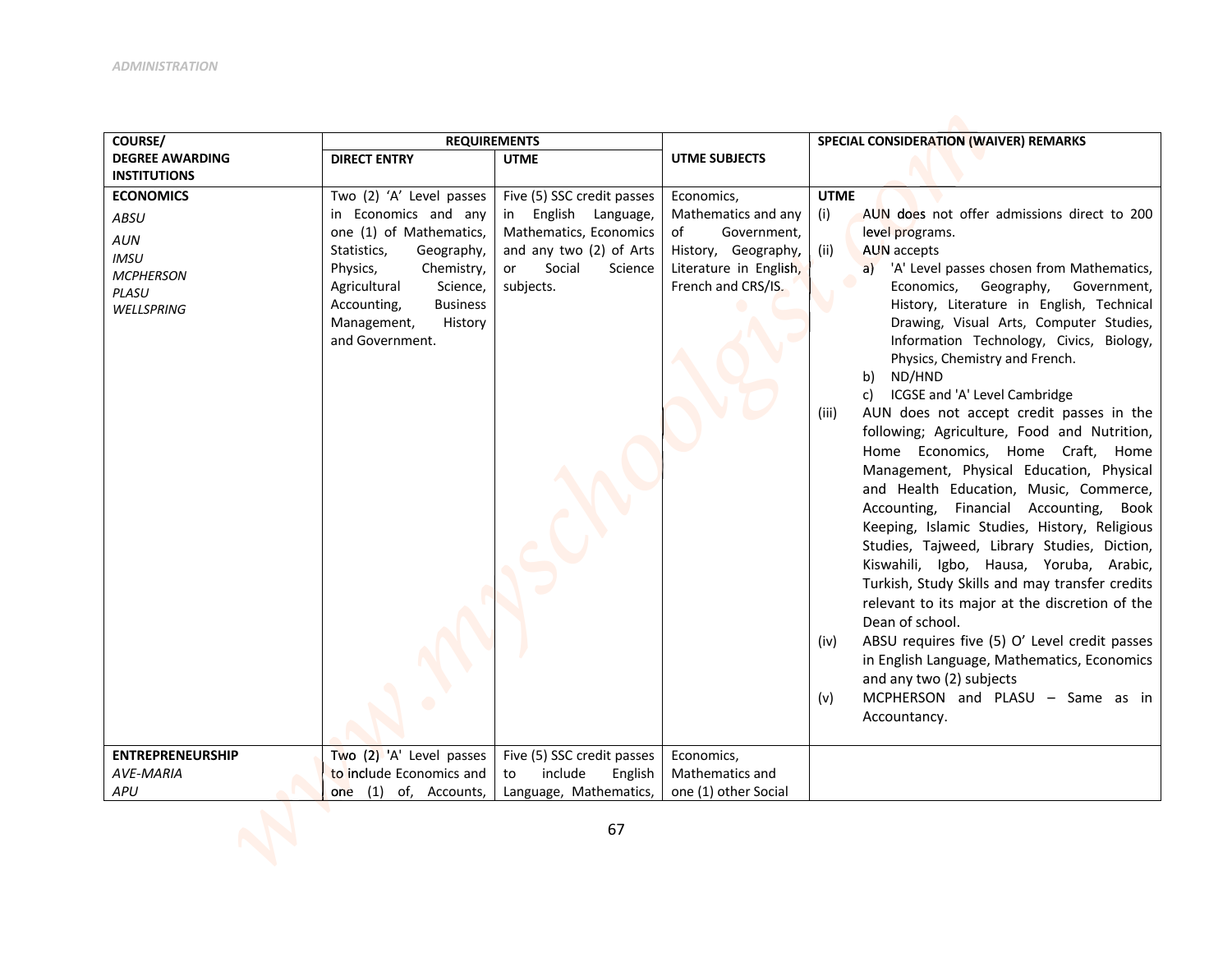| COURSE/                        | <b>REQUIREMENTS</b>            |                                |                        | SPECIAL CONSIDERATION (WAIVER) REMARKS             |
|--------------------------------|--------------------------------|--------------------------------|------------------------|----------------------------------------------------|
| <b>DEGREE AWARDING</b>         | <b>DIRECT ENTRY</b>            | <b>UTME</b>                    | UTME SUBJECTS          |                                                    |
| <b>INSTITUTIONS</b>            |                                |                                |                        |                                                    |
| <b>DELSUT</b>                  | <b>Business</b><br>Management, | Economics,<br>one              | Science or             |                                                    |
| DOU                            | Government, Geography          | (1)Science subject and         | Commercial subject.    |                                                    |
| <b>EKSU</b>                    | or Mathematics.                | (1) other<br>Social<br>one     |                        |                                                    |
| <b>HAVILLA</b>                 |                                | Science or Commercial          |                        |                                                    |
| <b>ISTIQAMA</b>                |                                | subject.                       |                        |                                                    |
| <b>MEWAR</b>                   |                                |                                |                        |                                                    |
| NASARAWA                       |                                |                                |                        |                                                    |
| <b>UAGRIC-IMO</b>              |                                |                                |                        |                                                    |
| <b>UDA</b>                     |                                |                                |                        |                                                    |
|                                |                                |                                |                        |                                                    |
| <b>ENTREPRENEURSHIP AND</b>    |                                |                                |                        |                                                    |
| <b>BUSINESS MANAGEMENT</b>     |                                |                                |                        |                                                    |
| <b>NOUN</b>                    |                                |                                |                        |                                                    |
|                                |                                |                                |                        |                                                    |
| FILM AND VIDEO STUDIES         | Two (2) 'A' Level passes       | (5)<br>SSC credit<br>Five      | Literature in English, |                                                    |
| <b>WESTERN-DEL</b>             | principally in Arts or         | include<br><b>to</b><br>passes | and<br>any<br>other    |                                                    |
|                                | Social Science Subjects.       | Mathematics,<br><b>English</b> | subjects in Arts or    |                                                    |
|                                |                                | Language, Literature in        | Social Science.        |                                                    |
|                                |                                | English and any two            |                        |                                                    |
|                                |                                | (2) subjects in Science        |                        |                                                    |
|                                |                                | and any other subject.         |                        |                                                    |
|                                |                                |                                |                        |                                                    |
|                                |                                |                                |                        |                                                    |
|                                |                                |                                |                        |                                                    |
|                                |                                |                                |                        |                                                    |
|                                |                                |                                |                        |                                                    |
| <b>HOTEL AND TOURISM</b>       | ND/HND in relevant<br>(i)      | (5) SSC credit<br>Five         | Mathematics,           | <b>DIRECT ENTRY</b>                                |
| <b>MANAGEMENT</b>              | programmes.                    | passes including English       | Economics and any      | (i) WESTERN-DEL accepts NCE, ND or HND in          |
| <b>NOUN</b>                    |                                | Language, Mathematics          | other subject.         | Nutrition and Home Economics or Catering.          |
| <b>WESTERN-DEL</b>             | Degree/HND<br>(ii)<br>not      | and Economics.                 |                        | (ii) PHC accepts Two (2) Advanced level GCE or HSC |
|                                | relevant to<br>the             |                                |                        | or JUPEB or IJMB passes in Mathematics and at      |
|                                | programme.                     |                                |                        | least one (1) of Economics, Statistics, Accounts   |
| <b>HOSPITALITY AND TOURISM</b> |                                |                                |                        | including UTME entry requirements.OND (upper       |
|                                |                                |                                |                        |                                                    |
|                                |                                | 68                             |                        |                                                    |
|                                |                                |                                |                        |                                                    |
|                                |                                |                                |                        |                                                    |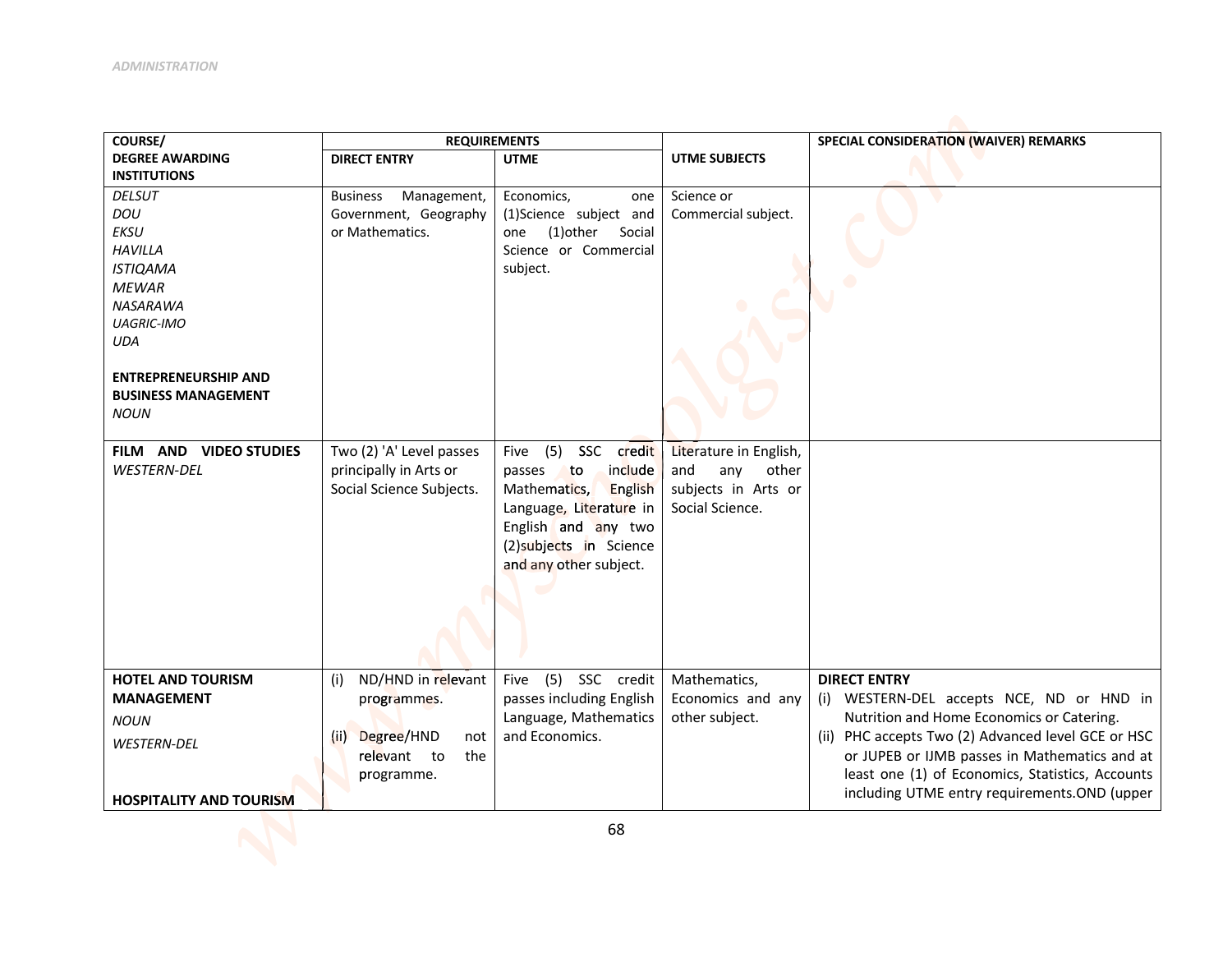| COURSE/                  | <b>REQUIREMENTS</b> |             |                      | SPECIAL CONSIDERATION (WAIVER) REMARKS                                                         |
|--------------------------|---------------------|-------------|----------------------|------------------------------------------------------------------------------------------------|
| <b>DEGREE AWARDING</b>   | <b>DIRECT ENTRY</b> | <b>UTME</b> | <b>UTME SUBJECTS</b> |                                                                                                |
| <b>INSTITUTIONS</b>      |                     |             |                      |                                                                                                |
| <b>MANAGEMENT</b>        |                     |             |                      | credit) or HND (Merit Pass) in<br><b>Business</b>                                              |
| <b>FED-OYE EKITI</b>     |                     |             |                      | Administration, Accounting/Auditing, Banking                                                   |
| <b>IMSU</b>              |                     |             |                      | and Finance, Marketing, Purchasing and Supply,                                                 |
| PHC                      |                     |             |                      | Actuarial<br>Science/Insurance,<br>Secretarial<br>Office<br>Administration,<br>Management,     |
|                          |                     |             |                      | Psychology, Public Business Studies, Catering                                                  |
| <b>TOURISM AND EVENT</b> |                     |             |                      | Hotel<br>Management<br><b>Business</b><br>and<br>or                                            |
| <b>MANAGEMENT</b>        |                     |             |                      | Management from a recognized institution,                                                      |
| <b>REDEEMERS</b>         |                     |             |                      | including UTME entry requirements.                                                             |
|                          |                     |             |                      |                                                                                                |
| <b>TRANSPORT AND</b>     |                     |             |                      |                                                                                                |
| <b>TOURISM</b>           |                     |             |                      |                                                                                                |
| <b>REDEEMERS</b>         |                     |             |                      | <b>UTME</b>                                                                                    |
|                          |                     |             |                      | (i) WESTERN-DEL requires five (5) 'O' Level credit                                             |
|                          |                     |             |                      | passes to include Mathematics/Physics, English<br>Biology/Agricultural<br>Language, Chemistry, |
| <b>TOURISM STUDIES</b>   |                     |             |                      | Science, Food and Nutrition/Home Economics at                                                  |
| <b>EKSU</b>              |                     |             |                      | not more than two (2) sittings.                                                                |
| <b>NOUN</b>              |                     |             |                      | (ii) PHC requires Five (5) SSC credit passes to                                                |
|                          |                     |             |                      | include English Language,<br>Mathematics,                                                      |
|                          |                     |             |                      | Economics and any other two (2) subjects from                                                  |
|                          |                     |             |                      | Government/History, Geography, Commerce,                                                       |
|                          |                     |             |                      | Literature in English, CRK/IRK, Accounting                                                     |
|                          |                     |             |                      | (Financial/Business),<br>Biology/Agricultural                                                  |
|                          |                     |             |                      | Science, Chemistry, Physics.                                                                   |
|                          |                     |             |                      | <b>UTME SUBJECT</b>                                                                            |
|                          |                     |             |                      | PHC requires Mathematics, Economics and any                                                    |
|                          |                     |             |                      | other subject from Government/History,                                                         |
|                          |                     |             |                      | Geography, Commerce, Literature in English,                                                    |
|                          |                     |             |                      | CRK/IRK, Accounting (Financial/Business),                                                      |
|                          |                     |             |                      | Biology/Agricultural<br>Science,<br>Chemistry,                                                 |
|                          |                     |             |                      | Physics.                                                                                       |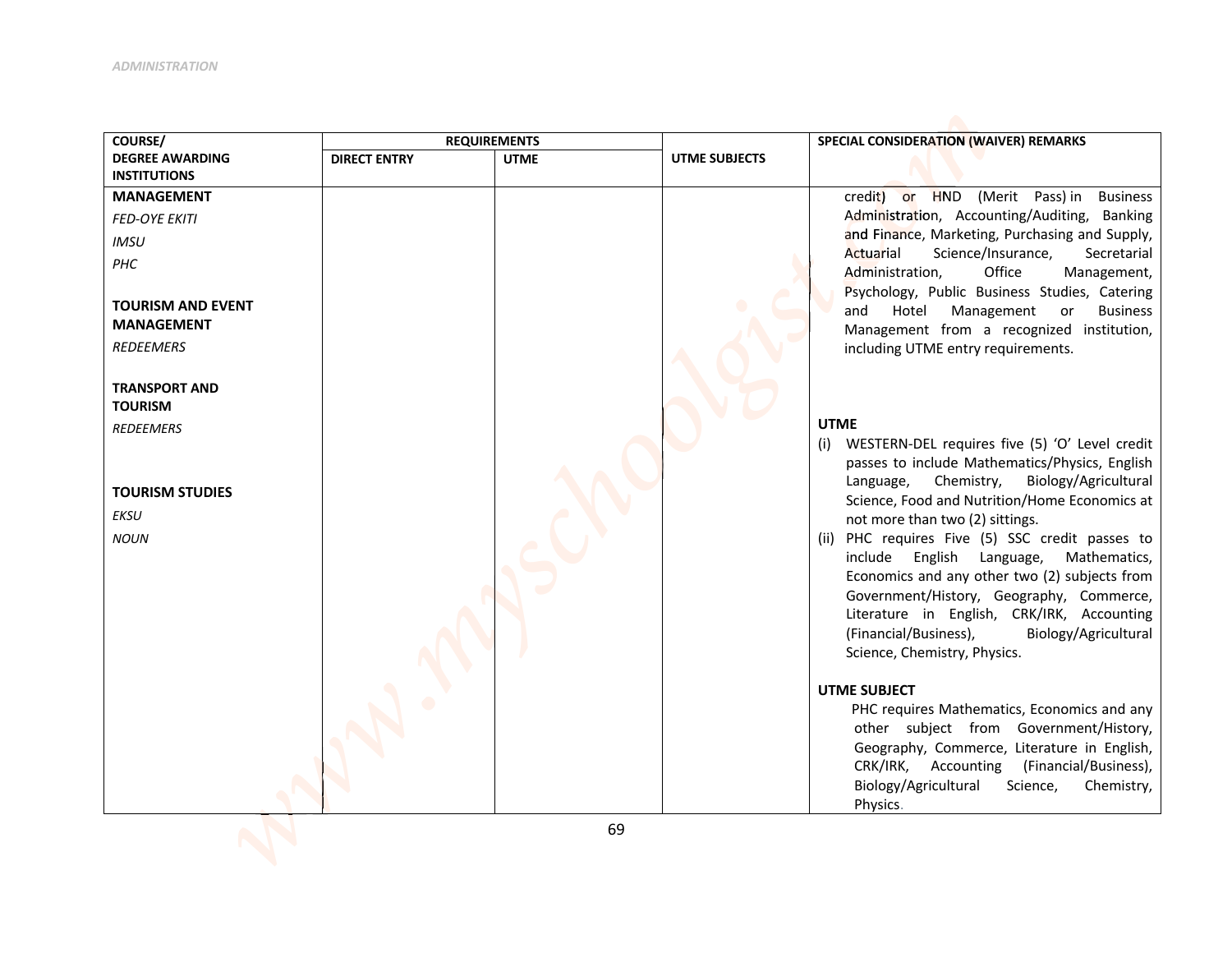| COURSE/                         | <b>REQUIREMENTS</b>                                |                                                |                                          | SPECIAL CONSIDERATION (WAIVER) REMARKS                                                              |
|---------------------------------|----------------------------------------------------|------------------------------------------------|------------------------------------------|-----------------------------------------------------------------------------------------------------|
| <b>DEGREE AWARDING</b>          | <b>DIRECT ENTRY</b>                                | <b>UTME</b>                                    | UTME SUBJECTS                            |                                                                                                     |
| <b>INSTITUTIONS</b>             |                                                    |                                                |                                          |                                                                                                     |
|                                 |                                                    |                                                |                                          |                                                                                                     |
| PERSONNEL MANAGEMENT            | Two (2) 'A' Level passes<br>chosen from Economics, | Five (5) SSC credit passes                     | Mathematics,                             | <b>DIRECT ENTRY</b>                                                                                 |
| <b>GREGORY</b>                  | Accounting,<br><b>Business</b>                     | including<br>English<br>Language, Mathematics, | Economics plus one<br>(1) other subject. | BOWEN requires at least two (2) 'A' Level<br>(i)                                                    |
|                                 | Management,                                        | Economics plus any two                         |                                          | passes to include Economics/Commerce,<br>Government, Geography,<br>Mathematics,                     |
|                                 | Government,<br>Geography                           | (2) subjects listed under                      |                                          | History, Civic Education.                                                                           |
|                                 | and Statistics.                                    | the Direct Entry column.                       |                                          | (ii)<br>ILORIN accepts ND in Management Studies at                                                  |
| <b>INDUSTRIAL RELATIONS AND</b> |                                                    |                                                |                                          | upper credit, ND in Industrial Relations &                                                          |
| PERSONNEL MANAGEMENT            |                                                    |                                                |                                          | Personnel Management OR Human Resource                                                              |
| <b>AVE-MARIA</b>                |                                                    |                                                |                                          | Management at upper credit from any                                                                 |
| <b>BOWEN</b>                    |                                                    |                                                |                                          | recognized institution in addition to meeting                                                       |
| <b>CARITAS</b>                  |                                                    |                                                |                                          | the UTME requirements.                                                                              |
| <b>CRAWFORD</b>                 |                                                    |                                                |                                          | LAGOS accepts very good passes in three (3)<br>(iii)<br>JUPEB/'A' Level subjects: Economics and any |
| EKSU                            |                                                    |                                                |                                          | other two (2) subjects from Financial                                                               |
| <b>ILORIN</b>                   |                                                    |                                                |                                          | Accounting, Business Studies, Government                                                            |
| <b>KASU</b>                     |                                                    |                                                |                                          | and Geography.                                                                                      |
| LAGOS                           |                                                    |                                                |                                          | UNIOSUN requires two (2) 'A' Level passes in<br>(iv)                                                |
| LASU                            |                                                    |                                                |                                          | Economics and any of one (1) of Government,<br>Geography,<br>History,<br>Accounting,                |
| LCITY                           |                                                    |                                                |                                          | Mathematics or Natural or Social Science                                                            |
| MINILS-DEG                      |                                                    |                                                |                                          | subjects. Accepts ND lower credit in Business                                                       |
| <b>MOUNTAIN TOP</b>             |                                                    |                                                |                                          | Administration, Accounting, Banking and                                                             |
| <b>UNIOSUN</b>                  |                                                    |                                                |                                          | Finance, Statistics.                                                                                |
|                                 |                                                    |                                                |                                          | MOUNTAIN TOP in addition to 'O' Level<br>(v)<br>requirements accepts Ordinary National              |
| <b>INDUSTRIAL RELATIONS AND</b> |                                                    |                                                |                                          | Diploma from a recognised tertiary institution,                                                     |
| <b>HUMAN RESOURCES</b>          |                                                    |                                                |                                          | with a minimum of 2nd Class Lower Division in                                                       |
| <b>MANAGEMENT</b>               |                                                    |                                                |                                          | relevant programmes. Or GCE Advanced Level                                                          |
| <b>COVENANT</b>                 |                                                    |                                                |                                          | or Foundation/JUPEB obtained from Mountain<br>Top University or other recognized Universities.      |
| <b>HUMAN RESOURCES</b>          |                                                    |                                                |                                          |                                                                                                     |
| <b>MANAGEMENT</b>               |                                                    |                                                |                                          | <b>UTME</b>                                                                                         |
|                                 |                                                    |                                                |                                          |                                                                                                     |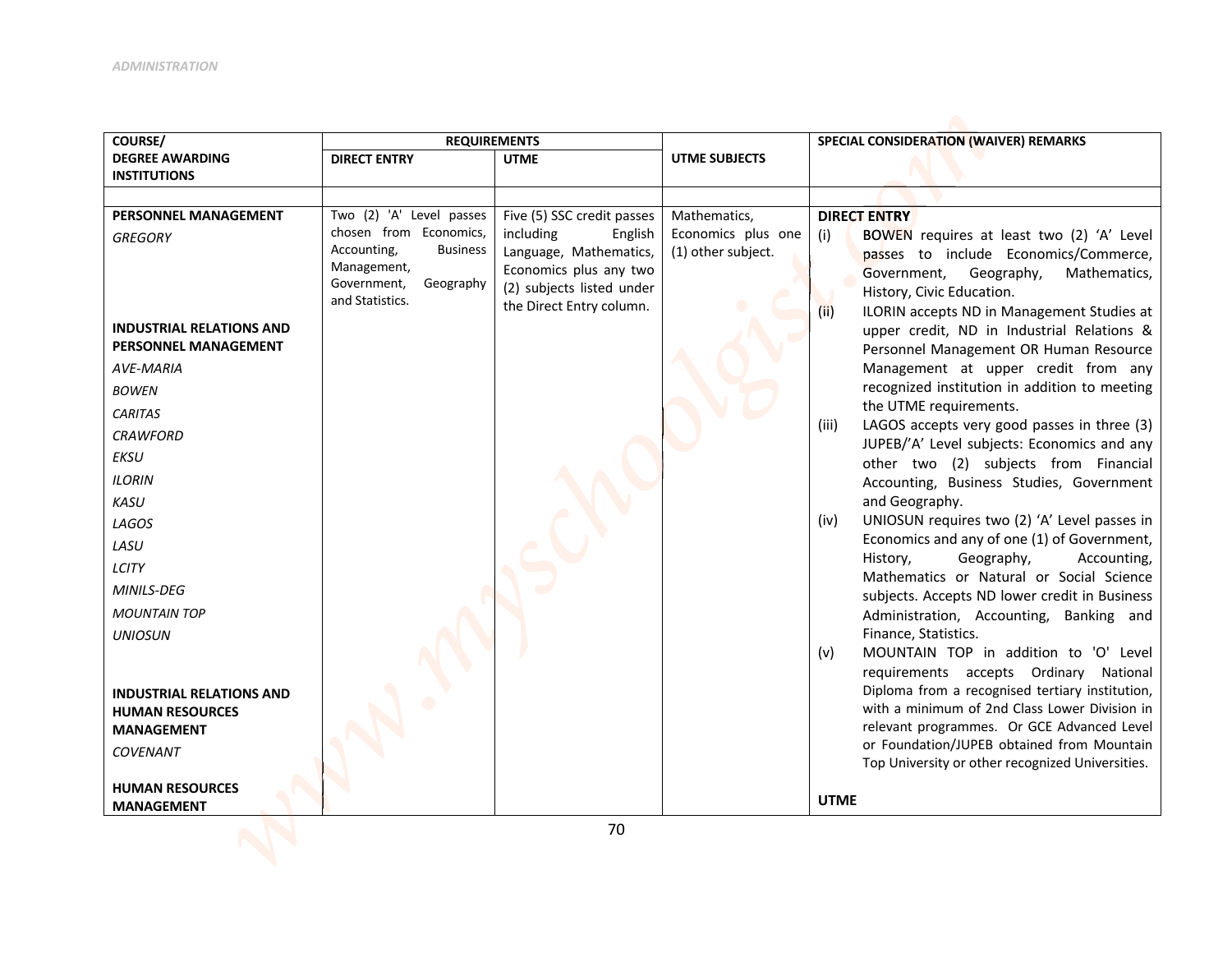| COURSE/                                       | <b>REQUIREMENTS</b>                                    |                                                        |                                             | SPECIAL CONSIDERATION (WAIVER) REMARKS                                                                   |
|-----------------------------------------------|--------------------------------------------------------|--------------------------------------------------------|---------------------------------------------|----------------------------------------------------------------------------------------------------------|
| <b>DEGREE AWARDING</b><br><b>INSTITUTIONS</b> | <b>DIRECT ENTRY</b>                                    | <b>UTME</b>                                            | <b>UTME SUBJECTS</b>                        |                                                                                                          |
| <b>ELIZADE</b>                                |                                                        |                                                        |                                             | BOWEN requires two (2) Social Science<br>(i)                                                             |
| <b>HAVILLA</b>                                |                                                        |                                                        |                                             | subjects as the third $(3^{rd})$ and fourth $(4^{th})$                                                   |
| <b>MAAUN</b>                                  |                                                        |                                                        |                                             | subjects.                                                                                                |
|                                               |                                                        |                                                        |                                             | LAGOS requires credit passes in English<br>(ii)                                                          |
|                                               |                                                        |                                                        |                                             | Language, Mathematics, Economics, and any<br>two (2) of Financial Accounting, Geography,                 |
|                                               |                                                        |                                                        |                                             | Government, Data Processing,<br>Biology,                                                                 |
|                                               |                                                        |                                                        |                                             | <b>Business Management and Social Studies.</b>                                                           |
|                                               |                                                        |                                                        |                                             | LCITY requires 'O' Level credit passes in<br>(iii)                                                       |
|                                               |                                                        |                                                        |                                             | English Language, Mathematics, Economics                                                                 |
|                                               |                                                        |                                                        |                                             | and any other two (2) subjects.                                                                          |
|                                               |                                                        |                                                        |                                             | MOUNTAIN TOP requires five (5) 'O' Level<br>(iv)                                                         |
|                                               |                                                        |                                                        |                                             | credit passes at not more than two sittings in<br>five (5) subjects including English Language,          |
|                                               |                                                        |                                                        |                                             | Mathematics and Economics.                                                                               |
|                                               |                                                        |                                                        |                                             |                                                                                                          |
|                                               |                                                        |                                                        |                                             | <b>UTME SUBJECT</b>                                                                                      |
|                                               |                                                        |                                                        |                                             | BOWEN requires Economics and other two<br>(i)                                                            |
|                                               |                                                        |                                                        |                                             | (2) Social Science subjects.                                                                             |
|                                               |                                                        |                                                        |                                             | LAGOS requires as third $(3rd)$ subject any one<br>(ii)<br>(1) subject from Science, Social Sciences and |
|                                               |                                                        |                                                        |                                             | Arts.                                                                                                    |
|                                               |                                                        |                                                        |                                             | MOUNTAIN TOP accepts Economics and two<br>(iii)                                                          |
|                                               |                                                        |                                                        |                                             | (2) other subjects.                                                                                      |
| <b>ISLAMIC STUDIES</b><br><b>CUAB</b>         | Two (2) 'A'Level passes to<br>include Islamic Studies. | Five (5) SSC credit passes<br>include<br>English<br>to | English<br>Language,<br>Islamic Studies and | <b>DIRECT ENTRY</b><br><b>CUAB</b> requires:<br>(i)                                                      |
|                                               |                                                        | Islamic<br>Language,                                   | any two (2) subjects.                       | a) Two (2) passes at GCE Advanced                                                                        |
|                                               |                                                        | Studies or Arabic and                                  |                                             | Level or its equivalent with credit                                                                      |
|                                               |                                                        | any three (3) relevant                                 |                                             | passes in three (3) other subjects                                                                       |
|                                               |                                                        | subjects.                                              |                                             | at 'O' level or its equivalent                                                                           |
|                                               |                                                        |                                                        |                                             | including English Language. One of                                                                       |
|                                               |                                                        |                                                        |                                             | the 'A' level subjects should be                                                                         |
|                                               |                                                        |                                                        |                                             | Islamic Studies.                                                                                         |
|                                               |                                                        | 71                                                     |                                             |                                                                                                          |
|                                               |                                                        |                                                        |                                             |                                                                                                          |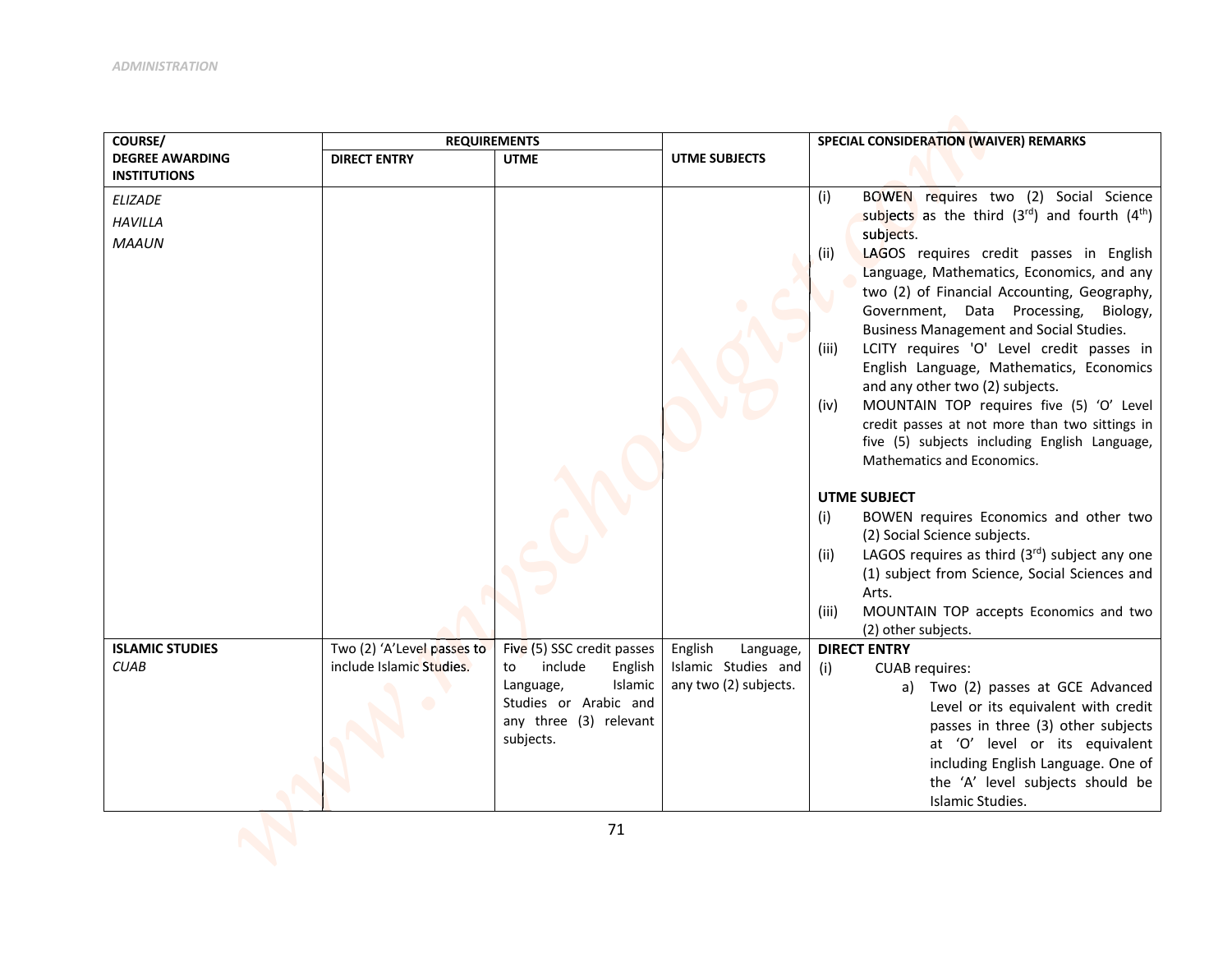| COURSE/                | <b>REQUIREMENTS</b>          |                             |                      | SPECIAL CONSIDERATION (WAIVER) REMARKS                                                                                                                                                                                                                                                                                                                                                                                                                                                                                                                                                                                                                                                                                                                    |
|------------------------|------------------------------|-----------------------------|----------------------|-----------------------------------------------------------------------------------------------------------------------------------------------------------------------------------------------------------------------------------------------------------------------------------------------------------------------------------------------------------------------------------------------------------------------------------------------------------------------------------------------------------------------------------------------------------------------------------------------------------------------------------------------------------------------------------------------------------------------------------------------------------|
| <b>DEGREE AWARDING</b> | <b>DIRECT ENTRY</b>          | <b>UTME</b>                 | <b>UTME SUBJECTS</b> |                                                                                                                                                                                                                                                                                                                                                                                                                                                                                                                                                                                                                                                                                                                                                           |
| <b>INSTITUTIONS</b>    |                              |                             |                      | Two (2) passes at IJMB or its<br>$\mathbf{b}$<br>equivalent<br>including<br>Islamic<br>Studies with 'O' Level or its<br>equivalent<br>including<br>English<br>Language.<br>Any other relevant two (2) year<br>C)<br>post-Secondary Diploma in Arabic<br>and Islamic Studies recognised by<br>the Senate of the University.<br>Candidates without Islamic Studies<br>d)<br>'O'<br>Level<br>but<br>at<br>possess<br>HND/Degree may be considered<br>for admission.<br><b>UTME</b><br>(i)<br><b>CUAB requires:</b><br>a) SSC or its equivalent with a<br>minimum of five (5) credit passes<br>including Islamic Studies and<br>English Language.<br>b) Students<br>with<br>Idadiyyah/Thanawiyyah<br>Certificates in lieu of Islamic<br>Studies at 'O' Level. |
|                        |                              |                             |                      | candidates without Islamic Studies<br>C)<br>at 'O' Level but possess OND may<br>be considered for admission.                                                                                                                                                                                                                                                                                                                                                                                                                                                                                                                                                                                                                                              |
| <b>INSURANCE</b>       | Two (2) 'A' Level passes     | Five (5) SSC credit passes  | Mathematics,         | <b>DIRECT ENTRY</b>                                                                                                                                                                                                                                                                                                                                                                                                                                                                                                                                                                                                                                                                                                                                       |
| ABU                    | chosen from Economics,       | including<br>English        | Economics and one    | (i)<br>IMSU No Direct Entry.                                                                                                                                                                                                                                                                                                                                                                                                                                                                                                                                                                                                                                                                                                                              |
| <b>FED-DUTSE</b>       | Accounts,<br><b>Business</b> | Language, Mathematics,      | (1) other subject.   | JOS accepts:<br>(ii)                                                                                                                                                                                                                                                                                                                                                                                                                                                                                                                                                                                                                                                                                                                                      |
|                        | Management,                  | Economics<br>plus<br>any    |                      | a) Holders of HSC, GCE 'A' Level, IJMB with                                                                                                                                                                                                                                                                                                                                                                                                                                                                                                                                                                                                                                                                                                               |
| <b>EKSU</b>            | Government, Geography        | two(2) of Accounting,       |                      | passes in two (2) relevant Social Science                                                                                                                                                                                                                                                                                                                                                                                                                                                                                                                                                                                                                                                                                                                 |
| JOS                    | or Statistics.               | <b>Business</b><br>Methods, |                      | subjects.                                                                                                                                                                                                                                                                                                                                                                                                                                                                                                                                                                                                                                                                                                                                                 |
|                        |                              | 72                          |                      |                                                                                                                                                                                                                                                                                                                                                                                                                                                                                                                                                                                                                                                                                                                                                           |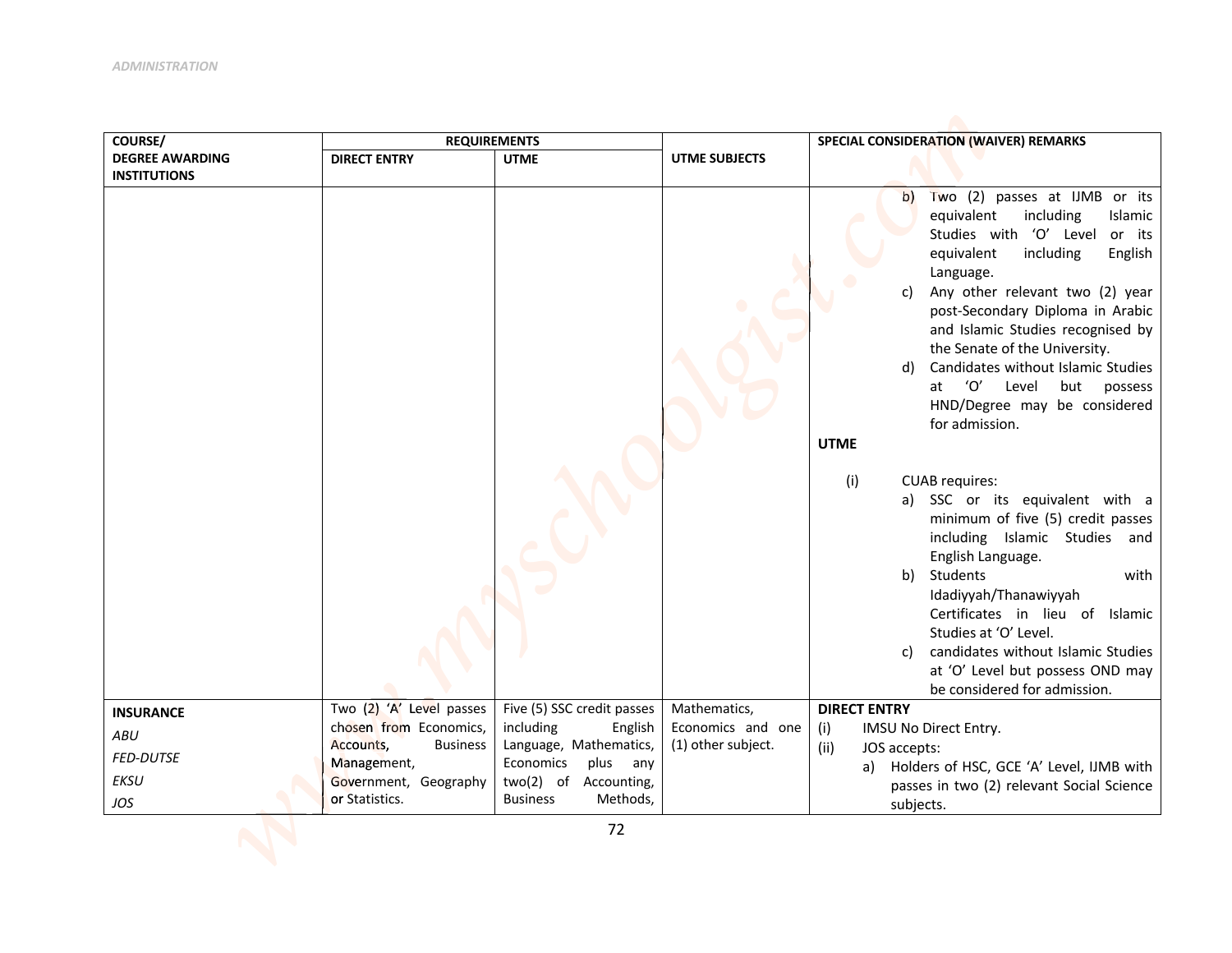| COURSE/                        | <b>REQUIREMENTS</b> |                                          |                      | SPECIAL CONSIDERATION (WAIVER) REMARKS                                               |
|--------------------------------|---------------------|------------------------------------------|----------------------|--------------------------------------------------------------------------------------|
| <b>DEGREE AWARDING</b>         | <b>DIRECT ENTRY</b> | <b>UTME</b>                              | <b>UTME SUBJECTS</b> |                                                                                      |
| <b>INSTITUTIONS</b>            |                     |                                          |                      |                                                                                      |
| LAGOS                          |                     | Commerce,                                |                      | b) Candidates with lower credit in ND in                                             |
| NDU                            |                     | Government, Geography<br>and Statistics. |                      | Business Administration, Accounting,<br>Purchasing and Supply, Marketing and         |
| <b>REDEEMERS</b>               |                     |                                          |                      | other closely related programmes may                                                 |
| <b>UYO</b>                     |                     |                                          |                      | also be considered provided such                                                     |
|                                |                     |                                          |                      | candidates satisfy the 'O' Level credit                                              |
|                                |                     |                                          |                      | passes requirements.                                                                 |
| <b>INSURANCE AND ACTUARIAL</b> |                     |                                          |                      | LAGOS accepts very good passes in three (3)<br>(iii)                                 |
|                                |                     |                                          |                      | JUPEB/'A' Level subjects:<br>Financial                                               |
| <b>SCIENCE</b>                 |                     |                                          |                      | Accounting,<br>Geography,<br>Government,                                             |
| <b>BAZE</b>                    |                     |                                          |                      | Biology, Economics, Chemistry, Physics and                                           |
| <b>IMSU</b>                    |                     |                                          |                      | <b>Business Management/Business Studies.</b>                                         |
| WESLEYUNI                      |                     |                                          |                      | UYO accepts ND/HND lower credit in relevant<br>(iv)                                  |
|                                |                     |                                          |                      | programmes and a complete pass in the                                                |
|                                |                     |                                          |                      | intermediate examination of ICAN/ACIB.                                               |
|                                |                     |                                          |                      | ABU accepts Two 'A' Level / IJMB passes in<br>(v)                                    |
|                                |                     |                                          |                      | Management/Social Science Subjects one of<br>which must be Economics. A Merit in ABU |
|                                |                     |                                          |                      | Diploma in Insurance, Management, Banking                                            |
|                                |                     |                                          |                      | or Accounting                                                                        |
|                                |                     |                                          |                      | <b>UTME</b>                                                                          |
|                                |                     |                                          |                      | (i)<br>ABU requires Five 'O' level credit passes                                     |
|                                |                     |                                          |                      | including<br>English<br>Language,                                                    |
|                                |                     |                                          |                      | Mathematics, Economics any other two (2)                                             |
|                                |                     |                                          |                      | Subjects.                                                                            |
|                                |                     |                                          |                      | LAGOS requires 'O' Level credit passes in<br>(ii)                                    |
|                                |                     |                                          |                      | English Language, Mathematics, Economics                                             |
|                                |                     |                                          |                      | and any two (2) of Financial Accounting, Data                                        |
|                                |                     |                                          |                      | Processing, CRS/IS, Further Mathematics,                                             |
|                                |                     |                                          |                      | Geography, Government, Biology, Chemistry,<br>Physics, Commerce, Civic Education and |
|                                |                     |                                          |                      | Insurance.                                                                           |
|                                |                     |                                          |                      | NDU requires five (5) 'O' Level credit passes<br>(iii)                               |
|                                |                     |                                          |                      |                                                                                      |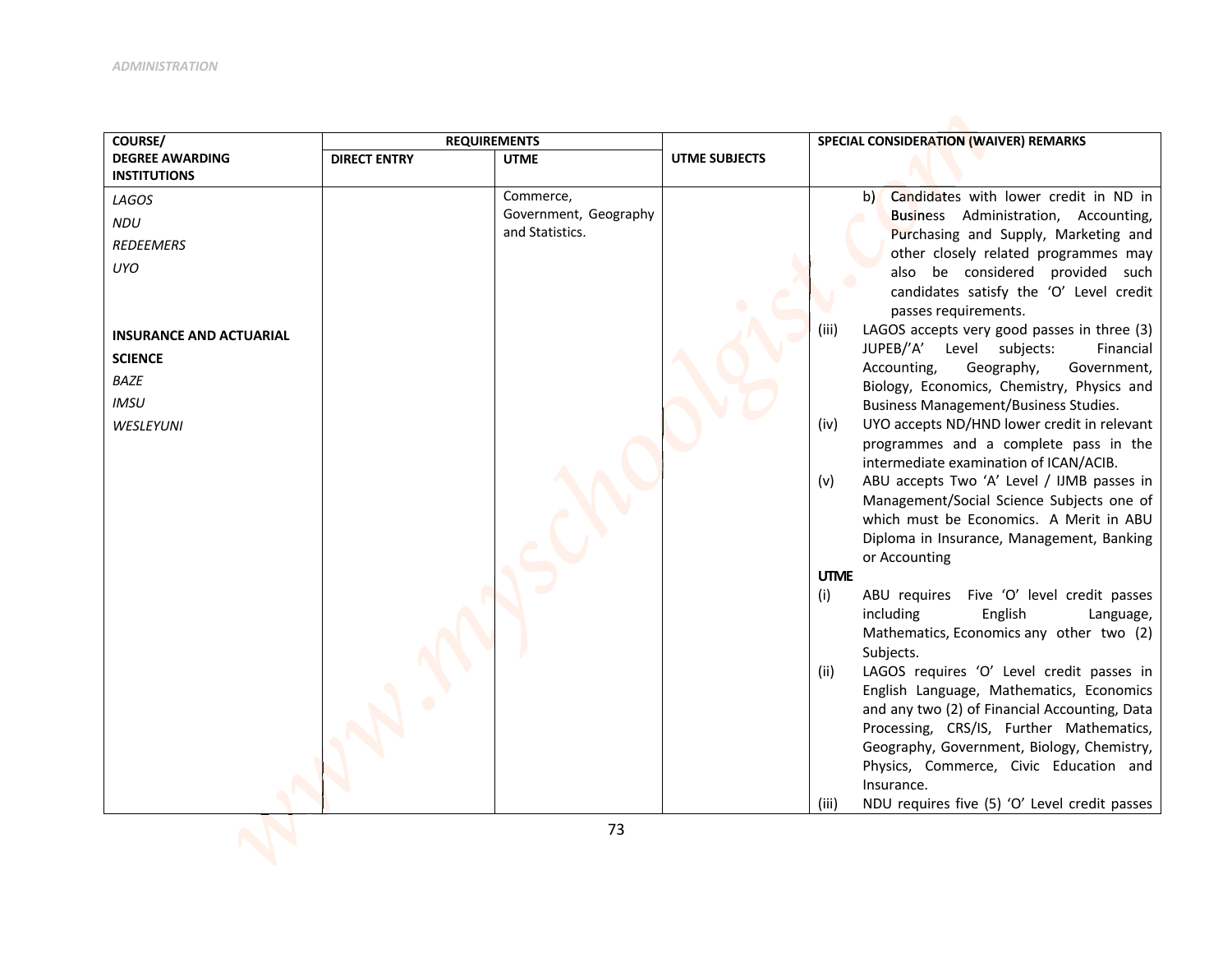| COURSE/                                          | <b>REQUIREMENTS</b>                                 |                                              |                                    | SPECIAL CONSIDERATION (WAIVER) REMARKS                                                                                         |
|--------------------------------------------------|-----------------------------------------------------|----------------------------------------------|------------------------------------|--------------------------------------------------------------------------------------------------------------------------------|
| <b>DEGREE AWARDING</b>                           | <b>DIRECT ENTRY</b>                                 | <b>UTME</b>                                  | <b>UTME SUBJECTS</b>               |                                                                                                                                |
| <b>INSTITUTIONS</b>                              |                                                     |                                              |                                    |                                                                                                                                |
|                                                  |                                                     |                                              |                                    | English<br>Mathematics,<br>Language,<br>in,<br>Economics, and any other two (2) subjects at<br>not more than two (2) sittings. |
|                                                  |                                                     |                                              |                                    |                                                                                                                                |
|                                                  |                                                     |                                              |                                    | <b>UTME SUBJECTS</b>                                                                                                           |
|                                                  |                                                     |                                              |                                    | ABU requires Use of English, Economics,<br>(i)                                                                                 |
|                                                  |                                                     |                                              |                                    | mathematics and any Management or Social<br>Science Subject.                                                                   |
|                                                  |                                                     |                                              |                                    | LAGOS requires Mathematics, Economics and<br>(ii)                                                                              |
|                                                  |                                                     |                                              |                                    | any one (1) Subject from Financial                                                                                             |
|                                                  |                                                     |                                              |                                    | Accounting,<br>Geography,<br>Government,<br>Biology, Chemistry, Physics and Commerce                                           |
| <b>INTERNATIONAL RELATIONS:</b>                  | Two (2) 'A' Level passes                            | Five (5) SSC credit passes                   | Mathematics and any                | <b>DIRECT ENTRY</b>                                                                                                            |
| <b>OAU</b>                                       | in any of the following<br>subjects:<br>Government, | including<br>English<br>Language, Government | (2)<br>two<br>of the<br>following: | OAU requires two (2) 'A' Level passes in<br>(i)<br>Government and Economics or History.                                        |
|                                                  | Economics, History and                              | and Mathematics and                          | Economics, History,                |                                                                                                                                |
|                                                  | French.                                             | any other two<br>(2)<br>relevant subjects.   | Government,<br>Geography,          | <b>UTME</b>                                                                                                                    |
| <b>INTERNATIONAL</b>                             |                                                     |                                              | Literature in English              | (i)<br>OAU requires five (5) 'O' Level credit passes<br>which must include English Language,                                   |
| <b>RELATIONS AND</b><br><b>STRATEGIC STUDIES</b> |                                                     |                                              | and French.                        | Mathematics, Government and two (2) other                                                                                      |
| <b>NOVENA</b>                                    |                                                     |                                              |                                    | subjects<br>from<br>History/Economics/Geography/Literature in<br>English.                                                      |
|                                                  |                                                     |                                              |                                    |                                                                                                                                |
| <b>INTERNATIONAL</b>                             |                                                     |                                              |                                    |                                                                                                                                |
| <b>STUDIES AND</b>                               |                                                     |                                              |                                    | <b>UTME SUBJECTS</b>                                                                                                           |
| <b>DIPLOMACY</b><br><b>KASU</b>                  |                                                     |                                              |                                    | (i)<br>OAU requires Mathematics, Government or<br>Economics and any from History, Geography                                    |
|                                                  |                                                     |                                              |                                    | or Literature in English.                                                                                                      |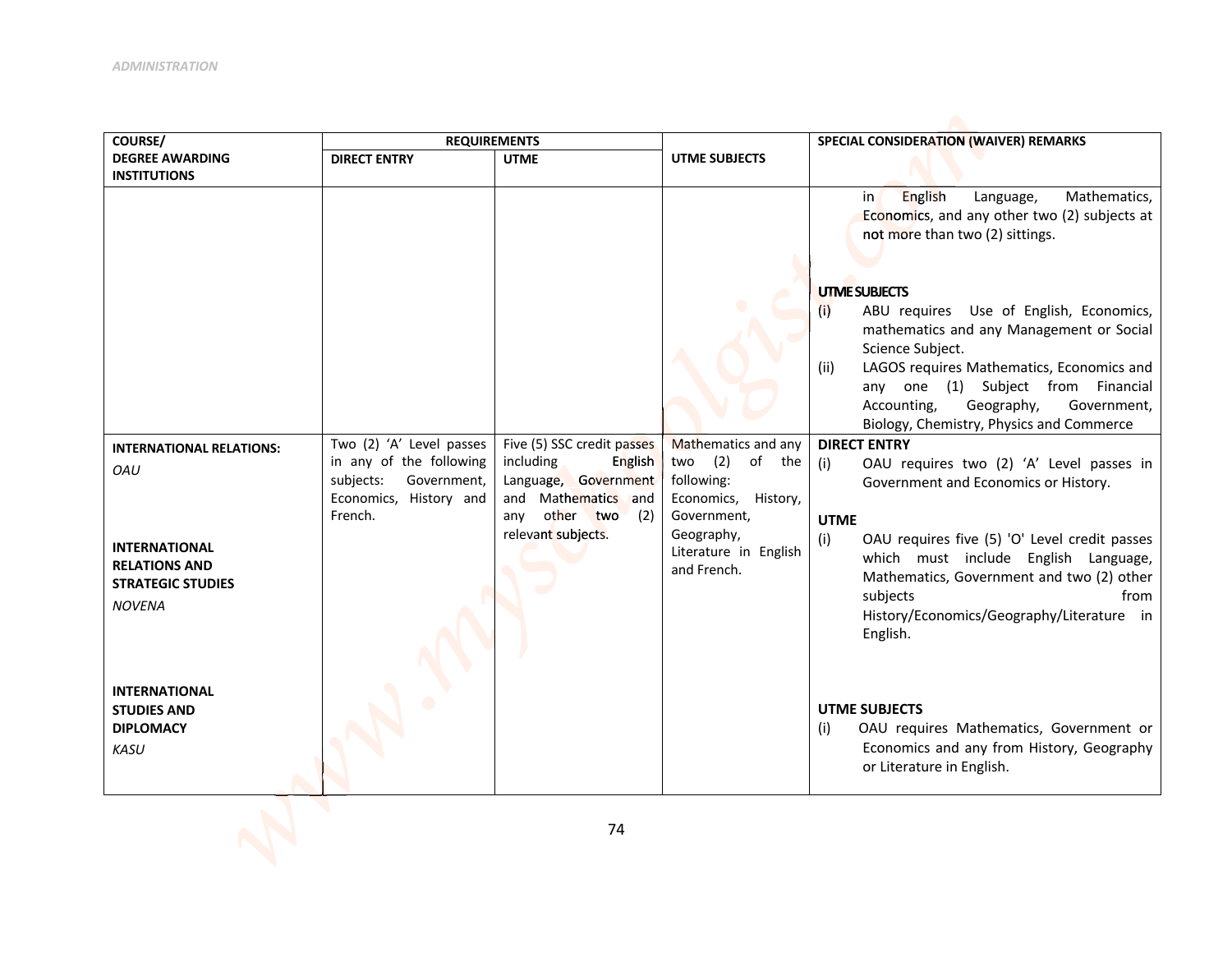| COURSE/                   | <b>REQUIREMENTS</b>                    |                                                     |                                 | SPECIAL CONSIDERATION (WAIVER) REMARKS                                                  |
|---------------------------|----------------------------------------|-----------------------------------------------------|---------------------------------|-----------------------------------------------------------------------------------------|
| <b>DEGREE AWARDING</b>    | <b>DIRECT ENTRY</b>                    | <b>UTME</b>                                         | UTME SUBJECTS                   |                                                                                         |
| <b>INSTITUTIONS</b>       |                                        |                                                     |                                 |                                                                                         |
| <b>MASS COMMUNICATION</b> | Two (2) 'A' Level passes               | Five (5) SSC credit passes                          | Literature in English,          | <b>DIRECT ENTRY</b>                                                                     |
| <b>AAUA</b>               | in Literature in English,<br>Economics | include<br>English<br>to<br>Language, Literature in | Economics<br>and<br>Government. | (i)<br>AAUA accepts two (2) 'A' Level passes or ND                                      |
| <b>CARITAS</b>            | or<br>Government.                      | English and Government                              |                                 | upper credit in Mass Communication from                                                 |
| <b>CRUTECH</b>            |                                        | plus<br>a<br>pass<br>in                             |                                 | recognised institutions                                                                 |
| <b>ESUTECH</b>            |                                        | Mathematics.                                        |                                 | CRUTECH and ESUTECH accept ND upper<br>(ii)<br>credit or HND in Mass Communication from |
|                           |                                        |                                                     |                                 | any recognized institution. Also requires                                               |
| <b>MADONNA</b>            |                                        |                                                     |                                 | Direct Entry applicants to possess the UTME                                             |
| NASARAWA                  |                                        |                                                     |                                 | requirements.                                                                           |
| WELLSPRING                |                                        |                                                     |                                 | WELLSPRING accepts two (2) 'A' Level passes<br>(iii)                                    |
| WESTERN-DEL               |                                        |                                                     |                                 | (including NABTEB), as well as ND in Mass                                               |
|                           |                                        |                                                     |                                 | Communication from recognised institutions.                                             |
|                           |                                        |                                                     |                                 | <b>UTME</b>                                                                             |
|                           |                                        |                                                     |                                 | (i)<br>CRUTECH requires 'O' Level credit passes in                                      |
|                           |                                        |                                                     |                                 | English Language, Mathematics, Literature in                                            |
|                           |                                        |                                                     |                                 | English, Government and any other Social                                                |
|                           |                                        |                                                     |                                 | Science or Arts subjects.                                                               |
|                           |                                        |                                                     |                                 | ESUTECH requires 'O' Level credit pass in<br>(ii)                                       |
|                           |                                        |                                                     |                                 | Economics<br>and<br>accepts<br>History<br>or                                            |
|                           |                                        |                                                     |                                 | Government.                                                                             |
|                           |                                        |                                                     |                                 | WELLSPRING accepts a pass in Mathematics<br>(iii)                                       |
|                           |                                        |                                                     |                                 | provided the candidate has a total of five (5)                                          |
|                           |                                        |                                                     |                                 | 'O' Level credit passes including English<br>Government/History,<br>Language,           |
|                           |                                        |                                                     |                                 | and<br>Literature in English.                                                           |
|                           |                                        |                                                     |                                 | AAUA accepts five (5) 'O' Level credit passes<br>(iv)                                   |
|                           |                                        |                                                     |                                 | to include English Language, Literature in                                              |
|                           |                                        |                                                     |                                 | English, Mathematics and two other subjects                                             |
|                           |                                        |                                                     |                                 | from Social Science/Arts.                                                               |
|                           |                                        |                                                     |                                 |                                                                                         |
|                           |                                        |                                                     |                                 |                                                                                         |
|                           |                                        |                                                     |                                 | <b>UTME SUBJECTS</b>                                                                    |
|                           |                                        |                                                     |                                 | (i)<br>CRUTECH<br>accepts Literature in English,                                        |
|                           |                                        | 7F.                                                 |                                 |                                                                                         |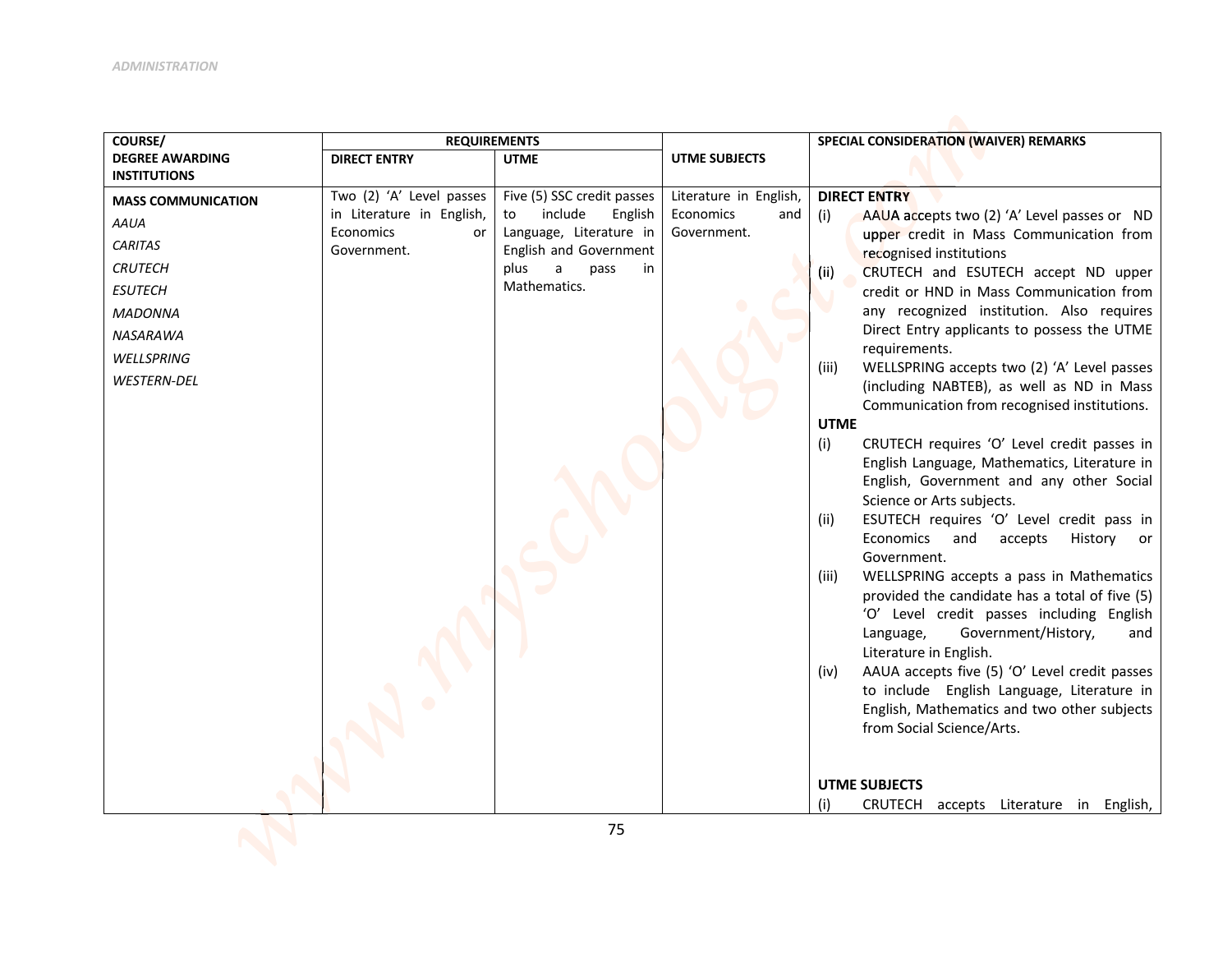| COURSE/                | <b>REQUIREMENTS</b>           |                                            |                      | SPECIAL CONSIDERATION (WAIVER) REMARKS                                                      |
|------------------------|-------------------------------|--------------------------------------------|----------------------|---------------------------------------------------------------------------------------------|
| <b>DEGREE AWARDING</b> | <b>DIRECT ENTRY</b>           | <b>UTME</b>                                | <b>UTME SUBJECTS</b> |                                                                                             |
| <b>INSTITUTIONS</b>    |                               |                                            |                      | Government and CRS.<br>AAUA requires three (3) Arts or Social Science<br>(ii)<br>subjects.  |
| <b>MARKETING</b>       | Two (2) 'A' Level passes      | Five (5) SSC credit passes                 | Mathematics,         | <b>DIRECT ENTRY</b>                                                                         |
| <b>ABSU</b>            | chosen from Accounting,       | including English                          | Economics plus one   | ABU accepts Two 'A' Level / IJMB passes in<br>(i)                                           |
| <b>ABU</b>             | Management,<br>Government and | Language, Mathematics<br>and any three (3) | (1) other subject.   | Management/Social Science Subjects one of<br>which must be Economics. A Minimum Merit       |
| <b>BSU</b>             | Geography.                    | relevant subjects.                         |                      | in ABU Diploma in Insurance, Management,                                                    |
| <b>CARITAS</b>         |                               |                                            |                      | Banking or Accounting.                                                                      |
| COAL-CITY              |                               |                                            |                      | ABSU requires 'A' Level Mathematics.<br>(ii)                                                |
| COOU                   |                               |                                            |                      | EBSU accepts HND/ND or NCE pass at<br>(iii)                                                 |
| <b>COVENANT</b>        |                               |                                            |                      | credit/merit level in relevant programmes in<br>addition to 'O' Level requirements. ND must |
| <b>CRUTECH</b>         |                               |                                            |                      | be at upper credit level.                                                                   |
| <b>DELSU</b>           |                               |                                            |                      | COOU accepts ND lower credit and also<br>(iv)                                               |
| <b>DELSUT</b>          |                               |                                            |                      | require Direct Entry applicants to posses                                                   |
| EBSU                   |                               |                                            |                      | UTME requirements.                                                                          |
| <b>EKSU</b>            |                               |                                            |                      | EVANGEL and DELSU - As in Banking and<br>(v)<br>Finance.                                    |
| <b>KOMU</b>            |                               |                                            |                      | IMSU and PHC - No Direct Entry.<br>(vi)                                                     |
| <b>EVANGEL</b>         |                               |                                            |                      | (vii)<br>JOS accepts                                                                        |
| <b>FED-KASHERE</b>     |                               |                                            |                      | a) Passes at A' Level/IJMB or an approved                                                   |
| <b>ILORIN</b>          |                               |                                            |                      | equivalent examination in Accounting,<br><b>Business Management or Economics.</b>           |
| <b>IMSU</b>            |                               |                                            |                      | b) Holders of the following qualifications                                                  |
| JOS                    |                               |                                            |                      | may also be considered for admissions                                                       |
| <b>KOLADAISI</b>       |                               |                                            |                      | into 200 level: ND lower credit in                                                          |
| LAUTECH                |                               |                                            |                      | Accounting, Financial Studies, Business                                                     |
| LEGACY                 |                               |                                            |                      | Administration, Banking and Finance,<br>Insurance or any other Business course,             |
|                        |                               |                                            |                      |                                                                                             |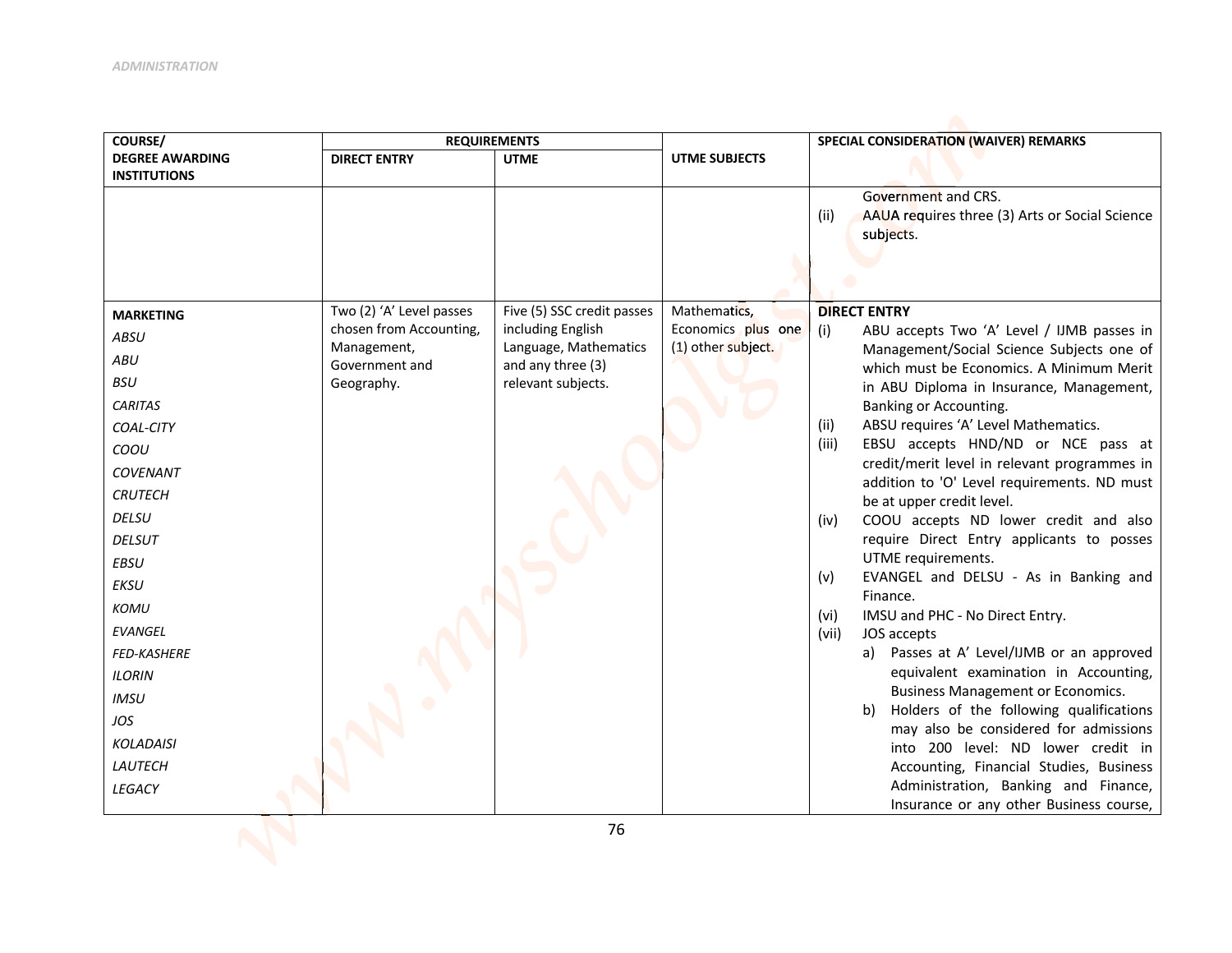| COURSE/                                                                                                                                                                                                                                                       | <b>REQUIREMENTS</b> |             |               | SPECIAL CONSIDERATION (WAIVER) REMARKS                                                                                                                                                                                                                                                                                                                                                                                                                                                                                                                                                                                                                                                                                                                                                                                                                                                                                                                                                                                                                                 |
|---------------------------------------------------------------------------------------------------------------------------------------------------------------------------------------------------------------------------------------------------------------|---------------------|-------------|---------------|------------------------------------------------------------------------------------------------------------------------------------------------------------------------------------------------------------------------------------------------------------------------------------------------------------------------------------------------------------------------------------------------------------------------------------------------------------------------------------------------------------------------------------------------------------------------------------------------------------------------------------------------------------------------------------------------------------------------------------------------------------------------------------------------------------------------------------------------------------------------------------------------------------------------------------------------------------------------------------------------------------------------------------------------------------------------|
| <b>DEGREE AWARDING</b>                                                                                                                                                                                                                                        | <b>DIRECT ENTRY</b> | <b>UTME</b> | UTME SUBJECTS |                                                                                                                                                                                                                                                                                                                                                                                                                                                                                                                                                                                                                                                                                                                                                                                                                                                                                                                                                                                                                                                                        |
| <b>INSTITUTIONS</b><br><b>MADONNA</b><br><b>MAIDUGURI</b><br><b>MCPHERSON</b><br><b>NILE</b><br><b>OBONG</b><br>PHC<br><b>RSU</b><br><b>UAGRIC-IMO</b><br><b>UNIOSUN</b><br><b>UNIZIK</b><br><b>UNN</b><br><b>UYO</b><br><b>VERITAS</b><br><b>WESTERN-DEL</b> |                     |             |               | from<br>recognized<br>Institutions<br>any<br>(Polytechnic, Technical Institutions, etc.).<br>LAUTECH requires 'A' Level passes in<br>(viii)<br>Economics/Business<br>Management,<br>Chemistry,<br>Geography<br>Physics,<br>or<br>Mathematics.<br>PHC accepts Two (2) Advanced level GCE or<br>(ix)<br>HSC or JUPEB or IJMB passes in Mathematics<br>and at least one (1) of Economics, Statistics,<br>Accounts<br>including<br><b>UTME</b><br>entry<br>requirements. OND (upper credit) or HND<br>(Merit Pass) in either of<br><b>Business</b><br>Administration, Accounting/Auditing, Banking<br>and Finance, Marketing, Purchasing and<br>Science/Insurance,<br>Supply,<br>Actuarial<br>Office<br>Secretarial<br>Administration,<br>Management, Psychology, Public Business<br>Studies, Catering and Hotel Management or<br>Business Management, Advertising, Public<br>Relations and Public Administration, including<br>UTME entry requirements.<br>MCPHERSON accepts<br>(x)<br>a) JUPEB/IJMB/ATS (Final)<br>of ICAN or<br>approved<br>equivalent<br>related<br>in |
|                                                                                                                                                                                                                                                               |                     |             |               | programmes.<br>b) AIB or three (3) year Diploma or other<br>professional qualifications in relevant<br>programmes.                                                                                                                                                                                                                                                                                                                                                                                                                                                                                                                                                                                                                                                                                                                                                                                                                                                                                                                                                     |
|                                                                                                                                                                                                                                                               |                     |             |               | UNN as in Accountancy & Banking and<br>(xi)<br>Finance.<br>UYO as in Insurance.<br>(xii)<br>(xiii)<br>RSU in addition to 'O' Level requirements                                                                                                                                                                                                                                                                                                                                                                                                                                                                                                                                                                                                                                                                                                                                                                                                                                                                                                                        |
|                                                                                                                                                                                                                                                               |                     |             |               | accepts:                                                                                                                                                                                                                                                                                                                                                                                                                                                                                                                                                                                                                                                                                                                                                                                                                                                                                                                                                                                                                                                               |
|                                                                                                                                                                                                                                                               |                     | 77          |               |                                                                                                                                                                                                                                                                                                                                                                                                                                                                                                                                                                                                                                                                                                                                                                                                                                                                                                                                                                                                                                                                        |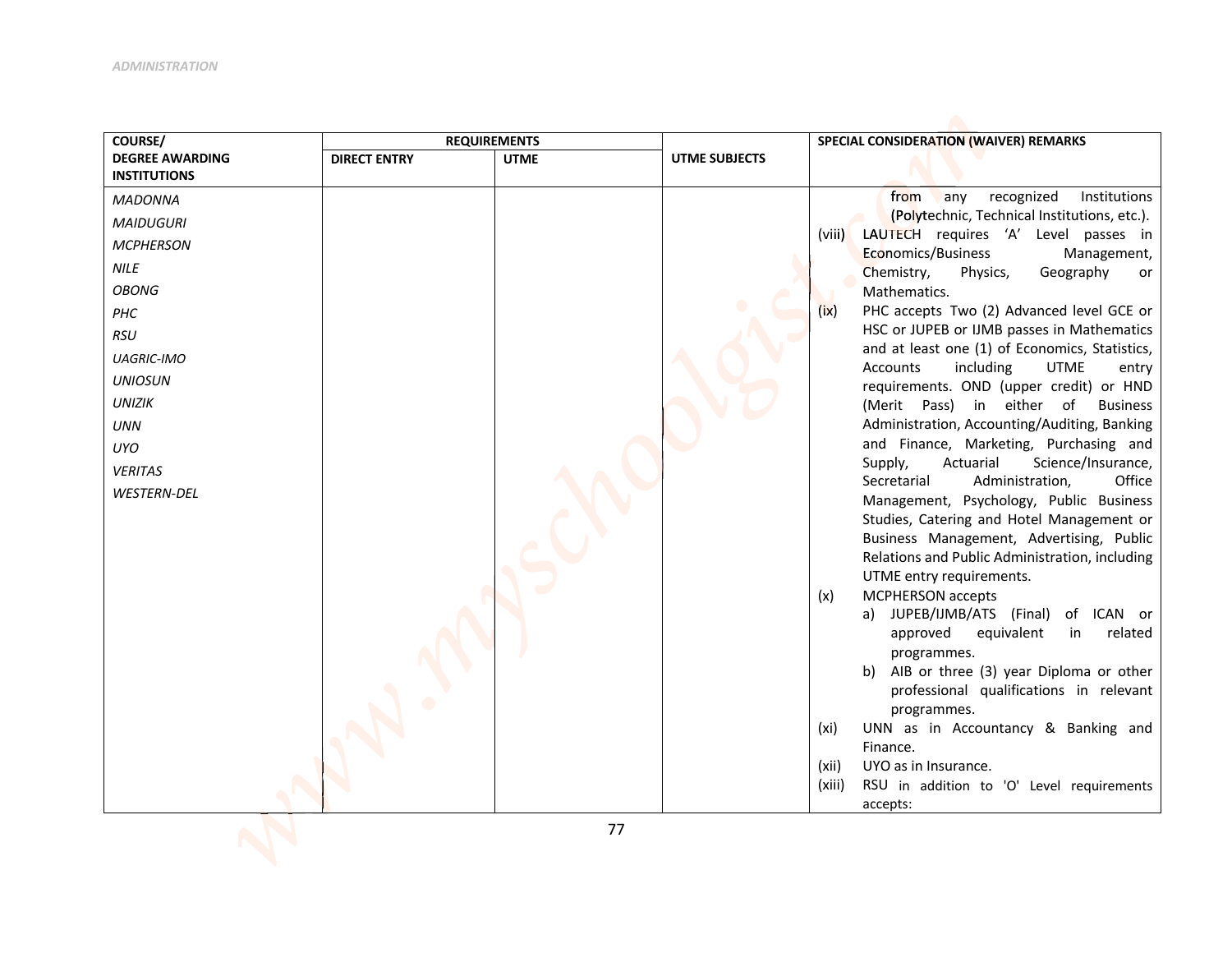| COURSE/<br><b>REQUIREMENTS</b>                                                       | SPECIAL CONSIDERATION (WAIVER) REMARKS                                                                                                                                                                                                                                                                                                                                                                                                                                                                                                                                                                                                                                                                                                                                                                                                                                                                                                                                                                                                                                                                                                                                                                                                                                   |
|--------------------------------------------------------------------------------------|--------------------------------------------------------------------------------------------------------------------------------------------------------------------------------------------------------------------------------------------------------------------------------------------------------------------------------------------------------------------------------------------------------------------------------------------------------------------------------------------------------------------------------------------------------------------------------------------------------------------------------------------------------------------------------------------------------------------------------------------------------------------------------------------------------------------------------------------------------------------------------------------------------------------------------------------------------------------------------------------------------------------------------------------------------------------------------------------------------------------------------------------------------------------------------------------------------------------------------------------------------------------------|
| <b>DEGREE AWARDING</b><br><b>DIRECT ENTRY</b><br><b>UTME</b><br><b>UTME SUBJECTS</b> |                                                                                                                                                                                                                                                                                                                                                                                                                                                                                                                                                                                                                                                                                                                                                                                                                                                                                                                                                                                                                                                                                                                                                                                                                                                                          |
| <b>INSTITUTIONS</b><br>(i)                                                           | (a) OND/ND (Upper Credit) relevant to the<br>discipline.<br>HND (Lower Credit) relevant to the<br>(b)<br>programme.<br>Degree (Third Class) relevant to the<br>(c)<br>programme.<br>(d) At least two (2) 'A' level passes at GCE<br>preferably in the Arts and Social Sciences.<br><b>DELSU</b> requires<br>(xiv)<br>a) GCE A'Level or HSC pass in Management,<br>Economics and at least one other subject.<br>HND or ND with a grade not lower than<br>b)<br>upper credit.<br>Foundation/Intermediate<br>Examination<br>C)<br>passes of recognized professional bodies<br>such as Chartered Institute Management<br>of Nigeria (CIMN), Chartered Institute<br>Marketing of Nigeria (CIMN).<br><b>UTME</b><br>ABU requires Five 'O' level credit passes<br>including<br>English<br>Language,<br>Mathematics, Economics and any other two<br>(2) Subjects.<br>COOU - As in Banking and Finance.<br>(ii)<br>JOS requires 'O' Level credit passes in English<br>(iii)<br>Language, Mathematics and any three (3)<br>subjects from Principles of Accounts,<br>Commerce, Business Methods, Statistics,<br>Government or Economics.<br>PHC accepts Five (5) SSC credit passes to<br>(iv)<br>include English Language, Mathematics,<br>Economics and any other two (2) subjects |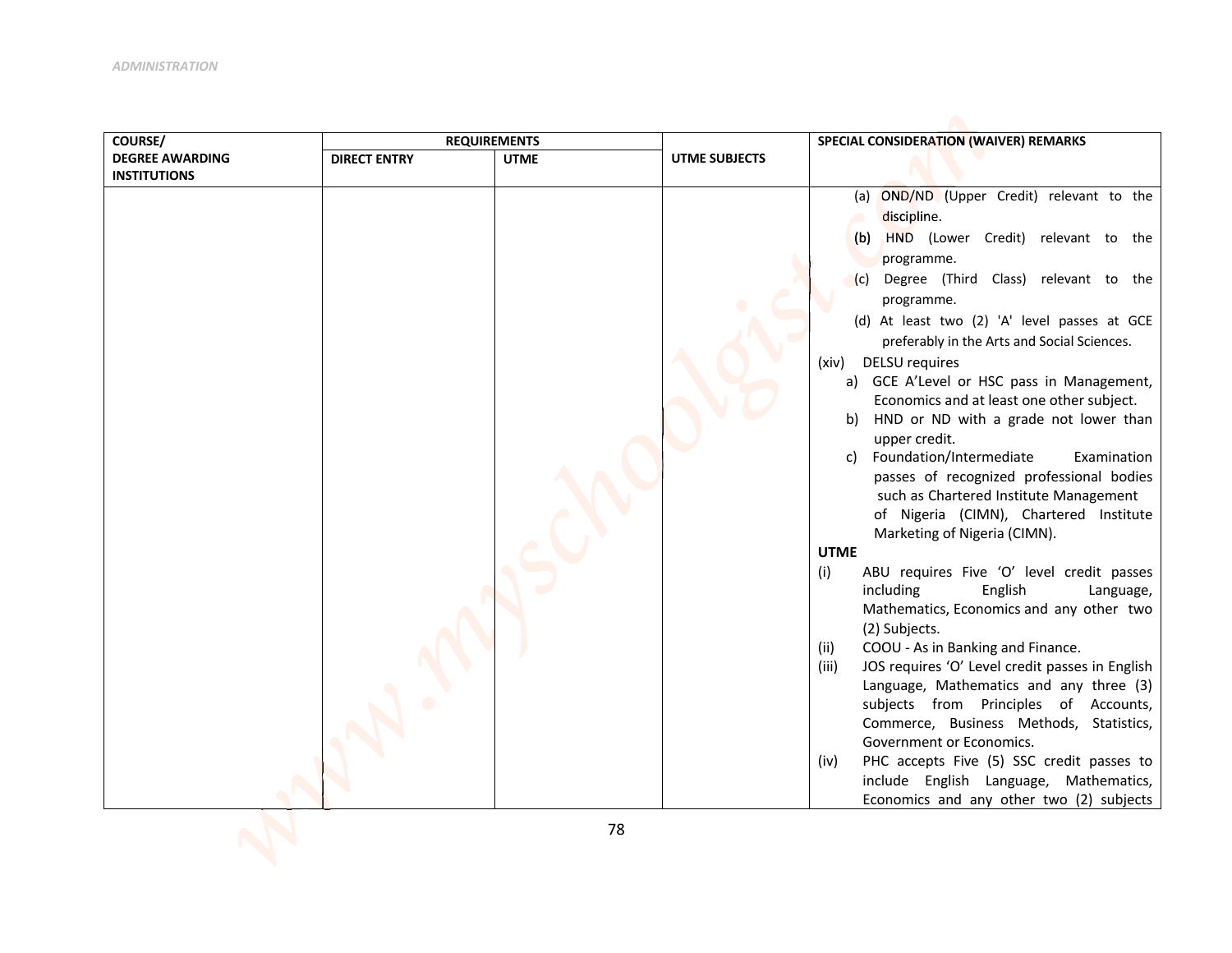| COURSE/                | <b>REQUIREMENTS</b> |             |               | SPECIAL CONSIDERATION (WAIVER) REMARKS                                                                                                                                                                                                                                                                                                                                                                                                                                                                                                                                                                                                                                                                                                                                                                                                                                                                                                                                                                                                                                                                                                  |
|------------------------|---------------------|-------------|---------------|-----------------------------------------------------------------------------------------------------------------------------------------------------------------------------------------------------------------------------------------------------------------------------------------------------------------------------------------------------------------------------------------------------------------------------------------------------------------------------------------------------------------------------------------------------------------------------------------------------------------------------------------------------------------------------------------------------------------------------------------------------------------------------------------------------------------------------------------------------------------------------------------------------------------------------------------------------------------------------------------------------------------------------------------------------------------------------------------------------------------------------------------|
| <b>DEGREE AWARDING</b> | <b>DIRECT ENTRY</b> | <b>UTME</b> | UTME SUBJECTS |                                                                                                                                                                                                                                                                                                                                                                                                                                                                                                                                                                                                                                                                                                                                                                                                                                                                                                                                                                                                                                                                                                                                         |
|                        |                     |             |               |                                                                                                                                                                                                                                                                                                                                                                                                                                                                                                                                                                                                                                                                                                                                                                                                                                                                                                                                                                                                                                                                                                                                         |
| <b>INSTITUTIONS</b>    |                     |             |               | Government/History,<br>from<br>Geography,<br>Commerce, Literature in English, CRK/IRK,<br>(Financial/Business),<br>Accounting<br>Biology/Agricultural<br>Science, Chemistry,<br>Physics.<br>IMSU require 'O' Level credit pass in<br>(v)<br>Economics.<br>(vi)<br>EBSU - Same as in Accountancy.<br>UNIZIK requires Mathematics, Economics<br>(vii)<br>plus any other Arts/Social Science subject.<br>DELSU requires five (5) credit at SSC 'O' Level<br>(viii)<br>or its equivalent obtained at not more than<br>two (2) sittings which must include English<br>Language, Mathematics, Economics and two<br>(2) Social Science subjects.<br>RSU requires five (5) 'O' Level credit passes to<br>(ix)<br>include English Language,<br>Mathematics,<br>Economics and any two (2) other subjects.<br><b>UTME SUBJECTS</b><br>ABU requires Use of English, Economics,<br>(i)<br>mathematics and any Management or Social<br>Science Subject.<br>COOU, UNN and UYO -Same as in Banking<br>(ii)<br>and Finance.<br><b>EVANGEL accepts Mathematics or Economics</b><br>(iii)<br>plus any two (2) relevant Arts or Social<br>Science subjects. |
|                        |                     |             |               | JOS requires Mathematics and any other two<br>(iv)                                                                                                                                                                                                                                                                                                                                                                                                                                                                                                                                                                                                                                                                                                                                                                                                                                                                                                                                                                                                                                                                                      |
|                        |                     |             |               | (2) subjects from Principles of Accounts,<br>Commerce, Business Methods, Statistics,                                                                                                                                                                                                                                                                                                                                                                                                                                                                                                                                                                                                                                                                                                                                                                                                                                                                                                                                                                                                                                                    |
|                        |                     |             |               | Government or Economics.                                                                                                                                                                                                                                                                                                                                                                                                                                                                                                                                                                                                                                                                                                                                                                                                                                                                                                                                                                                                                                                                                                                |
|                        |                     |             |               | LAUTECH requires any other two (2) Science<br>(v)                                                                                                                                                                                                                                                                                                                                                                                                                                                                                                                                                                                                                                                                                                                                                                                                                                                                                                                                                                                                                                                                                       |
|                        |                     | 70          |               |                                                                                                                                                                                                                                                                                                                                                                                                                                                                                                                                                                                                                                                                                                                                                                                                                                                                                                                                                                                                                                                                                                                                         |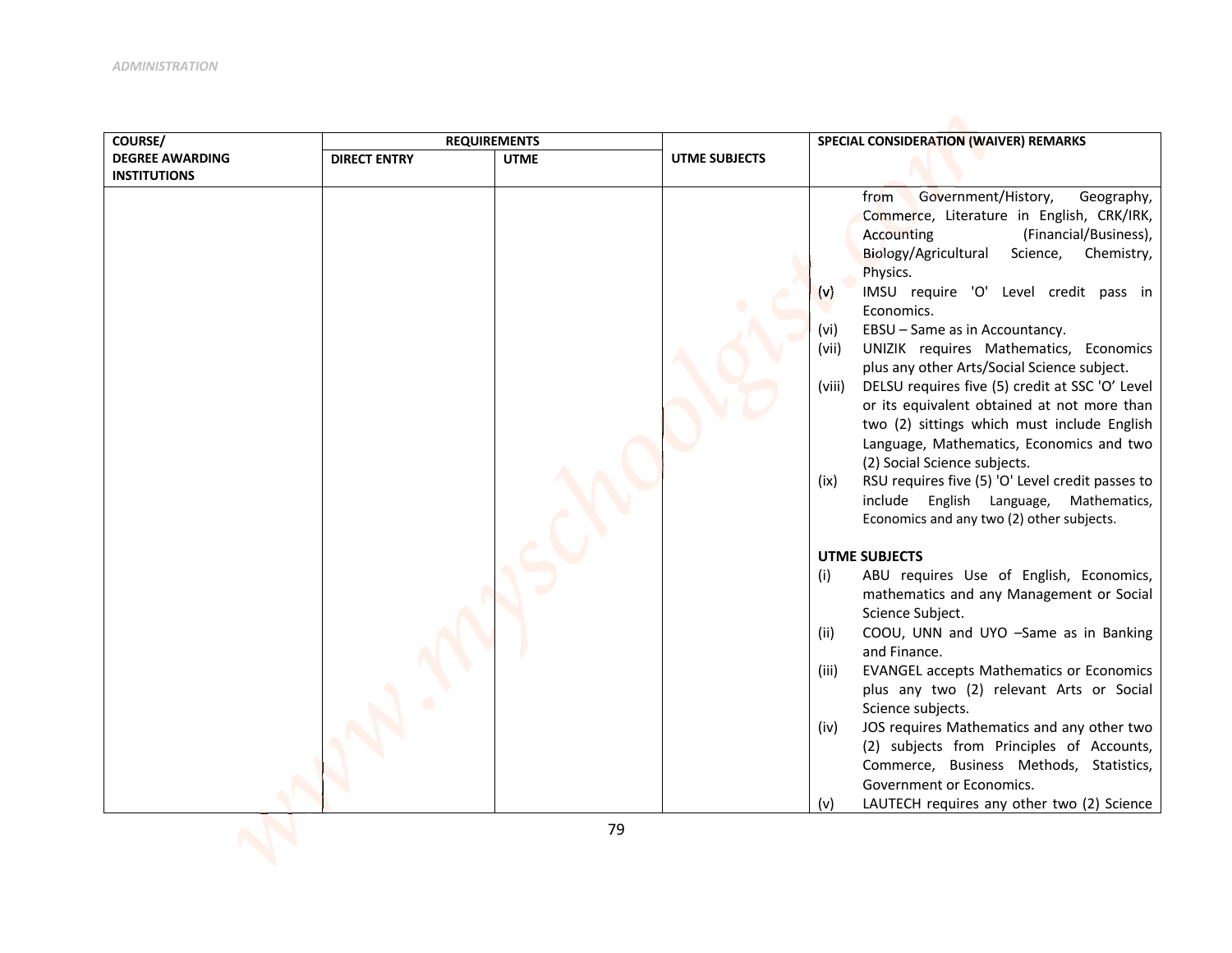| COURSE/                                                                                                                        |                                                                                           | <b>REQUIREMENTS</b>                                                                                                                                                             |                                                            | SPECIAL CONSIDERATION (WAIVER) REMARKS                                                                                                                                                                                                                                                                                                                                                                                                                                                                                                                                                                                                                                                        |  |
|--------------------------------------------------------------------------------------------------------------------------------|-------------------------------------------------------------------------------------------|---------------------------------------------------------------------------------------------------------------------------------------------------------------------------------|------------------------------------------------------------|-----------------------------------------------------------------------------------------------------------------------------------------------------------------------------------------------------------------------------------------------------------------------------------------------------------------------------------------------------------------------------------------------------------------------------------------------------------------------------------------------------------------------------------------------------------------------------------------------------------------------------------------------------------------------------------------------|--|
| <b>DEGREE AWARDING</b><br><b>INSTITUTIONS</b>                                                                                  | <b>DIRECT ENTRY</b>                                                                       | <b>UTME</b>                                                                                                                                                                     | <b>UTME SUBJECTS</b>                                       |                                                                                                                                                                                                                                                                                                                                                                                                                                                                                                                                                                                                                                                                                               |  |
|                                                                                                                                |                                                                                           |                                                                                                                                                                                 |                                                            | subjects from<br>Physics,<br>Chemistry<br>or<br>Biology/Agricultural Science.<br>EBSU - Same as in Accountancy.<br>(vi)<br>PHC requires Mathematics, Economics and<br>(vii)<br>any other subject from Government/History,<br>Geography, Commerce, Literature in English,<br>CRK/IRK, Accounting (Financial/Business),<br>Biology/Agricultural<br>Science,<br>Chemistry,<br>Physics.<br>(viii)<br>UNIZIK- Economics is not compulsory.<br>DELSU requires Mathematics, Economics or<br>(ix)<br>Commerce and one other Social Science<br>subject.<br>MAIDUGURI requires Mathematics, any of<br>(x)<br>Principles<br>of<br>Accounting/Commerce/Economics and any<br>other Social Science subject. |  |
| <b>LOCAL GOVERNMENT STUDIES</b><br>OAU<br><b>GOVERNMENT</b><br><b>AND</b><br>LOCAL<br><b>DEVELOPMENT STUDIES</b><br><b>ABU</b> | Two (2) 'A' Level/IJMB<br>passes one (1) of which<br>must be in Government<br>or History. | Five (5) SSC credit passes<br>including<br>English<br>Language, Government<br>or History, Economics<br>and any other two (2)<br>subjects and at least a<br>pass in Mathematics. | Government/History,<br>Economics and any<br>other subject. | <b>DIRECT ENTRY</b><br>(i)<br>ABU accepts Two 'A' level / IJMB passes One<br>of which must be Government or<br>History. ND in Public Administration or<br>Local Government & Development Studies<br>with minimum of Lower Credit.A Merit Pass<br>in ABU Diploma in Local Government, Public<br>Administration and relevant courses.<br>OAU accepts<br>(ii)<br>a) two (2) 'A' Level passes in Economics,<br>Government, History or Geography.<br>ND upper credit in Public Administration,<br>b)<br>Business Administration, Statistics and<br>Accountancy or University Diploma in<br>Public<br>Administration<br>Local<br>or                                                                 |  |
|                                                                                                                                |                                                                                           | 80                                                                                                                                                                              |                                                            |                                                                                                                                                                                                                                                                                                                                                                                                                                                                                                                                                                                                                                                                                               |  |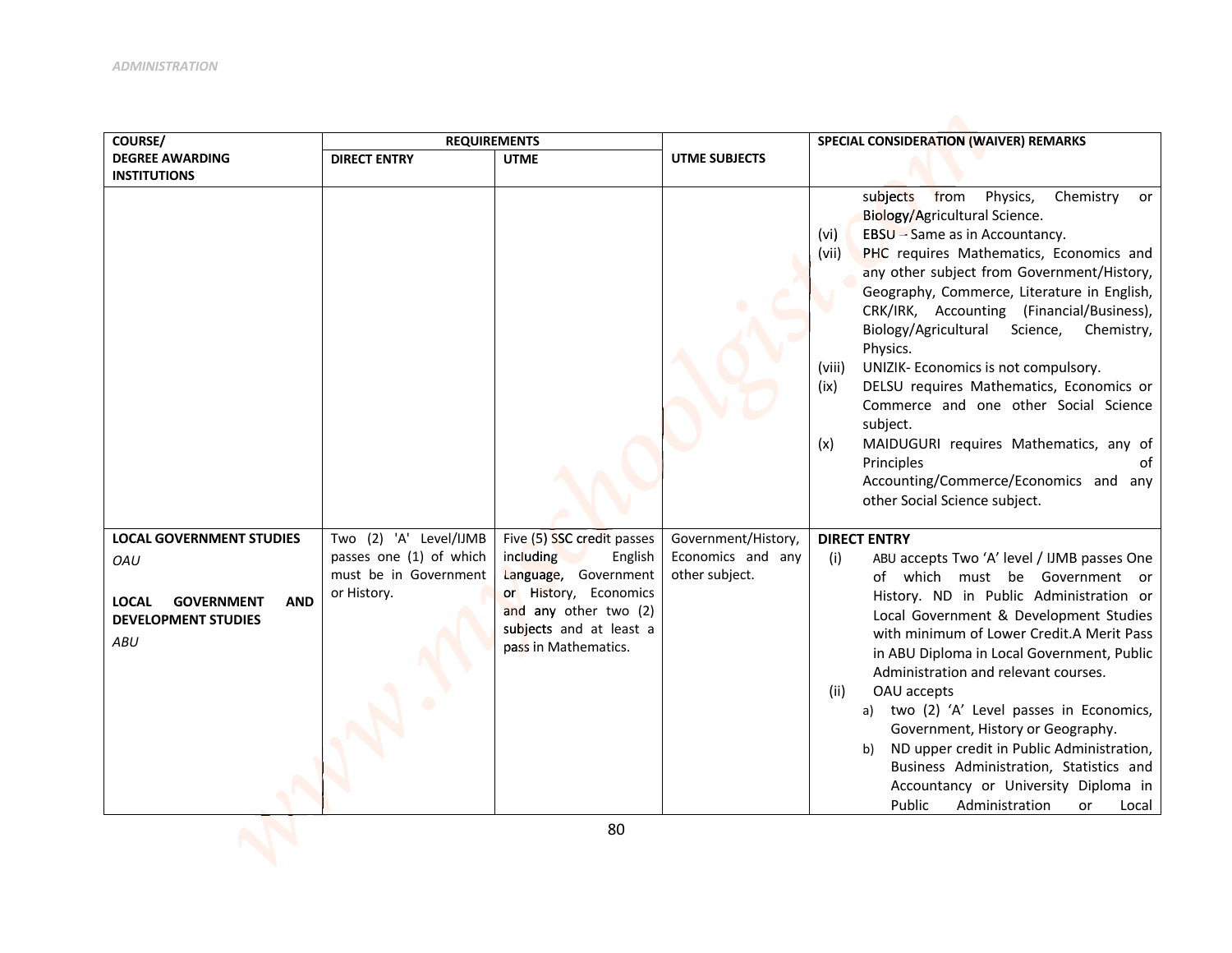| COURSE/                | <b>REQUIREMENTS</b> |             |                      | SPECIAL CONSIDERATION (WAIVER) REMARKS                                                                                                                                                                                                                                                                                                                                                                                                                                                                                                                           |  |
|------------------------|---------------------|-------------|----------------------|------------------------------------------------------------------------------------------------------------------------------------------------------------------------------------------------------------------------------------------------------------------------------------------------------------------------------------------------------------------------------------------------------------------------------------------------------------------------------------------------------------------------------------------------------------------|--|
| <b>DEGREE AWARDING</b> | <b>DIRECT ENTRY</b> | <b>UTME</b> | <b>UTME SUBJECTS</b> |                                                                                                                                                                                                                                                                                                                                                                                                                                                                                                                                                                  |  |
| <b>INSTITUTIONS</b>    |                     |             |                      |                                                                                                                                                                                                                                                                                                                                                                                                                                                                                                                                                                  |  |
|                        |                     |             |                      | Government with merit pass.<br>holders of ND in Local Government<br>$\mathsf{c}$<br>Studies from recognized Institutions at<br>upper credit Level (CGPA - 3.5 and<br>above).<br>in addition to a and b, applicants must<br>have at least five (5) 'O' Level credit<br>English<br>in<br>passes<br>Language,<br>Mathematics, Government, and any<br>other two (2) relevant subjects from<br>Social Sciences or Arts subjects obtained<br>at not more than two (2) sittings.                                                                                        |  |
|                        |                     |             |                      | <b>UTME</b><br>ABU requires Five 'O' level credit passes<br>(i)<br>including English Language, Government or<br>History, Economics and any other two<br>subjects. At least a pass in Mathematics.<br><b>OAU</b><br>(ii)<br>requires<br>English<br>Language,<br>Mathematics, Government/Economics and<br>two (2) from Biology, Chemistry, History,<br>Geography, Accounting/Book Keeping, Civic<br>Education, Literature in English, Agricultural<br>Science and any Nigerian Language<br><b>UTME SUBJECTS</b><br>(i)<br>ABU<br>requires<br>Use<br>English,<br>οf |  |
|                        |                     |             |                      | Government/History, Economics and any<br>other subject.                                                                                                                                                                                                                                                                                                                                                                                                                                                                                                          |  |
|                        |                     |             |                      |                                                                                                                                                                                                                                                                                                                                                                                                                                                                                                                                                                  |  |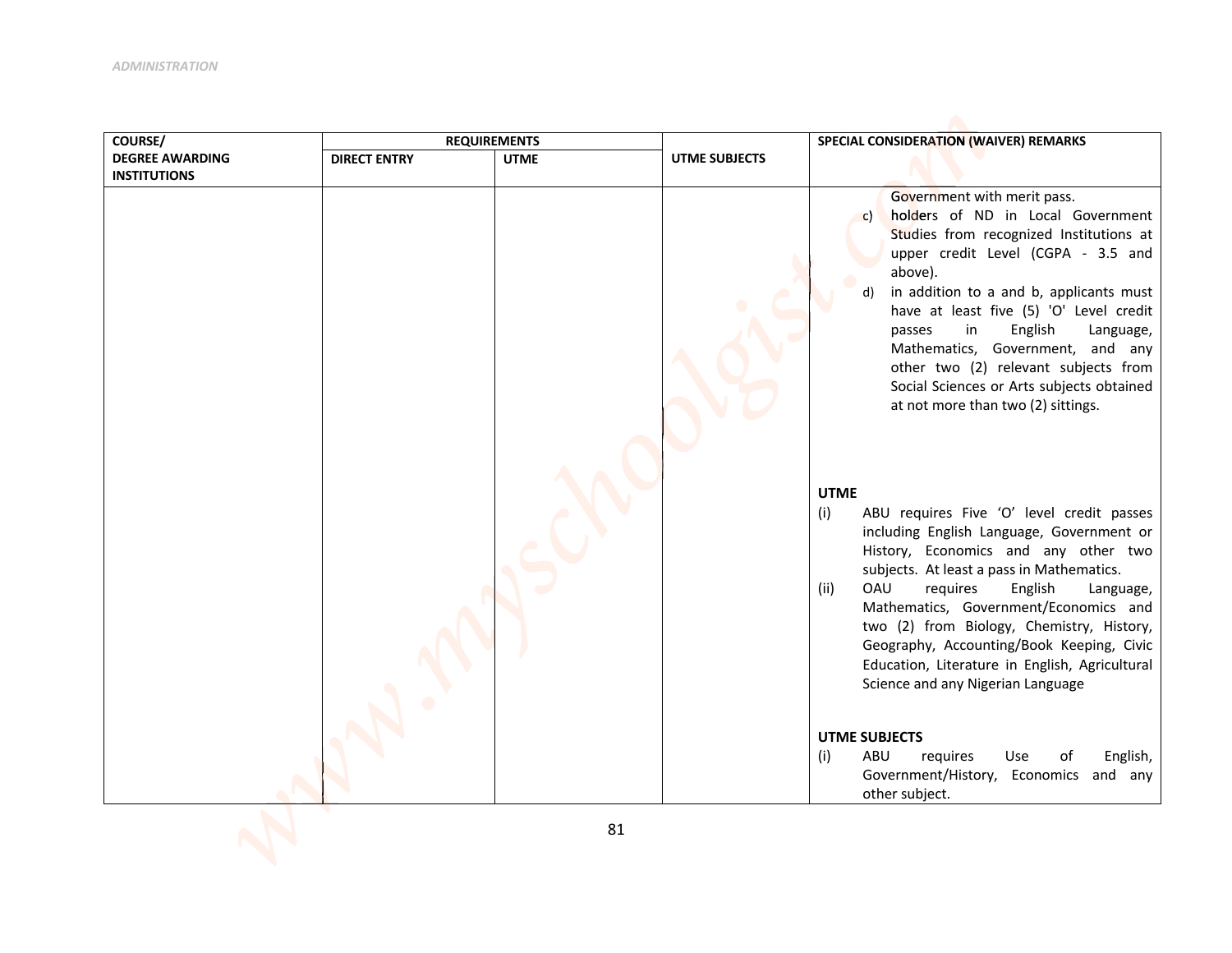| COURSE/                           | <b>REQUIREMENTS</b>         |                                                    |                      | SPECIAL CONSIDERATION (WAIVER) REMARKS                                |  |
|-----------------------------------|-----------------------------|----------------------------------------------------|----------------------|-----------------------------------------------------------------------|--|
| <b>DEGREE AWARDING</b>            | <b>DIRECT ENTRY</b>         | <b>UTME</b>                                        | <b>UTME SUBJECTS</b> |                                                                       |  |
| <b>INSTITUTIONS</b>               |                             |                                                    |                      |                                                                       |  |
|                                   |                             |                                                    |                      | OAU requires Mathematics, Government,<br>(ii)                         |  |
|                                   |                             |                                                    |                      | and<br>(1)<br>from<br>one<br>Economics/Geography/History, Accounting. |  |
|                                   |                             |                                                    |                      |                                                                       |  |
| <b>SECRETARIAL ADMINISTRATION</b> | Two (2) 'A' Level passes    | Five (5)<br>SSC credit                             | Economics and Two    | <b>DIRECT ENTRY</b>                                                   |  |
| <b>CRAWFORD</b>                   | chosen from Economics,      | English<br>passes<br>in                            | (2) other subjects.  | RSU in addition to 'O' Level requirements<br>(i)                      |  |
|                                   | Accounting<br>and           | Economics<br>Language,                             |                      | accepts:                                                              |  |
| <b>OFFICE AND INFORMATION</b>     | <b>Business Management.</b> | and three (3) other                                |                      | (a) HND (Lower Credit) relevant to the                                |  |
| <b>MANAGEMENT</b>                 |                             | subjects plus at least a                           |                      | programme.                                                            |  |
| <b>DELSUT</b>                     |                             | pass in Mathematics.                               |                      | (b) OND/ND (Upper Credit or Distinction) from                         |  |
| <b>ELIZADE</b>                    |                             | For NBC holders, three<br>(3) other Subjects could |                      | recognized institution.<br>(c) Degree (Third Class) relevant to the   |  |
| LCITY                             |                             | be from any of the                                 |                      | programme.                                                            |  |
| <b>NDU</b>                        |                             | following:<br>Office                               |                      | (d) At least two (2) 'A' level passes at GCE                          |  |
| <b>RSU</b>                        |                             | Secretarial<br>Practice,                           |                      | preferably in the Arts and Social Sciences.                           |  |
|                                   |                             | Duties, Principles of                              |                      |                                                                       |  |
|                                   |                             | Accounts, Shorthand 80                             |                      | <b>UTME</b>                                                           |  |
|                                   |                             | WPM and Typewriting                                |                      | NDU requires five (5) 'O' Level credit passes<br>(i)                  |  |
| <b>INFORMATION RESOURCE</b>       |                             | 35 WPM.                                            |                      | in English Language, Economics or Commerce                            |  |
| <b>MANAGEMENT</b>                 |                             |                                                    |                      | and three (3) Arts subjects plus at least a pass                      |  |
| <b>BABCOCK</b>                    |                             |                                                    |                      | in Mathematics at not more than two (2)                               |  |
|                                   |                             |                                                    |                      | sittings.                                                             |  |
|                                   |                             |                                                    |                      | RSU requires five (5) 'O' Level credit passes to<br>(ii)              |  |
|                                   |                             |                                                    |                      | include English Language, Mathematics,                                |  |
|                                   |                             |                                                    |                      | Economics and any other two (2) subjects.                             |  |
|                                   |                             |                                                    |                      | LCITY requires 'O' Level credit passes at SSC<br>(iii)                |  |
|                                   |                             |                                                    |                      | or its equivalent in English Language,                                |  |
|                                   |                             |                                                    |                      | Economics and any other three (3) subjects.                           |  |
|                                   |                             |                                                    |                      | <b>UTME SUBJECTS</b>                                                  |  |
|                                   |                             |                                                    |                      | RSU accepts Economics, Government and any<br>i.                       |  |
|                                   |                             |                                                    |                      | other subject.                                                        |  |
|                                   |                             |                                                    |                      |                                                                       |  |
|                                   |                             | 82                                                 |                      |                                                                       |  |
|                                   |                             |                                                    |                      |                                                                       |  |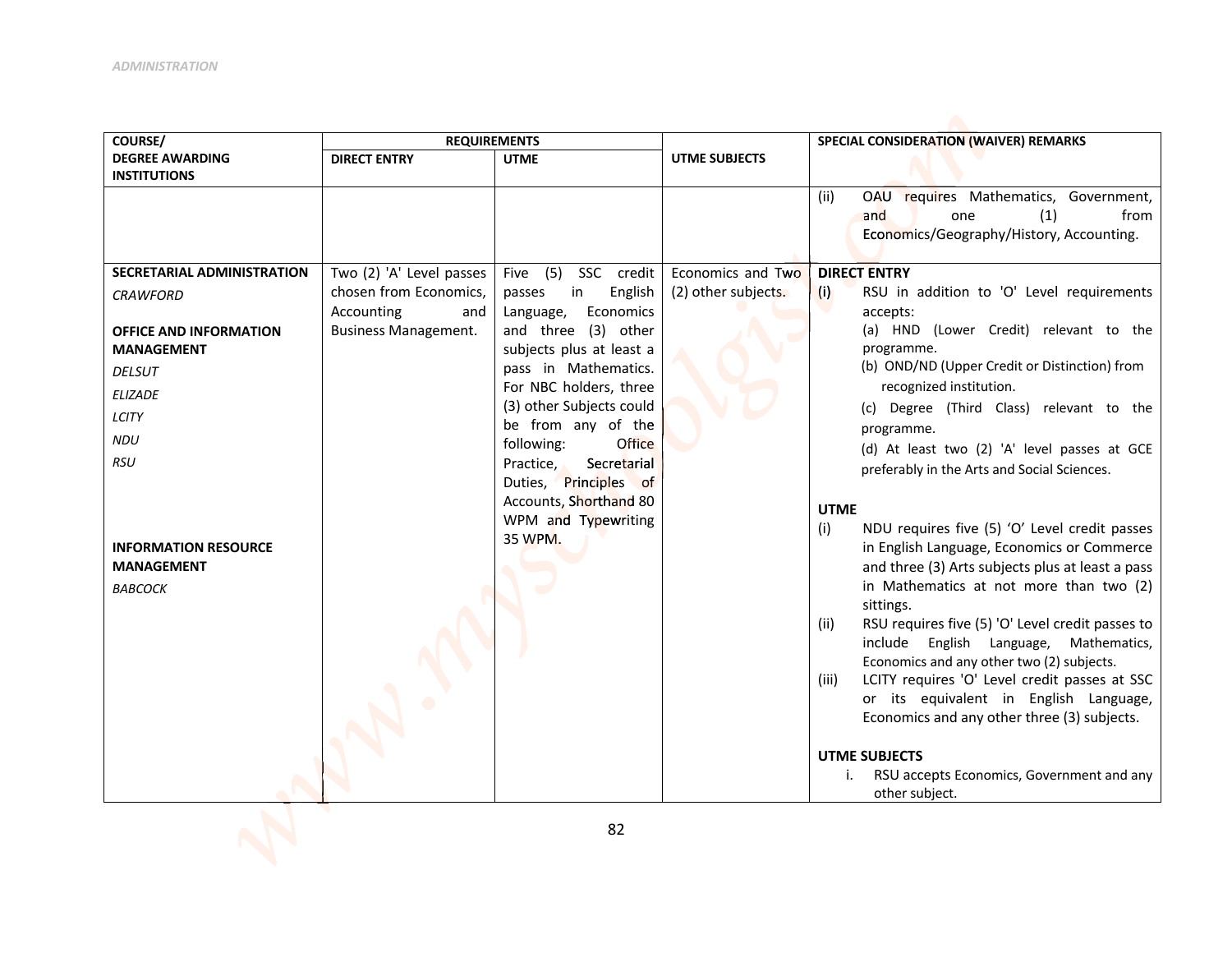| COURSE/                      | <b>REQUIREMENTS</b>             |                                                        |                      | SPECIAL CONSIDERATION (WAIVER) REMARKS                                               |  |
|------------------------------|---------------------------------|--------------------------------------------------------|----------------------|--------------------------------------------------------------------------------------|--|
| <b>DEGREE AWARDING</b>       | <b>DIRECT ENTRY</b>             | <b>UTME</b>                                            | <b>UTME SUBJECTS</b> |                                                                                      |  |
| <b>INSTITUTIONS</b>          |                                 |                                                        |                      |                                                                                      |  |
|                              |                                 |                                                        |                      |                                                                                      |  |
|                              |                                 |                                                        |                      |                                                                                      |  |
| <b>PUBLIC ADMINISTRATION</b> | Two (2) 'A' Level passes        | Five (5) SSC credit                                    | Government,          | <b>DIRECT ENTRY</b>                                                                  |  |
| ABU                          | chosen from Economics,          | include<br>to<br>passes                                | Economics and any    | ABU accepts Two 'A' level/IJMB passes in<br>(i)                                      |  |
| <b>ACHIEVERS</b>             | Accounting,<br><b>Business</b>  | English Language,                                      | other subject.       | Economics and Government/History. ABU                                                |  |
| ADSU                         | Management,                     | Economics<br>and                                       |                      | Diploma in Public Administration, Local                                              |  |
| <b>BASU</b>                  | Government,<br>Geography<br>and | Government. For NBC<br>holders,<br>the                 |                      | Government and Development Studies and<br>Office System Management with Minimum of   |  |
| <b>BAZE</b>                  | Statistics.                     | other<br>relevant                                      |                      | Merit.                                                                               |  |
| <b>BSU</b>                   |                                 | could<br>subjects<br>be                                |                      | ADSU accepts HND /ND/NCE at Credit/merit<br>(ii)                                     |  |
| CALEB                        |                                 | of<br>from any<br>the                                  |                      | level in appropriate programmes/subjects                                             |  |
| <b>CARITAS</b>               |                                 | following: Accounting,                                 |                      | COOU accepts NCE (Government) or ND<br>(iii)                                         |  |
| COOU                         |                                 | Principles of Accounts,                                |                      | lower credit in Public Administration.                                               |  |
| <b>DELSUT</b>                |                                 | Office<br>Commerce,<br><b>Practice and Secretarial</b> |                      | EBSU accepts HND /ND /NCE pass at<br>(iv)<br>credit/merit<br>level<br>relevant<br>in |  |
| EBSU                         |                                 | Duties.                                                |                      | programmes/subjects in addition to the 'O'                                           |  |
| <b>FED-OYE EKITI</b>         |                                 |                                                        |                      | Level requirements. ND must be at upper                                              |  |
| <b>FED-WUKARI</b>            |                                 |                                                        |                      | credit level.                                                                        |  |
| <b>FOUNTAIN</b>              |                                 |                                                        |                      | ILORIN accepts ND upper credit in Public<br>(v)                                      |  |
| <b>ILORIN</b>                |                                 |                                                        |                      | Administration or Local Government Studies                                           |  |
| <b>KWARARAFA</b>             |                                 |                                                        |                      | and HND lower credit or Advanced Diploma<br>in Public Administration from Accredited |  |
| LCITY                        |                                 |                                                        |                      | Tertiary Institutions in addition to meeting                                         |  |
|                              |                                 |                                                        |                      | the UTME requirements.                                                               |  |
| <b>MADONNA</b>               |                                 |                                                        |                      | NASARAWA accepts History In lieu of<br>(vi)                                          |  |
| <b>MAIDUGURI</b>             |                                 |                                                        |                      | Government.                                                                          |  |
| <b>MC-IBRU</b>               |                                 |                                                        |                      | (vii)<br>OAU accepts                                                                 |  |
| <b>MOUNTAIN TOP</b>          |                                 |                                                        |                      | a) three (3) 'A' Level passes plus the UTME                                          |  |
| <b>NASARAWA</b>              |                                 |                                                        |                      | requirements in Economics, Government<br>or History and Geography.                   |  |
| <b>NOVENA</b>                |                                 |                                                        |                      | b) ND upper credit in Public Administration,                                         |  |
| OAU                          |                                 |                                                        |                      | Business Administration, Statistics and                                              |  |
|                              |                                 | 83                                                     |                      |                                                                                      |  |
|                              |                                 |                                                        |                      |                                                                                      |  |
|                              |                                 |                                                        |                      |                                                                                      |  |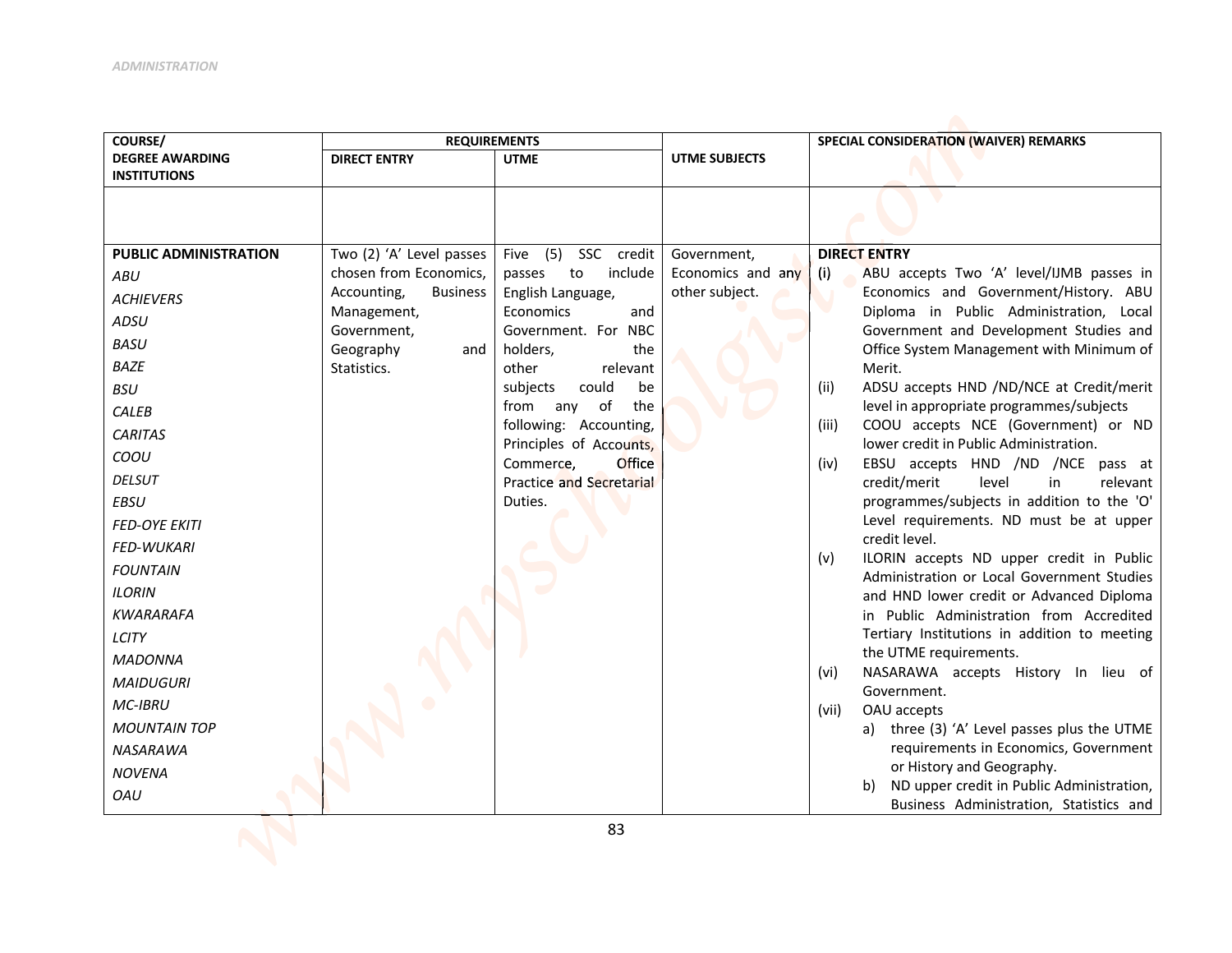| COURSE/                          | <b>REQUIREMENTS</b> |             |                      | SPECIAL CONSIDERATION (WAIVER) REMARKS                                                |  |
|----------------------------------|---------------------|-------------|----------------------|---------------------------------------------------------------------------------------|--|
| <b>DEGREE AWARDING</b>           | <b>DIRECT ENTRY</b> | <b>UTME</b> | <b>UTME SUBJECTS</b> |                                                                                       |  |
| <b>INSTITUTIONS</b>              |                     |             |                      |                                                                                       |  |
| PAUL                             |                     |             |                      | Accountancy or University Diploma with<br>merit in Public Administration or Local     |  |
| <b>SALEM</b>                     |                     |             |                      | Government.                                                                           |  |
| <b>UDU</b>                       |                     |             |                      | <b>UDU</b> accepts<br>(viii)                                                          |  |
| <b>UNIZIK</b>                    |                     |             |                      | a) History/Social Studies or Sociology In lieu                                        |  |
|                                  |                     |             |                      | of Government.                                                                        |  |
|                                  |                     |             |                      | b) ND lower credit in Public Administration.                                          |  |
| <b>PUBLIC ADMINISTRATION AND</b> |                     |             |                      | UNIZIK does not accept Geography.<br>(ix)                                             |  |
| <b>LOCAL GOVERNMENT</b>          |                     |             |                      | MOUNTAIN TOP in addition to 'O' Level<br>(x)                                          |  |
| <b>UNN</b>                       |                     |             |                      | requirements accepts a minimum of two (2)                                             |  |
|                                  |                     |             |                      | relevant subjects at GCE Advanced Level or<br>Foundation/JUPEB obtained from Mountain |  |
|                                  |                     |             |                      | Top University or other recognized Universities.                                      |  |
|                                  |                     |             |                      | UNN accepts Direct Entry candidates for a<br>(xi)                                     |  |
|                                  |                     |             |                      | three (3)-year programme. They are required                                           |  |
|                                  |                     |             |                      | to possess one (1) of the following                                                   |  |
|                                  |                     |             |                      | qualifications:                                                                       |  |
|                                  |                     |             |                      | a) Two (2) 'A' Level passes or their                                                  |  |
|                                  |                     |             |                      | equivalents in any of the following                                                   |  |
|                                  |                     |             |                      | subjects;<br>Government/History,                                                      |  |
|                                  |                     |             |                      | <b>Business</b><br>Management,<br>Economics,<br>Accounting and Geography plus the     |  |
|                                  |                     |             |                      | UTME requirements.                                                                    |  |
|                                  |                     |             |                      | HND lower credit from recognized<br>b)                                                |  |
|                                  |                     |             |                      | institutions plus the UTME requirements.                                              |  |
|                                  |                     |             |                      | Possession of Government is not a pre-<br>C)                                          |  |
|                                  |                     |             |                      | requisite for three (3)-year Direct Entry                                             |  |
|                                  |                     |             |                      | candidates.                                                                           |  |
|                                  |                     |             |                      | <b>HND</b><br>credit<br>ND or<br>in<br>Public<br>d)                                   |  |
|                                  |                     |             |                      | Administration.<br><b>CARITAS accepts</b><br>(xi)                                     |  |
|                                  |                     |             |                      | a) two (2) 'A' Level passes chosen from                                               |  |
|                                  |                     |             |                      | Economics, Accounting, Business                                                       |  |
|                                  |                     |             |                      |                                                                                       |  |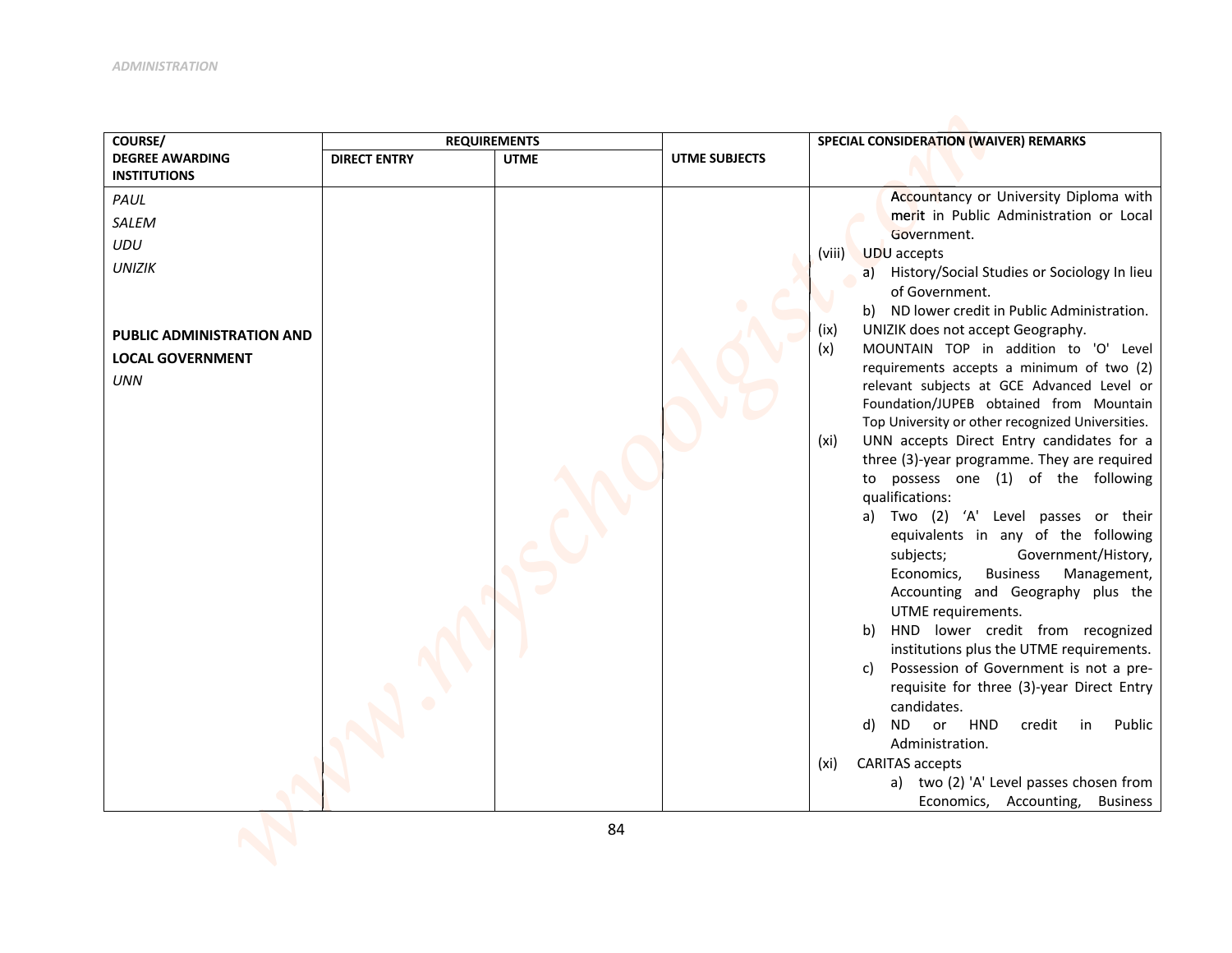| COURSE/                | <b>REQUIREMENTS</b> |             |                      | SPECIAL CONSIDERATION (WAIVER) REMARKS                                                                                                                                                                                                                                                                                                                                                                                                                                                                                                                                                                                                                                                                                                                                                                                                                                                                                                                                                                                                                                                                                                                                                                                                                                                                                                     |  |
|------------------------|---------------------|-------------|----------------------|--------------------------------------------------------------------------------------------------------------------------------------------------------------------------------------------------------------------------------------------------------------------------------------------------------------------------------------------------------------------------------------------------------------------------------------------------------------------------------------------------------------------------------------------------------------------------------------------------------------------------------------------------------------------------------------------------------------------------------------------------------------------------------------------------------------------------------------------------------------------------------------------------------------------------------------------------------------------------------------------------------------------------------------------------------------------------------------------------------------------------------------------------------------------------------------------------------------------------------------------------------------------------------------------------------------------------------------------|--|
| <b>DEGREE AWARDING</b> | <b>DIRECT ENTRY</b> | <b>UTME</b> | <b>UTME SUBJECTS</b> |                                                                                                                                                                                                                                                                                                                                                                                                                                                                                                                                                                                                                                                                                                                                                                                                                                                                                                                                                                                                                                                                                                                                                                                                                                                                                                                                            |  |
| <b>INSTITUTIONS</b>    |                     |             |                      |                                                                                                                                                                                                                                                                                                                                                                                                                                                                                                                                                                                                                                                                                                                                                                                                                                                                                                                                                                                                                                                                                                                                                                                                                                                                                                                                            |  |
|                        |                     |             |                      | Management, Government, History,<br>Mathematics/Further Mathematics<br>b)<br>ND in Public Administration, Political<br>Science, Secretarial Studies (now<br>Office Technological Management)<br>NCE merit in Government or its<br>equivalent and<br><b>UTME</b><br>entry<br>requirements.<br><b>UTME</b><br>ABU requires Five 'O' level credit passes<br>(i)<br>including<br>English<br>Language,,<br>Mathematics, Government<br>History,<br>or<br>Economics and any one Management, Arts<br>or Social Science Subject.<br>BSU and UNN require at least a pass in<br>(ii)<br>Mathematics.<br>COOU, ESUTECH and UNIZIK require 'O' Level<br>(iii)<br>credit passes to include Mathematics.<br>EBSU - Same as in Accountancy.<br>(iv)<br>NASARAWA accepts two (2) 'A' Level or IJMB<br>(v)<br>passes chosen from Accounts, Business<br>Management, Government and Statistics;<br>NCE Government or ND Public Administration<br>with merit/lower credit.<br>OAU<br>requires<br>English<br>(vi)<br>Language,<br>Mathematics,<br>Government,<br>Economics,<br>History and Geography.<br>UNN requires minimum entry requirements<br>(vii)<br>plus 'O' Level credit passes in English<br>Language, Government or History and<br>Mathematics.<br>CARITAS requires five (5) 'O' Level credit<br>(viii)<br>to include English<br>Language,<br>passes |  |
|                        |                     |             |                      |                                                                                                                                                                                                                                                                                                                                                                                                                                                                                                                                                                                                                                                                                                                                                                                                                                                                                                                                                                                                                                                                                                                                                                                                                                                                                                                                            |  |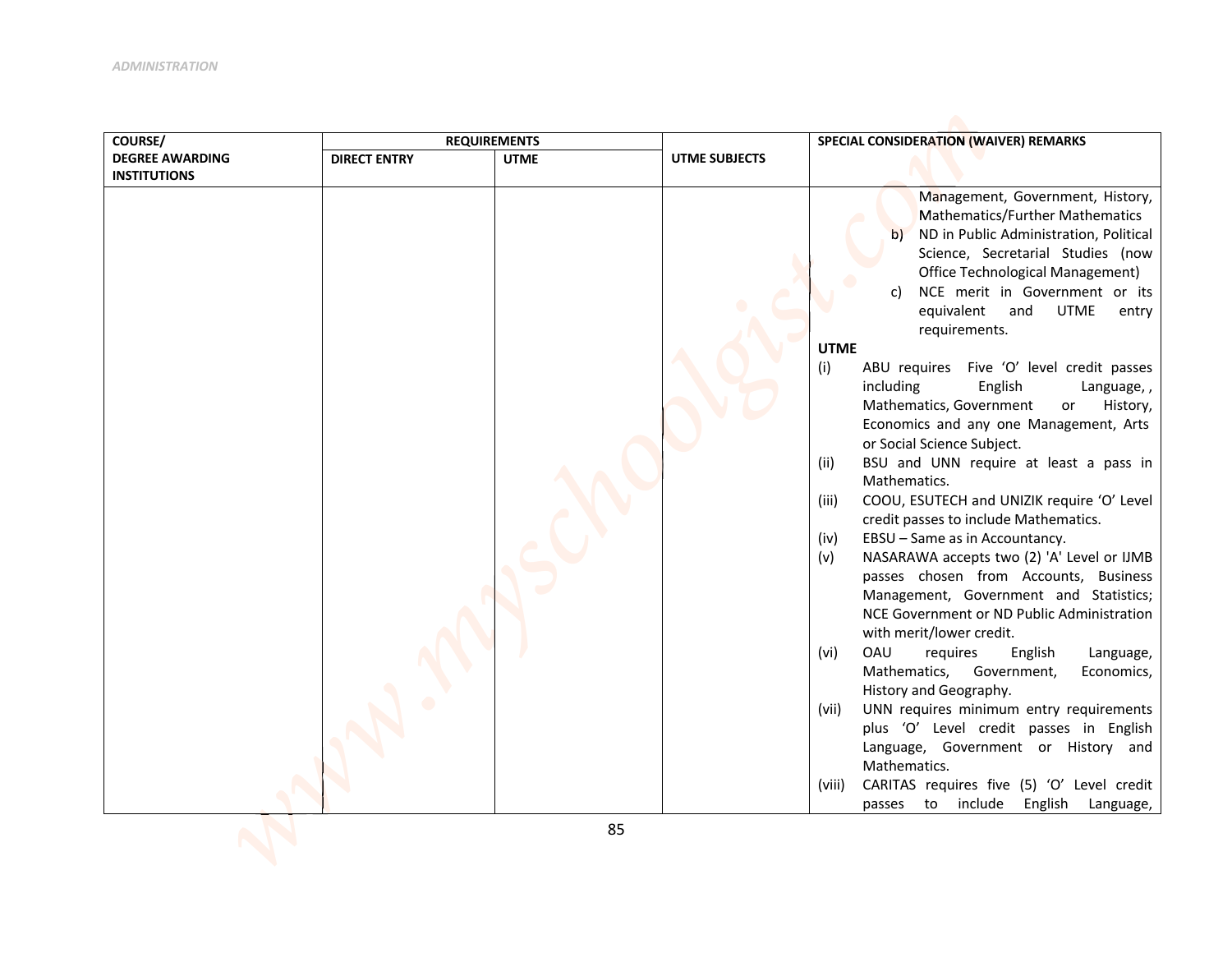| <b>DEGREE AWARDING</b><br><b>DIRECT ENTRY</b><br><b>UTME</b><br>UTME SUBJECTS<br><b>INSTITUTIONS</b> |                                                                                                                                                                                                                                                                                                                                                                                                                                                                                                                                                                                                                                                                                                                                                                                                                                                                                                                                                                                                                                                                                                                                                                                                                                                                                                                    |
|------------------------------------------------------------------------------------------------------|--------------------------------------------------------------------------------------------------------------------------------------------------------------------------------------------------------------------------------------------------------------------------------------------------------------------------------------------------------------------------------------------------------------------------------------------------------------------------------------------------------------------------------------------------------------------------------------------------------------------------------------------------------------------------------------------------------------------------------------------------------------------------------------------------------------------------------------------------------------------------------------------------------------------------------------------------------------------------------------------------------------------------------------------------------------------------------------------------------------------------------------------------------------------------------------------------------------------------------------------------------------------------------------------------------------------|
|                                                                                                      |                                                                                                                                                                                                                                                                                                                                                                                                                                                                                                                                                                                                                                                                                                                                                                                                                                                                                                                                                                                                                                                                                                                                                                                                                                                                                                                    |
|                                                                                                      |                                                                                                                                                                                                                                                                                                                                                                                                                                                                                                                                                                                                                                                                                                                                                                                                                                                                                                                                                                                                                                                                                                                                                                                                                                                                                                                    |
| (x)<br>(i)<br>(ii)                                                                                   | Economics, Government, History, Accounting,<br>Business Management and a pass in<br><b>Mathematics or Further Mathematics.</b><br>LCITY requires 'O' Level credit passes at SSC<br>(ix)<br>or its equivalent in English Language,<br>Economics, Government and any other two<br>(2) subjects.<br>MOUNTAIN TOP requires (5) 'O' Level credit<br>passes at not more than two (2) sittings to<br>include English Language, Mathematics,<br>Economic, Government/History and any other<br>subject. Candidates must also earn an<br>acceptable score in the post UTME screening.<br><b>UTME SUBJECTS</b><br>ABU<br>Use<br>of<br>English,<br>requires<br>Government/History, Economics and any<br>other Management, Arts or Social Science<br>Subject.<br>EBSU requires Economics and any other<br>Social Science subject.<br>OAU requires Mathematics, Economics,<br>(iii)<br>Government.<br>SALEM requires Government, Economics and<br>(iv)<br>any Social Science subject.<br>UNIZIK requires Mathematics, Economics and<br>(v)<br>any other Arts or Social Science subject.<br>Geography is not acceptable.<br>MAIDUGURI requires Government/History<br>(vi)<br>and two (2) other Social Science or arts<br>subjects.<br><b>MOUNTAIN</b><br>TOP accepts<br>(vii)<br>Mathematics,<br>Economics and any other subject. |